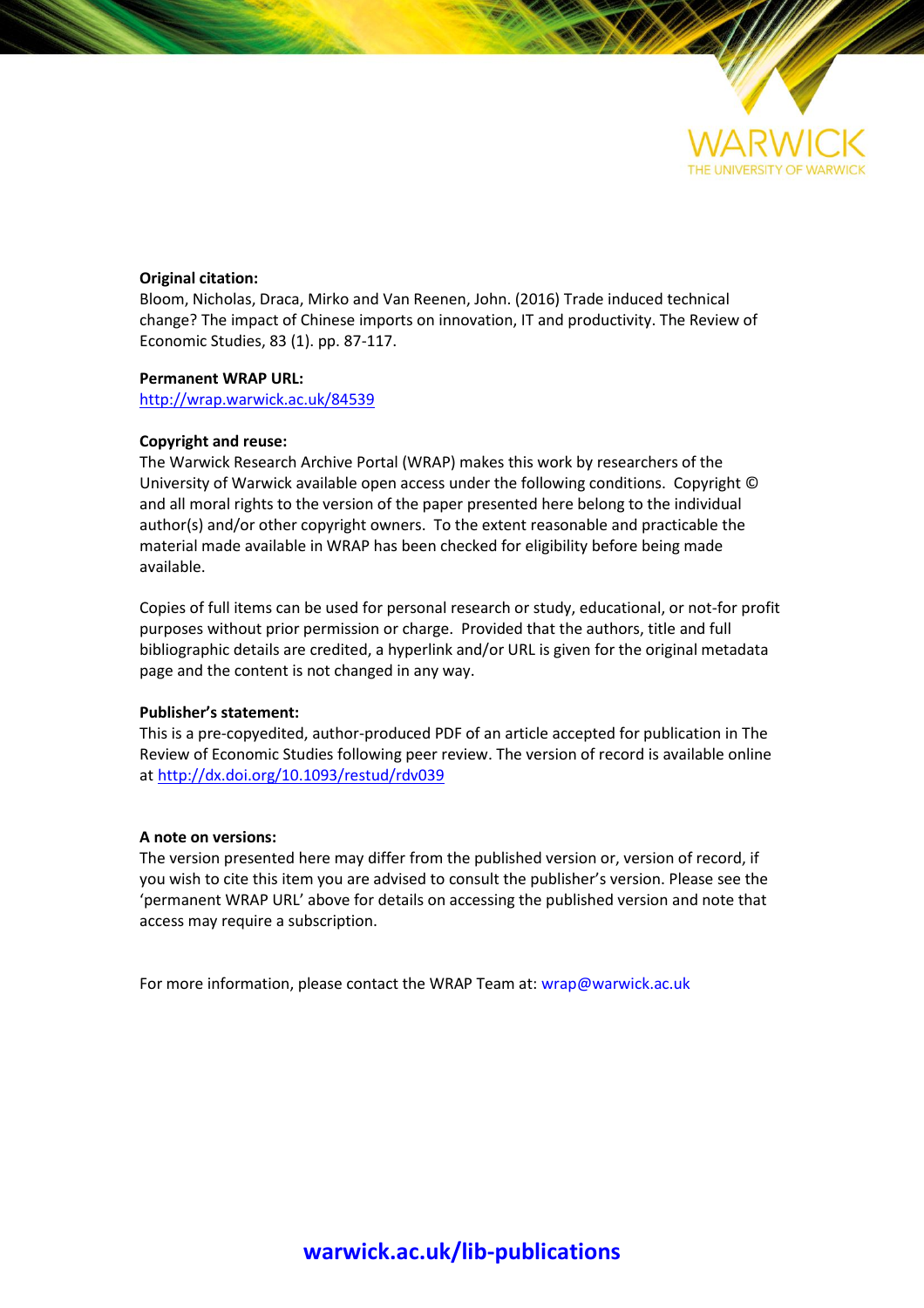# **Trade Induced Technical Change? The Impact of Chinese**

# **Imports on innovation, IT and Productivity**

## NICHOLAS BLOOM1

Stanford University

## MIRKO DRACA**<sup>2</sup>**

Warwick University

## and JOHN VAN REENEN

London School of Economics

First version received July 2012, final version accepted February 2015 (Eds)

We examine the impact of Chinese import competition on broad measures of technical change - patenting, IT and TFP – using new panel data across twelve European countries from 1996-2007. In particular, we establish that the *absolute* volume of innovation increases within the firms most affected by Chinese imports in their output markets. We correct for endogeneity using the removal of product-specific quotas following China's entry into the World Trade Organization in 2001. Chinese import competition led to increased technical change *within firms* and reallocated employment *between firms* towards more technologically advanced firms. These within and between effects were about equal in magnitude, and account for 15% of European technology upgrading over 2000-2007 (and even more when we allow for offshoring to China). Rising Chinese import competition also led to falls in employment and the share of unskilled workers. In contrast to low-wage nations like China, developed countries imports had no significant effect on innovation.

## **1. INTRODUCTION**

A vigorous political debate is in progress over the impact of globalization on the economies of the developed world. China looms large in these discussions, as her exports grew by over 15% per year in the two decades up to the Great Recession of 2007-2009. One major benefit of Chinese trade had been lower prices for manufactured goods. We argue in this paper that increased Chinese trade has also induced faster technical change from both innovation and the adoption of new technologies, contributing to productivity growth. In particular, we find that the *absolute* volume of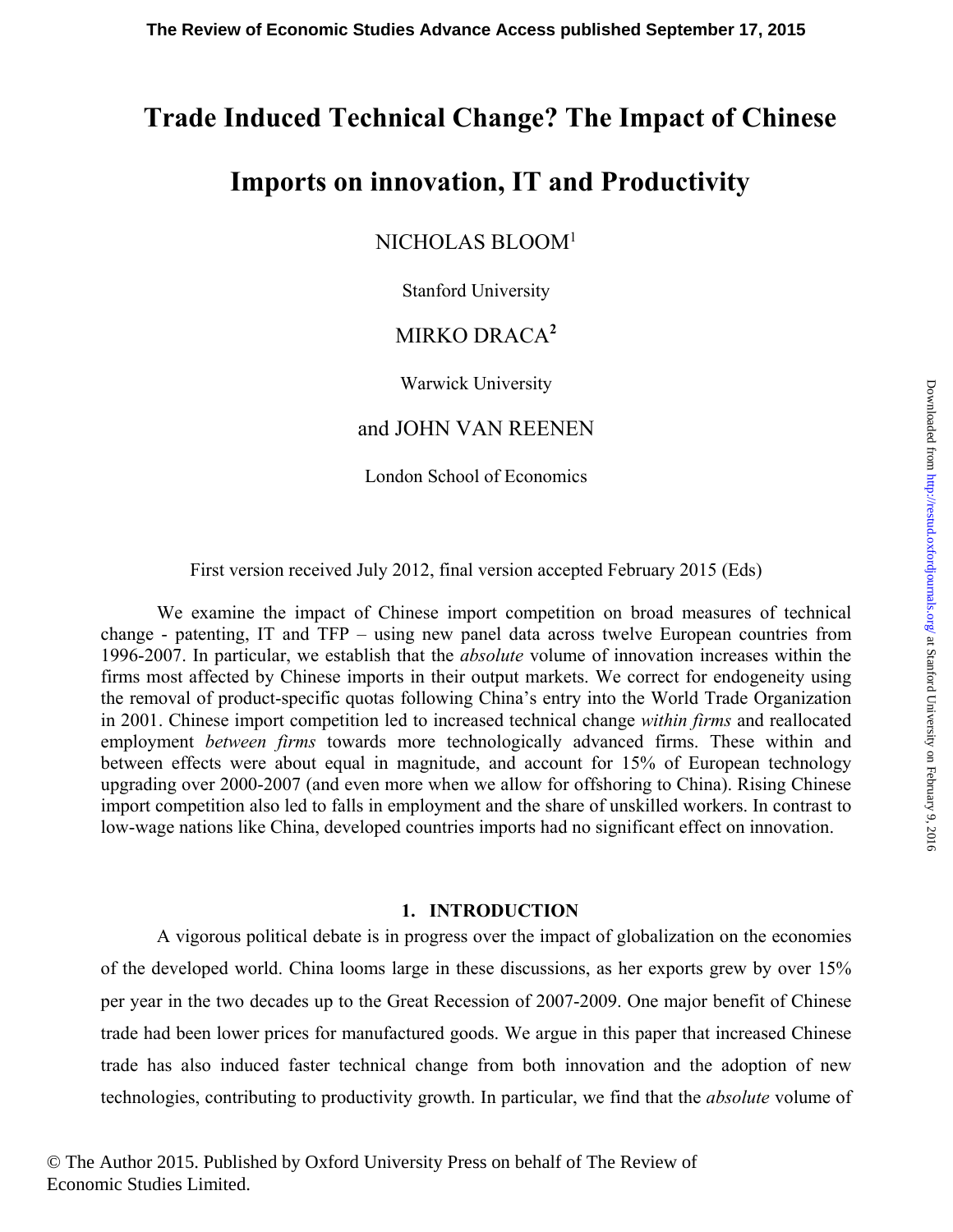innovation (not just patents per worker or productivity) increases *within* the firms more affected by exogenous reductions in barriers to Chinese imports. We distinguish between the impact of import competition on technology through a within firm effect and a between firm (reallocation) effect, and find that both matter.

Several detailed case studies such as Bartel, Ichinowski and Shaw (2007) on American valve-makers, Freeman and Kleiner (2005) on footwear or Bugamelli, Schivardi and Zizza (2008) on Italian manufacturers show firms innovating in response to import competition from low wage countries. A contribution of our paper is to confirm the importance of low wage country trade for technical change using a larger more representative samples of firms and plants.



**FIGURE 1: Share of all imports in the EU and US from China and all low wage countries**

**Notes:** Calculated using UN Comtrade data. Low wage countries list taken from Bernard, Jensen and Schott (2006) and are defined as countries with less than 5% GDP/capita relative to the US 1972-2001.

A major empirical challenge in determining the causal effect of trade on technical change is the presence of unobservable technology shocks. To tackle this endogeneity issue we use China's entry into the World Trade Organization (WTO) in 2001 and the subsequent elimination of most quotas in the ensuing years under the Agreement on Clothing and Textiles (formerly the Multi Fiber Agreement). These sectors are relatively low tech, but were still responsible for over 31,000 European patents in our sample period. Importantly, our data allows us to trace the responses of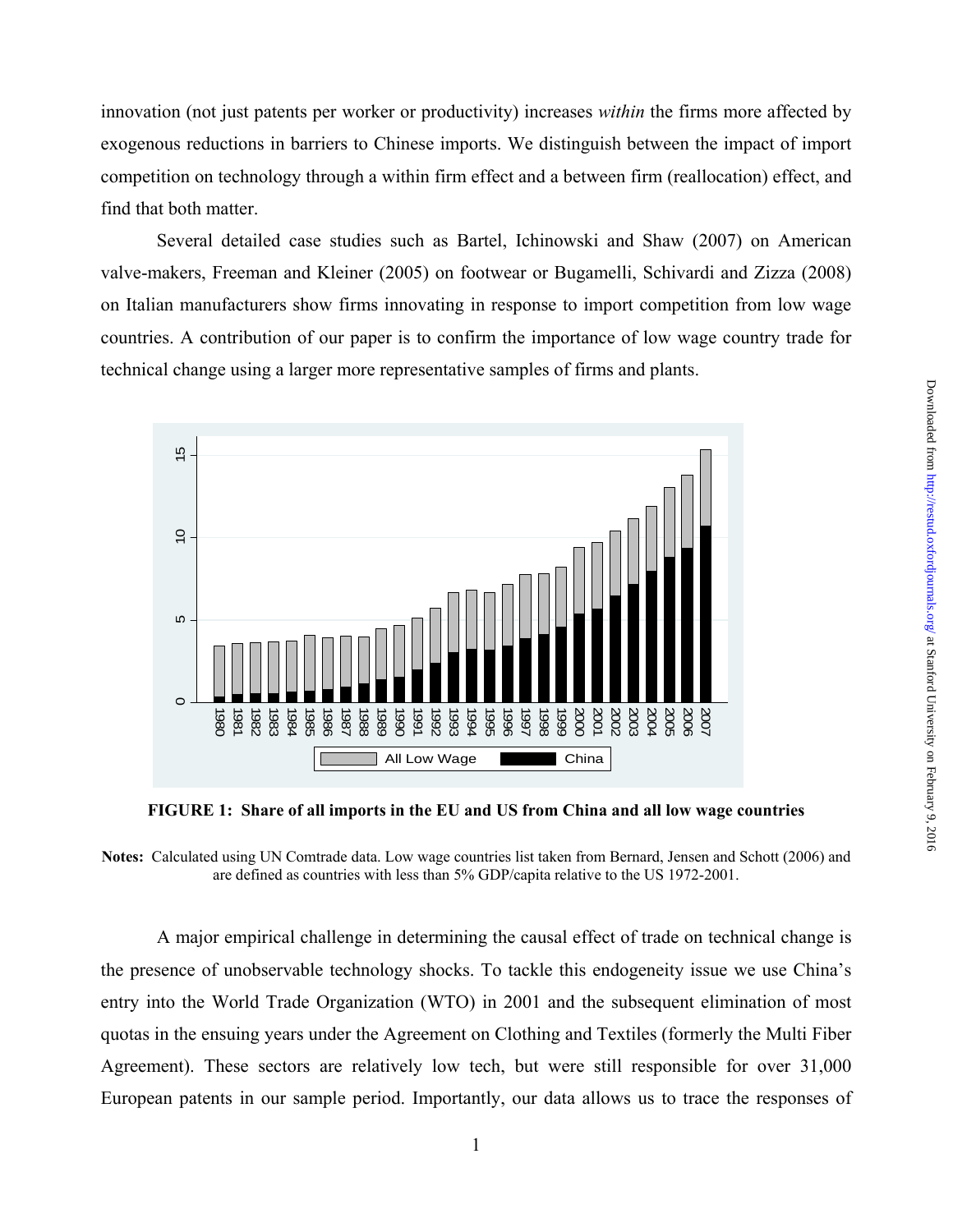firms to the relaxation of the quotas, allowing us to isolate the immediate, quota-related impacts of increased Chinese import competition from expectations that firms may have built up about the policy prior to 2001.

 We present two core results. First, on the intensive margin, Chinese import competition increases innovation *within* surviving firms. Firms facing higher levels of Chinese import competition create more patents, raise their IT intensity and increase their overall level of TFP (they also increase R&D, management quality and skill levels and reduce prices and profitability). Second, Chinese import competition reduces employment and survival probabilities in low-tech firms. Firms with lower levels of patents or TFP shrink and exit much more rapidly than high-tech firms in response to Chinese competition. Thus, our paper jointly examines the effects of trade on survival/selection and innovation. The combined impact of these within and between firm effects causes technological upgrading in those industries most affected by Chinese imports. We focus on China both because it is the largest developing country exporter, and because China's accession to the WTO enables us to plausibly identify the causal effects of falling trade barriers. However, we also show results for imports from all other developing countries, and find a similar impact on technical change. In contrast, imports from developed countries appear to have little or no no impact on technology.

 We also offer some back of the envelope quantification of Chinese import effects on technical change. Over 2000-2007 China appeared to account for almost 15% of the increase in patenting, IT and productivity. Furthermore, this effect is two to four times larger when we incorporate offshoring and allow for endogeneity. These results suggest that trade with emerging nations such as China may now be an important factor for technical change and growth in richer countries.

 Our paper relates to several literatures. First, there is a large literature on the relationship between trade and productivity. Although many papers have found that trade liberalization increases aggregate industry productivity<sup>1</sup>, the mechanism through which this occurs remains poorly understood. The literature focuses on reallocation effects, i.e. how trade induces a shift in output from less productive towards more efficient firms (e.g. Melitz, 2003; Melitz and Redding, 2013). However, the empirical evidence shows that *within* incumbent firm productivity growth typically accounts for at least as much as these *between*-firm reallocation effects. This evidence tends to be

<sup>&</sup>lt;sup>1</sup> See, for example, Pavcnik (2002), Trefler (2004) and Dunne, Klimek and Schmitz (2008).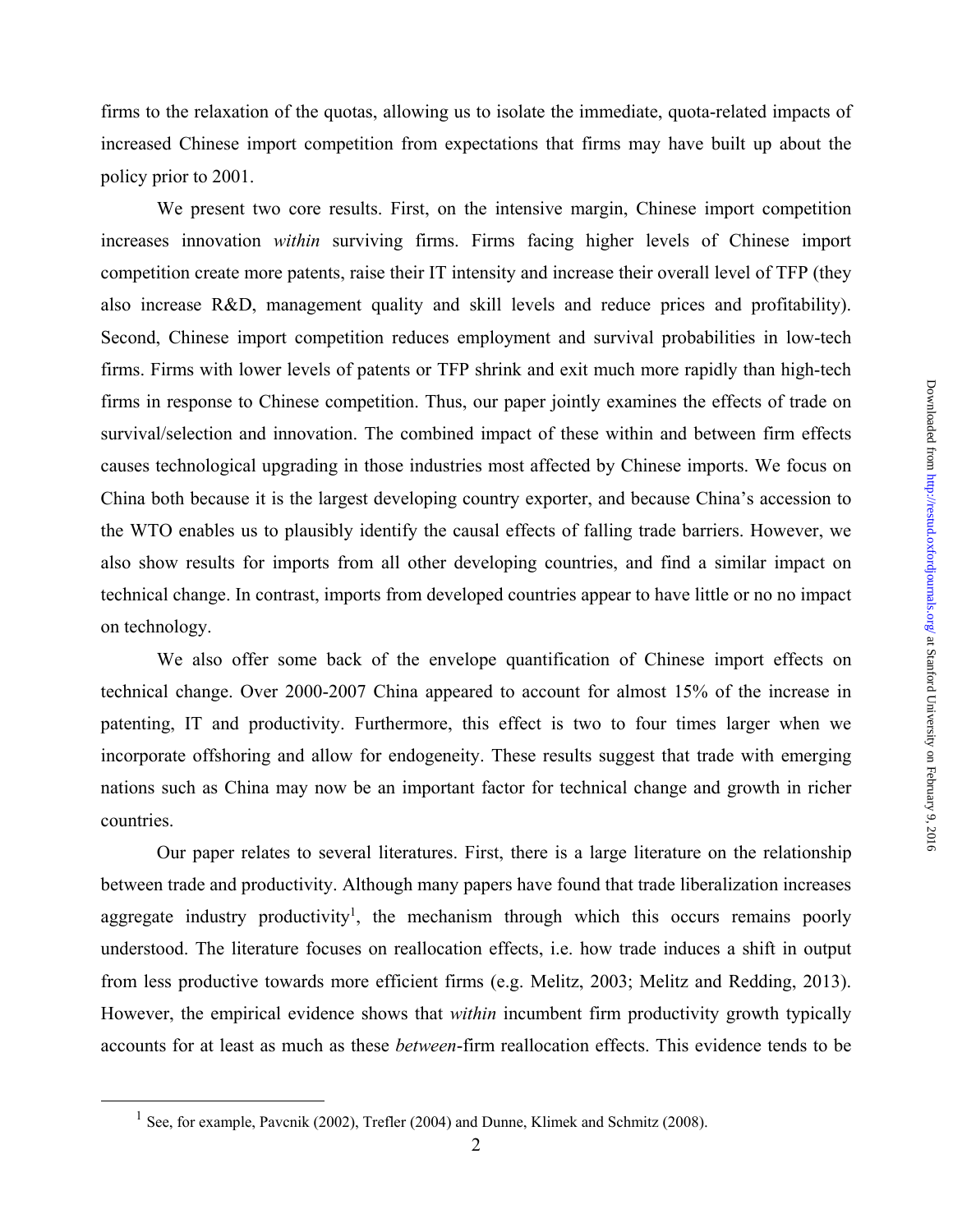indirect since explicit measures of technical change are generally unavailable at the micro-level.<sup>2</sup> A contribution of paper is to use direct measures of technological upgrading at the firm and plant level such as patents and IT. The within firm effects could be due to innovation (firms make products or processes that are new to world and shift the global technology frontier) or "compositional" (a firm changes its product mix without innovating in this sense). We consider these alternative approaches in turn.

Innovation models have been a mainstay of the theoretical literature for many years.<sup>3</sup> Bloom, Romer, Terry and Van Reenen (2014) show how the Chinese accession to the WTO could in theory reduce the opportunity cost of innovating by releasing factors of production "trapped" in producing old goods. However, there are several alternative models of how reducing trade barriers against low wage country goods could induce Northern innovation. First, lowering import barriers increases competitive intensity and such competition could benefit innovation through reducing agency costs (e.g. Schmidt, 1997), increasing the incentive to gain market share (Raith, 2002) or lowering cannibalization of existing profits.<sup>4</sup> However, there is a fundamental Schumpeterian force that competition lowers price-cost margins, thereby reducing the quasi-rents from innovation, so the effect of competition on innovation incentives is inherently ambiguous (Aghion et al, 2005). A second class of innovation models stresses the importance of trade in increasing market size and fostering innovation through this market expansion effect.<sup>5</sup> Lower trade costs generate a larger market size over which to spread the fixed costs of investing in new technologies.<sup>6</sup> This works through export market expansion into China and we find that industry level variation in exports does not primarily drive our results. Third, imports could enhance innovation by enabling domestic firms to access better overseas' knowledge (e.g. Coe and Helpman, 1995 or Acharya and Keller, 2008). This may occur through the imports of intermediate inputs and supply networks (e.g. Goldberg, Khandelwal, Pavcnik and Topalova, 2010a, b).<sup>7</sup> These mechanisms do not seem

 <sup>2</sup> <sup>2</sup> For low-wage countries, Bustos (2011) finds positive effects on innovation from lower export barriers for Argentinean firms and Teshima (2008) finds positive effects on process R&D from lower output tariffs for Mexican firms. The only study of Southern trade on Northern innovation is Lelarge and Nefussi (2008), who find that the R&D of French firms reacts positively to low wage country imports, although they have no external instrument. 3

<sup>&</sup>lt;sup>3</sup> Theoretical analysis of trade and innovation is voluminous from the classic work by Grossman and Helpman (1991, 1992) to the more recent contributions by Yeaple (2005) and Atkeson and Burstein (2010). 4

<sup>&</sup>lt;sup>4</sup> This is the Arrow (1962) "displacement effect". It shows up in different guises in Aghion et al's (2005) "escape competition" effect and the "switchover costs" of Holmes et al (2008).

<sup>&</sup>lt;sup>5</sup> Schmookler (1966); Krugman (1980) and Grossman and Helpman (1991, 1992).

<sup>&</sup>lt;sup>6</sup> Recent work by Lileeva and Trefler (2010) has shown market size effects on Canadian firms of joining NAFTA.<br><sup>7</sup> A related literature typically finds that productivity rises when exporting increases (e.g. Verboogen, 20

 $^7$  A related literature typically finds that productivity rises when exporting increases (e.g. Verhoogen, 2008).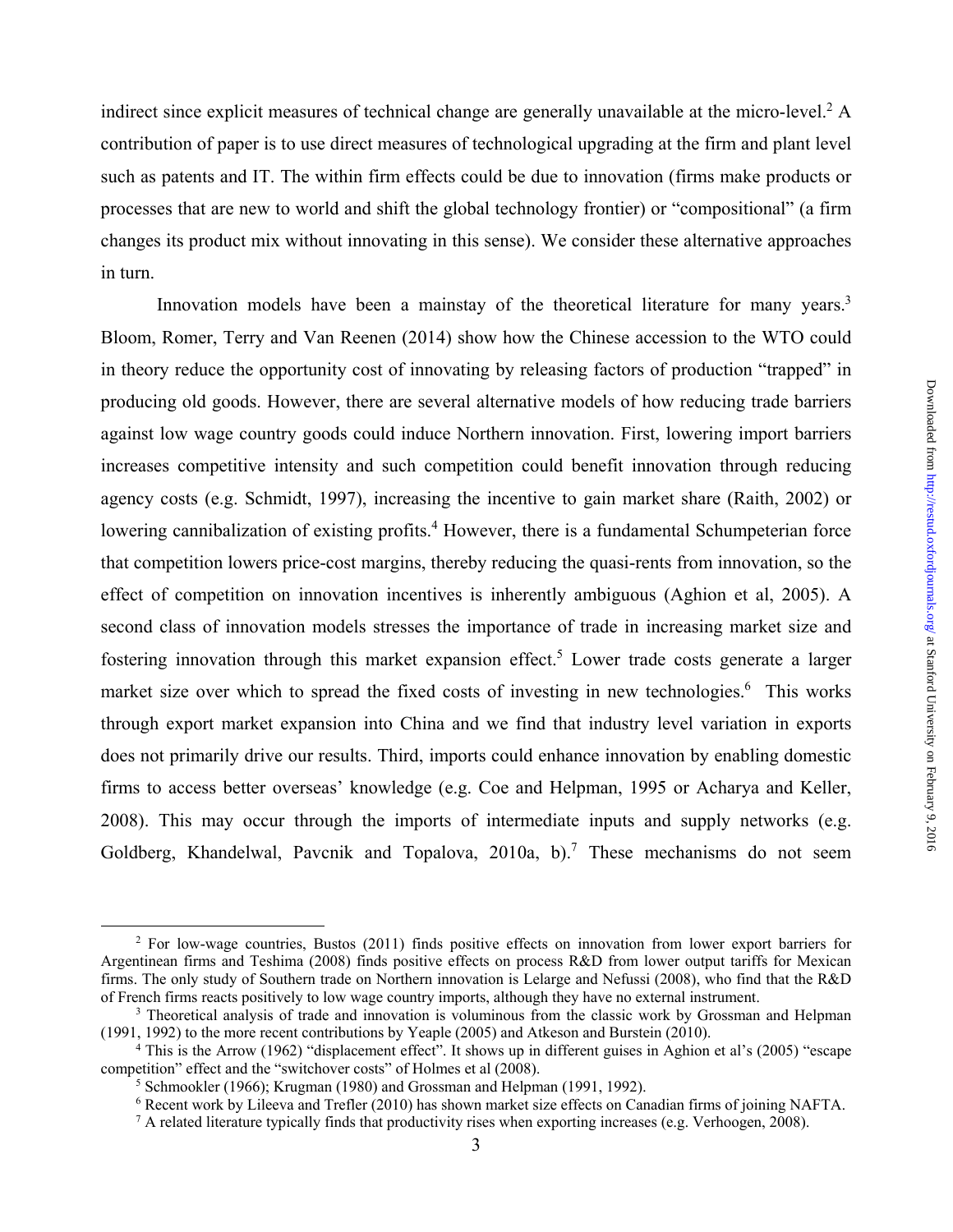appropriate in the Chinese context however, as European firms have (currently) a large technological lead over China.<sup>8</sup>

The other main strand of the trade and productivity literature is more focused on compositional effects. Consider a framework where we keep the menu of products fixed in the economy. When trade barriers fall between the EU/US and China, the high-tech industries will grow relatively faster than low-tech industries in the EU/US. The opposite will occur in China. On empirical grounds, this simple framework is unsatisfactory, as most of the aggregate changes we observe following trade liberalization have occurred *within* rather than *between* industries. This could be explained, however, by firms operating in more finely disaggregated industries and we will show that there are strong reallocation effects whereby low-tech firms tend to shrink and exit because of China. Bernard, Jensen and Schott (2006) show a similar result for US plants using proxies for technologies such as capital intensity.

We report that China induces faster technical change *within firms* and *plants,* a finding that goes beyond the existing results. In principle, firm TFP increases could be accounted for by two factors not strictly related to innovation: changes in a firm's product portfolio or offshoring. First, on product switching, Bernard, Redding and Schott (2010) investigate the impact of trade liberalization in heterogeneous multi-product firms. In the face of falling trade costs with a low wage country like China, Northern firms shift their product mix towards more high-tech products (see Bernard, Redding and Schott, 2007). We investigate this mechanism by examining how plants change their product classes, and find evidence for this. Second, a fall in trade costs with China will mean that producers of goods that can use Chinese intermediate inputs will benefit. For example, firms may slice up the production process and offshore the low-TFP tasks to China (see for example Grossman and Rossi-Hansberg, 2008). This will have a compositional effect if the remaining activities in the home country are more technologically advanced. To investigate this mechanism we look explicitly at offshoring to China using a method introduced by Feenstra and Hanson (1999).

Although we will show evidence that both product switching and offshoring are important in our data, neither can fully explain our core findings. In particular, a large fraction of the China-

 $\frac{1}{8}$  Eaton and Kortum (2001 and 2002) combine competition, market size and learning in a quantifiable general equilibrium trade model. For example, in Eaton and Kortum (2001) a fall in trade costs increases effective market size (which encourages innovation) but also increases competition (which discourages innovation). In their baseline model, these two forces precisely offset each other so the net effect of trade on innovation is zero. Although the Eaton-Kortum framework is powerful, it does not deal easily with one of our key results: that there is a strong effect on innovation for incumbent firms in the same sector where trade barriers fell.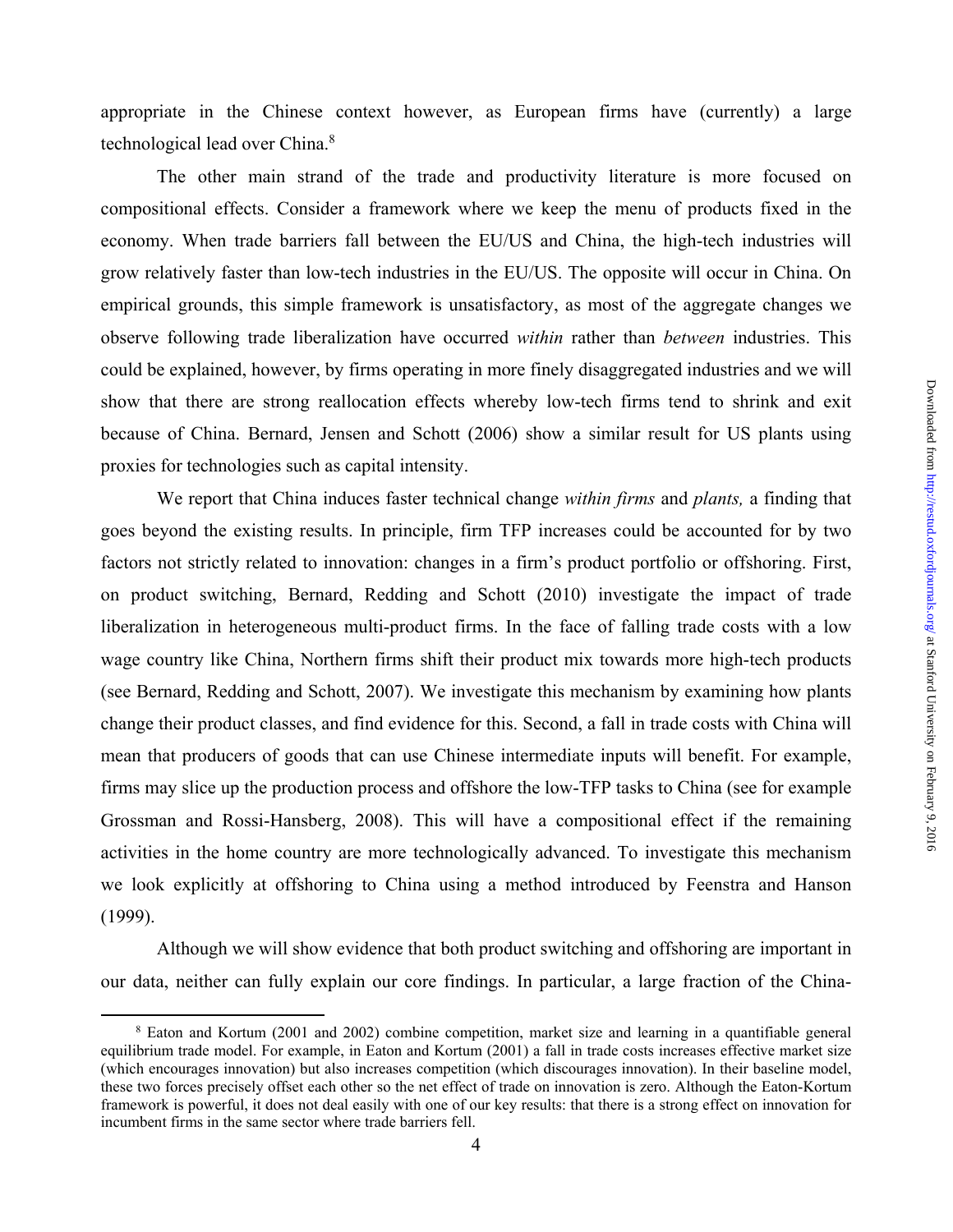induced increase in innovation comes from expanding the volume of patents within firms. This implies that changing composition can only be part of the story – firms are adding products that are new to the world, not simply shifting around product portfolios that already exist in the world.

Our work is also related to the literature on skill biased technical change. We find a role for trade with low wage countries in increasing skill demand (at least since the mid-1990s) through inducing technical change.<sup>9</sup> The rise of China and other emerging economies such as India, Mexico and Brazil has also coincided with an increase in wage inequality and basic trade theory predicts such South-North integration could cause this. Despite this, the consensus among most economists was that trade was less important than technology in explaining these inequality trends (e.g. Machin and Van Reenen, 1998), in part because this work used data up to the mid-1990s, which largely predates the rise of China (see Figure 1).<sup>10</sup> More recent work (Autor, Dorn and Hanson, 2013) finds a substantial impact of China in reducing US employment since 2000, particularly among lowskilled workers.

 The structure of the paper is as follows: Section II describes the data, Section III details the empirical modeling strategy, Section IV describes our results and Section V discusses some extensions and robustness tests. Section VI concludes.

#### **2. DATA**

We combine a number of rich datasets on technical change give an overview here (details in Online Appendix A and a replication file available on www. http://www.stanford.edu/~nbloom/TITC.zip). Our base dataset is Bureau Van Dijk's (BVD) Amadeus that contains close to the population of public and private firms in 12 European countries.<sup>11</sup> Firms in Amadeus have a list of primary and secondary four-digit industries which we use to match in the industry level trade data (the average firm had two primary codes, but some had as many as 10 primary and 11 secondary codes). In our main results we use a weighted average of Chinese imports across all industries that the firm

 <sup>9</sup> Technological forces also have an effect on trade. For example, better communication technologies facilitate offshoring by aiding international coordination. This is another motivation for addressing the endogeneity issue.<br>Additionally, there is the direct impact on local employment and welfare (e.g. Autor, Dorn and Hanson, 2014)

<sup>&</sup>lt;sup>10</sup> In the 1980s China only accounted for about 1% of total imports to the US and EU and by 1991 the figure was still only 2%. However, by 2007 China accounted for almost 11% of all imports. Note that Figure 1 may overestimate China's importance, as import growth does not necessarily reflect value added growth. For example, although IPods are produced in China, the intellectual property is owned by Apple. However, our identification relies on *differences* in Chinese imports over time and industries, and our results are stronger when we use quota abolition as an instrumental

<sup>&</sup>lt;sup>11</sup> The 12 countries include Austria, Denmark, Finland, France, Germany, Ireland, Italy, Norway, Spain, Sweden, Switzerland and the UK.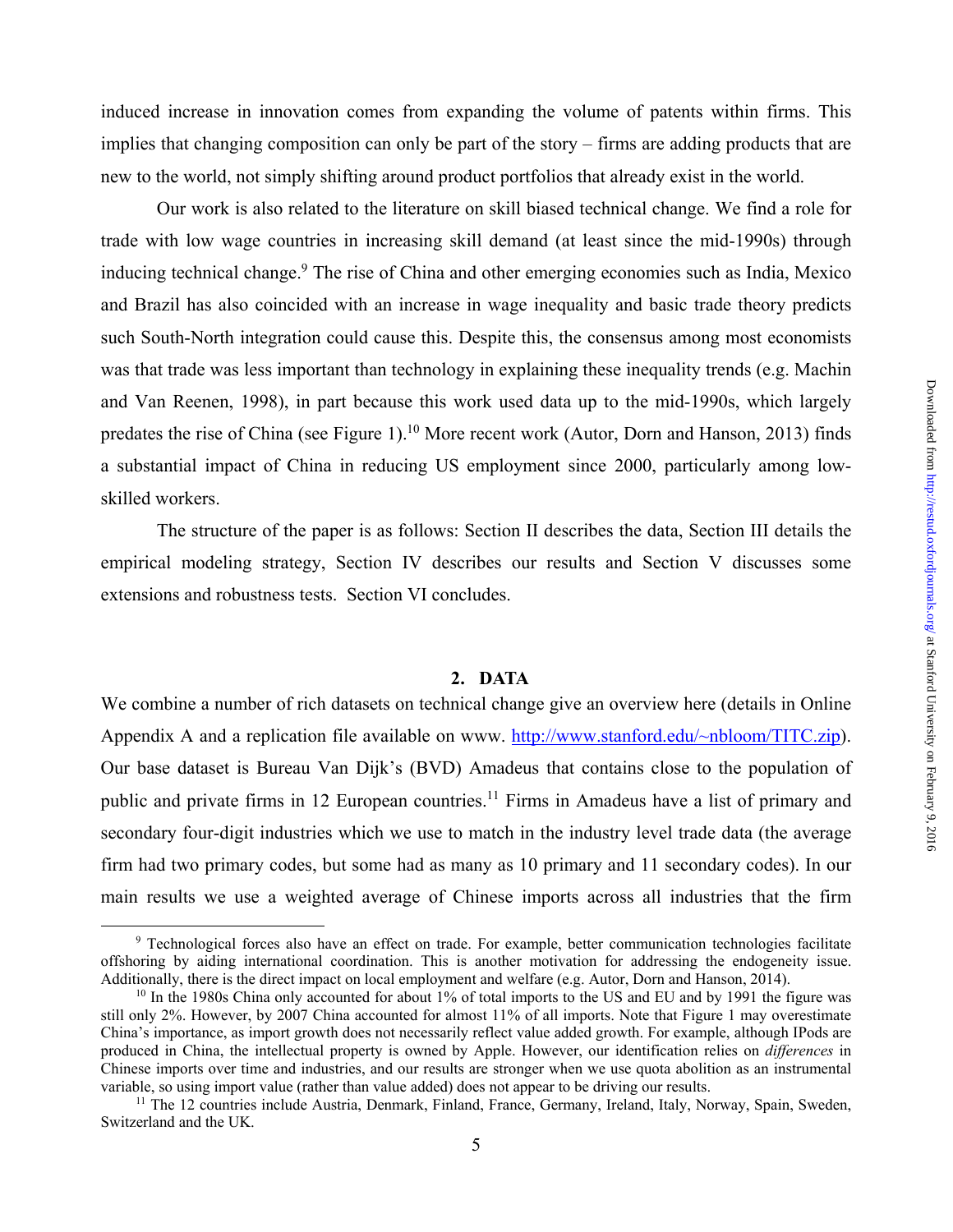operates in, but we also present robust results where we allocate the entire firm's output to a single industry.

## **2.1.** *Patents*

We combined Amadeus with the population of patents applications to the European Patent Office (EPO) through matching by name. Patent counts have heterogeneous values so we also use future citations to control for patent quality in some specifications. We consider both a baseline sample of "patenters" – Amadeus firms filing at least one EPO patent since 1978 – and a wider sample where we assume that the firms unmatched to the EPO had zero patents. Patents data is obtained from the electronic files of the European Patent Office that began in 1978. We take all the patents that were granted to firms and examine the assignee names. We match these to the population of firms in Amadeus (i.e. we do not insist that we have any accounting data in Amadeus when doing the matching to obtain the maximum match). The matching procedure was based on names and location, with details given in Belenzon and Berkovitz (2010). Patents are dated by application year to measure the formal invention year of the patent.

#### **2. 2.** *Productivity and exit*

Amadeus contains accounting information on employment, capital, materials, wage bills and sales. We calculate TFP using firms in France, Italy, Spain and Sweden because of their near population firm coverage and inclusion of intermediate inputs (materials is not a mandatory accounting item in other countries) which is needed to estimate "three-factor" (labor, capital and materials) TFP. We estimate TFP in a number of ways, but our core method is to use a version of the Olley Pakes (1996) method applied by de Loecker (2011) to allow for trade and imperfect competition with multi-product firms. In the first stage, we estimate production functions separately by two digit industry across approximately 1.4 million observations to recover the parameters on the factor inputs.12 We then estimate TFP and, in the second stage regression relate this to changes in the trade environment. As a robustness test we also allowed the production function coefficients to be different by country and industry as well as estimated at a finer level of industry aggregation which show similar results. Details of this procedure are contained in Online Appendix B.

 $12$  The number of observations in the second stage is smaller than 1.4 million because we are estimating in fiveyear differences. Industry specific coefficients on the production function are in Online Table A15. When we used lagged TFP on the right hand side of employment or survival regressions we always express it in deviations from the industry mean and average between adjacent years to smooth over transitory measurement error.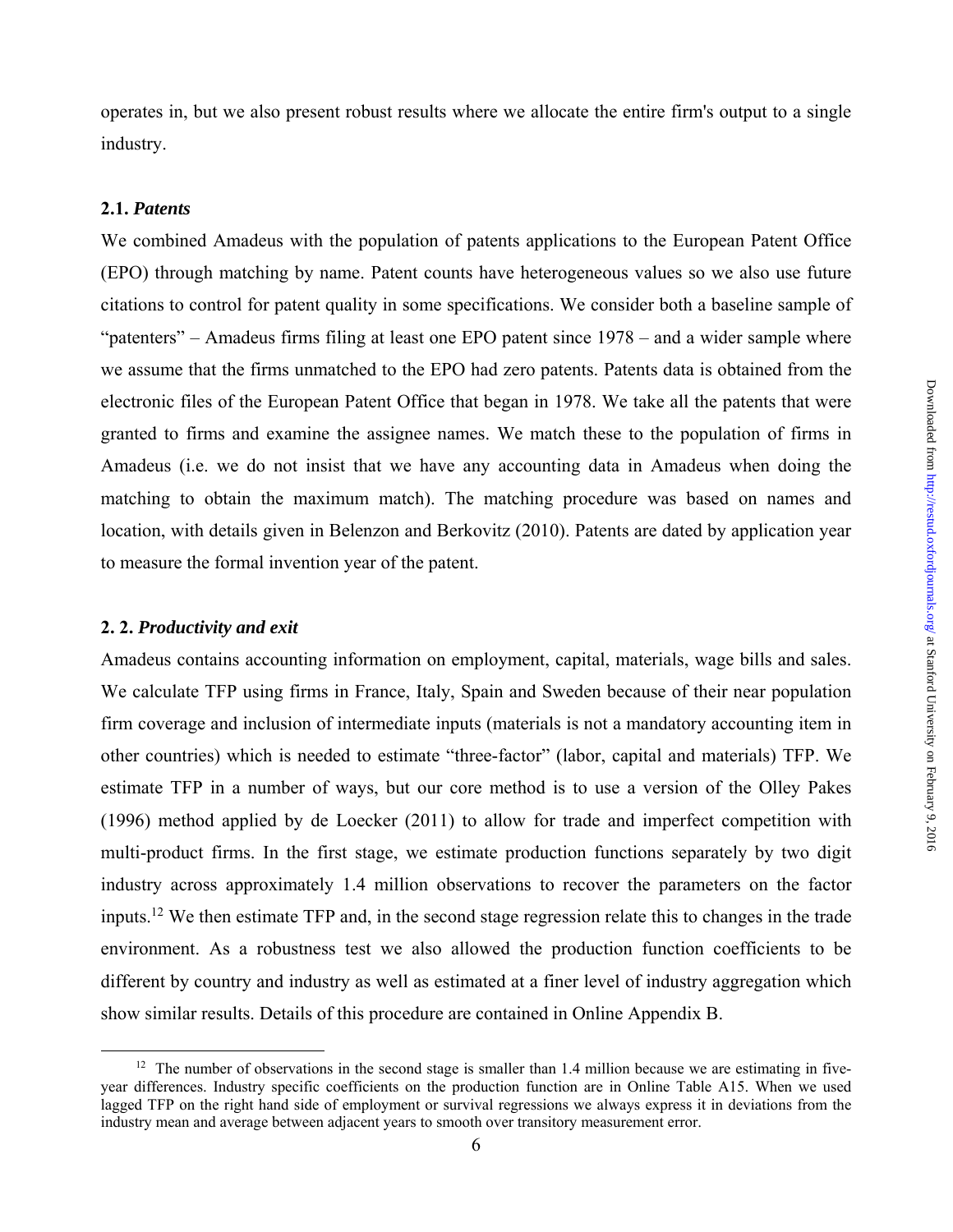Exit is measured using the Amadeus "status" variable, including extracting this from older Amadeus disks where necessary. We define exit as a firm being defined as "bankrupt", "liquidated" or "dormant". Firms that are taken-over or merged are not counted as exiting since the operations of the firm may still be continuing even though ownership has changed.

## **2.3.** *Information technology*

Harte Hanks (HH) is a multinational company that collects IT data to sell to large IT firms (e.g. IBM, Cisco and Dell). Their data is collected for roughly 160,000 establishments across 20 European countries, and we restrict attention to the 12 countries for which we are using patents data. HH surveys establishments annually on a rolling basis which means it provides a "snapshot" of the IT stock. The data contain detailed hardware and software information. We focus on using computers per worker (PCs plus laptops) as our main measure of IT intensity because this: (i) is a physical quantity measure which is recorded in a consistent way across sites, time and countries, and (ii) avoids the use of IT price deflators which are not harmonized across countries. In robustness tests we also use alternative measures of IT such as Enterprise Resource Planning software, Groupware and Database software (see Online Appendix D).

 The fact that HH sells this data on to firms who use this for sales and marketing exerts a strong discipline on the data quality, as errors would be quickly picked up by clients in their sales calls. HH samples all firms with over 100 employees in each country. Thus, we do lose smaller firms, but since we focus on manufacturing the majority of employees are in these larger firms, and we find no evidence this sampling rule biases our results.<sup>13</sup>

#### **2.4.** *UN Comtrade data*

We use trade information from the UN Comtrade data system. This is an international database of six-digit product level information on all bilateral imports and exports between any given pairs of countries. We aggregate from six-digit product level to four-digit US SIC industry level using the

<sup>&</sup>lt;sup>13</sup> We find no systematic differences in results between firms with 100 to 250 employees and those above 250 employees, suggesting the selection on firms with over 100 employees is unlikely to cause a major bias. We also find no differences in our patenting results – where we have essentially the full population of firms – between firms with less than and more than 100 employees. It is also worth noting that large firms account for most of European manufacturing employment (and an even larger share of value added), although the precise proportion will vary by country. For example, Firms with over 50 employees account for 82% of total manufacturing employment in Germany, 77% in the UK, 76% in Sweden, 72% in Ireland and 69% in France. In Greece this proportion falls to 59%, 56% in Italy and 50% in Portugal. See Eurostat *Structural Business Statistics*, http://epp.eurostat.ec.europa.eu/portal/page/portal/product\_details/dataset?p\_product\_code=SBS\_SC\_2D\_DADE95.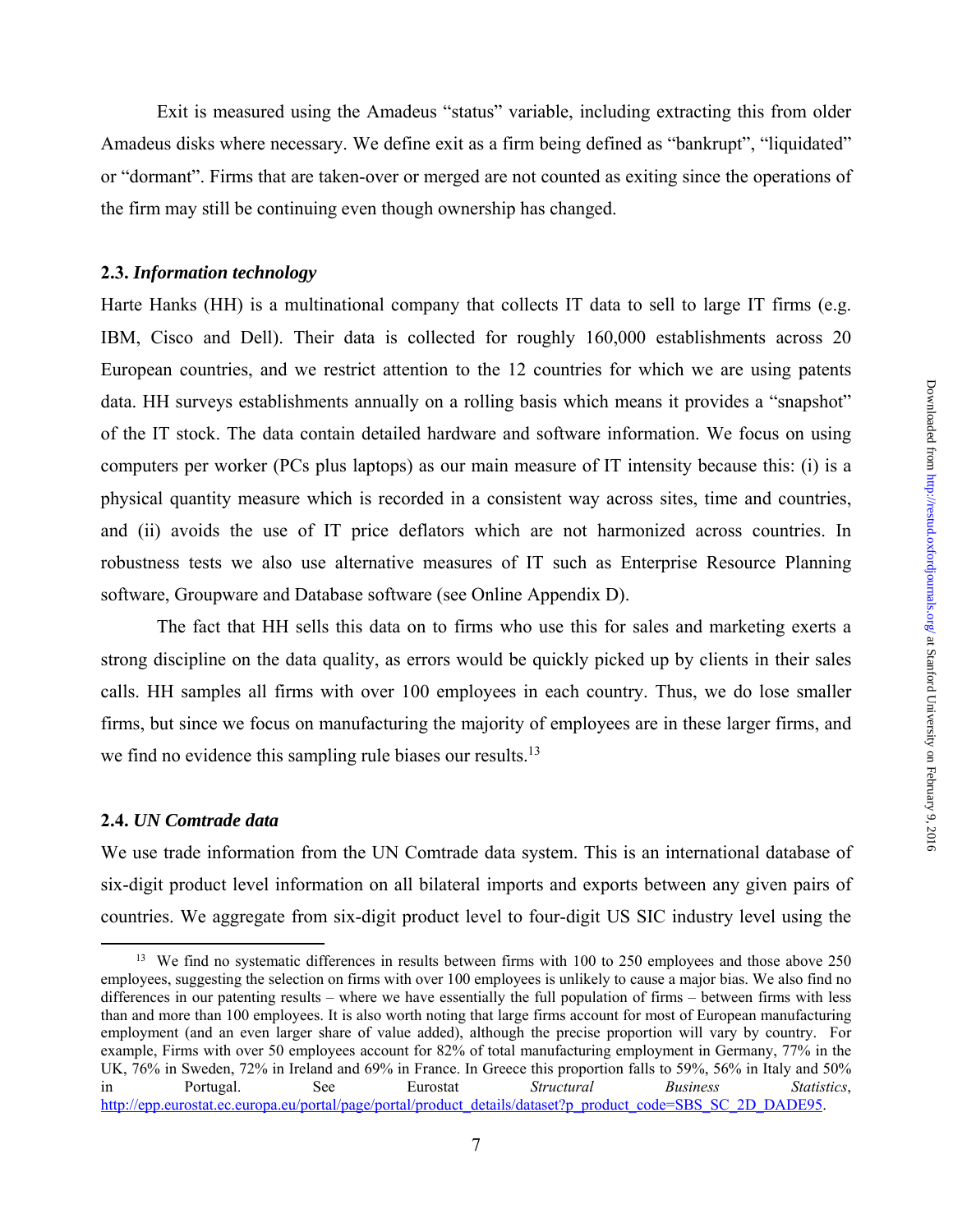Pierce and Schott (2010) concordance. For firms that operate across multiple four digit industries we use a weighted average of imports across all sectors in which a firm operates.

We use the value of imports originating from China  $(M^{China})$  as a share of total world imports ( $M^{(N_{\text{b}})}$ ) in a country by four-digit industry cell as our key measure of exposure to Chinese trade, following the "value share" approach outlined by Bernard, Jensen and Schott (2006); i.e. we use  $IMP^{CH} = M^{China} / M^{Word}$ . As two alternative measures we also construct Chinese import penetration by normalizing Chinese imports either on domestic production  $(M^{China}/D)$  or on apparent consumption (domestic production less exports plus imports),  $M^{China}/C$ . For domestic production we use Eurostat's Prodcom database. Compared to Comtrade, Prodcom has no data prior to 1996, so this restricts the sample period. An additional problem is that some of the underlying six-digit product data is missing (for confidentiality reasons as the industry-country cells are too small), so some missing values for domestic production had to be imputed from export data. Although we obtain similar results with measures that use production in the denominator (see Table 1, Panel C), we prefer the normalization on world imports which avoids these data restrictions.

## **2.5.** *The Quota Instrument*

Our main strategy to address the endogeneity of imports is to exploit the accession of China to the WTO in 2001, which led to the abolition of import quotas on textiles and apparel. European firms in these industries generated 31,052 patents in our sample.

The origin of these quotas dates back to the 1950s when Britain and the US introduced quotas in response to import competition from India and Japan. Over time, this quota system was expanded to take in most developing countries, and was eventually formalized into the Multi-Fiber Agreement (MFA) in 1974. The MFA was itself integrated into GATT in the 1994 Uruguay round, and when China joined the WTO in December 2001 these quotas were eliminated in two waves in 2002 and 2005 (see Brambilla, Khandelwal and Schott, 2010).

When these quotas were abolished this generated a 240% increase in Chinese imports on average within the affected product groups. In fact, this increase in textile and apparel imports was so large it led the European Union to re-introduce some limited quotas after 2005.<sup>14</sup> Since this re-

<sup>&</sup>lt;sup>14</sup> The surge in Chinese imports led to strikes by dockworkers in Southern Europe in sympathy with unions from the clothing and textile industry. The Southern European countries with their large clothing and textile sectors lobbied the European Union to reintroduce these quotas, while the Northern European countries with their larger retail industries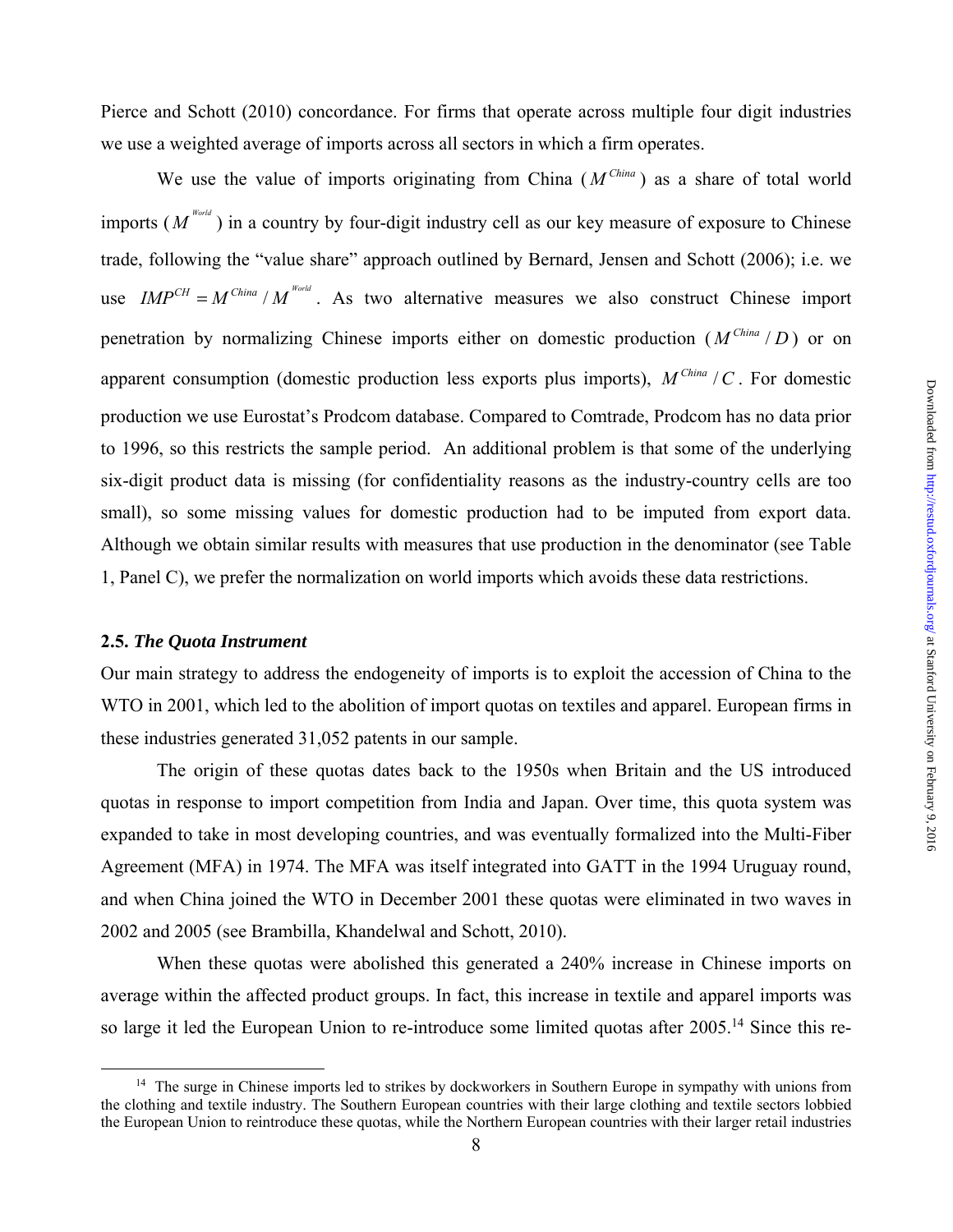introduction was endogenous, we use the initial level of quotas in 2000 (*QUOTAj*) as our instrument to avoid using the potentially endogenous post-2005 quota levels.

The exclusion restriction is that shocks to technology are uncorrelated with changes in quotas. In our main IV regression we require that the shock to the change in technology 2000-2005 is uncorrelated with the strength of quotas to non-WTO countries (like China) in 2000. Since, these quotas were built up from the 1950s, and their phased abolition negotiated in the late 1980s was in preparation for the Uruguay Round this seems like a plausible assumption. For each four-digit industry we calculated the proportion of six digit product categories (HS6) that were covered by a quota, weighting each product by its share of import value, which varied quasi-randomly across four-digit industries. For example, quotas covered 77% of cotton fabric products (SIC 2211) but only 2% of wool fabric products (SIC 2231), and covered 100% of women's dresses (SIC 2334) but only 5% of men's trousers (SIC 2325). This variation presumably reflected the historic bargaining power of the various industries in the richer countries in the 1950s and 1960s when these quotas were introduced, but are now likely to be uncorrelated to any technology trends in the industries we study. We discuss more details of the quota instrument in sub-section IIIA below and in Online Appendix B.

We examine several threats to the exclusion restriction underlying the quota IV. First, we confirmed that the industries with the toughest quotas in 2000 had no differential trends in observables prior to 2000. The growth of patents, TFP, labor productivity, the capital-labor ratio, the material-labor ratio, average wages, total employment and total capital were not significantly correlated with the quota instrument.<sup>15</sup> As a second tough test we show that our results are robust to including firm fixed effects in the differenced equations (i.e. we estimate trend-adjusted difference in differences regressions). Thirdly, we present an alternative IV strategy exploiting the initial level of Chinese import penetration (an "initial conditions IV described in Section V.B). This has the advantage that we can estimate on the entire sample without confining ourselves to the clothing and textile sector.

#### **2.6.** *Descriptive statistics*

1

fought to keep the quota abolition. Eventually temporary limited quotas were introduced as a compromise, which illustrates how the abolition of these quotas was ex ante uncertain, making it harder to pick up anticipation effects.<br><sup>15</sup> These correlations are in Online Table A3. High quota industry industries did have lower *levels*

variables as they are typically low wage, low tech, labour-intensive sectors, but we control for the levels with industry fixed effects.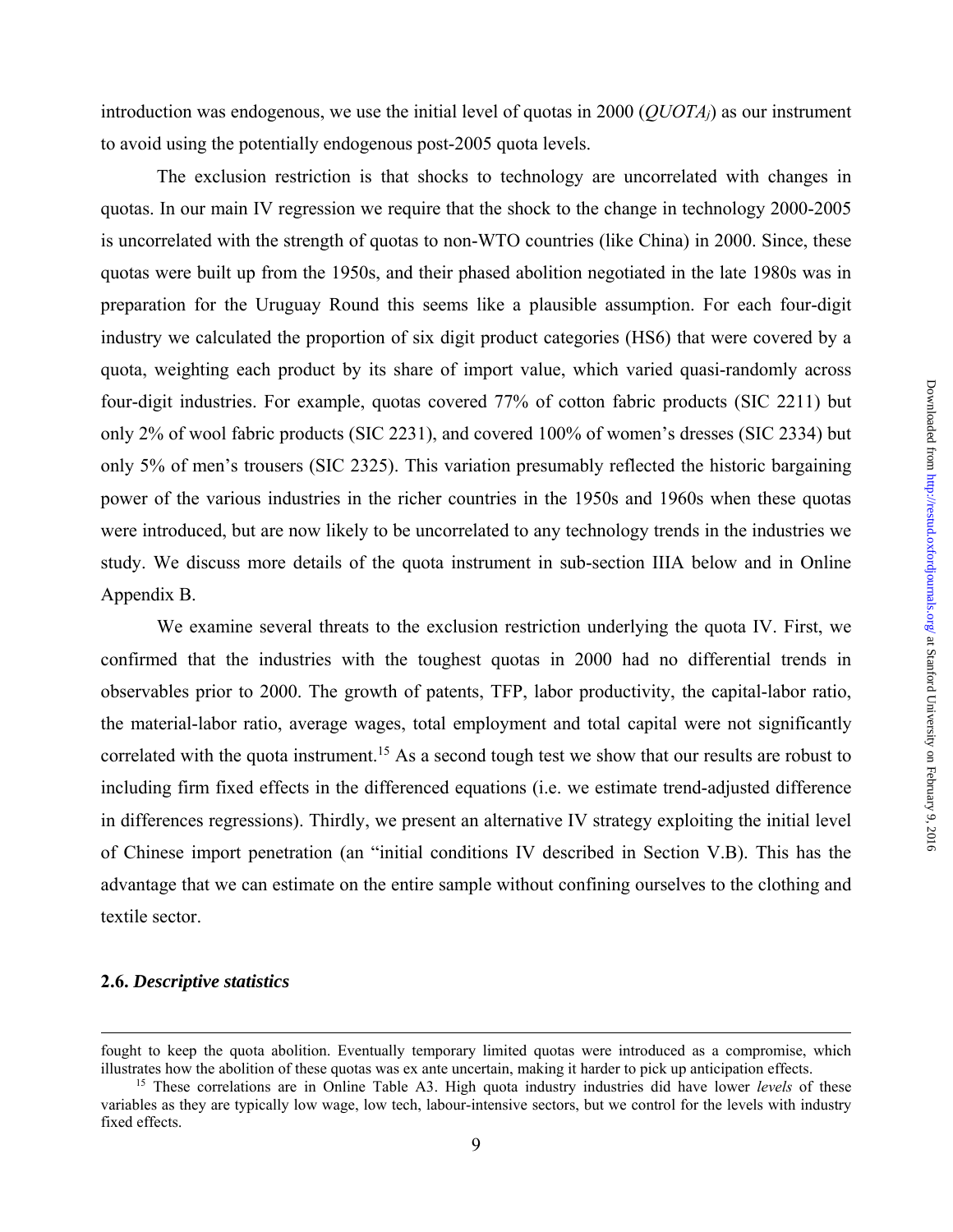The rise of China's share of all imports to the US and the 12 European countries in our sample is remarkable. In 2000 only 5.7% of imports originated in China, but by 2007 this had more than doubled to 12.4%. This increase also varies widely across sectors, rising most rapidly in industries like toys, furniture and footwear. Some basic descriptive statistics for our main regression samples are shown in Online Tables A1 and A2. With the exception of the survival and worst-case bounds analyses, the regression samples condition on non-missing values of our key variables over a five year period. The exact number of observations (and average firm size) differs between samples. In the sample of firms who have patented at least once since 1978 the mean number of patents per year is one and median employment is 100. When we condition the regressions on the TFP sample median employment in 30 (reflecting the fact that patenting firms are larger than average). For plants with IT data, median employment is 140 (reflecting the Harte-Hanks' sampling frame as discussed above) and the average IT intensity is 0.58 computers per worker.

## **3. EMPIRICAL MODELING STRATEGY**

Our empirical models analyze both the *within* firm intensive margin of technological upgrading and the *between* firm extensive margin of upgrading through selection effects.

#### **3.1.** *Technical change within surviving plants and firms*

Consider a basic firm-level equation for the level of technology (*TECH*) in firm *i* in industry *j* in country *k* at time *t* as:

$$
\ln TECH_{ijkt} = \alpha IMP_{jkt-l}^{CH} + \eta_i + f_{kt} + \varepsilon_{ijkt}
$$
\n(1)

TECH will be interpreted broadly and measured using a number of indicators such as patented innovations<sup>16</sup>, IT and TFP. We measure  $IMP_{jkt}^{CH}$  mainly as the proportion of imports (*M*) in industry

*j* and country *k* that originate from China  $(M_{jk}^{China}/M_{jk}^{Word})$  $M_{jk}^{China}/M_{jk}^{word}$ ), the  $f_{kt}$  are a full set of country dummies interacted with time dummies to absorb macro-economic shocks and  $\eta_i$  is a firm fixed effect. The trade-induced technical change hypothesis is that  $\alpha > 0$ . Note that we allow for a dynamic response in equation (1) depending on the lag length indicator *l*. Our baseline results will use  $l = 0$  to be

<sup>&</sup>lt;sup>16</sup> Because of the zeros in patents when taking logarithms we use the transformation  $PATENTS = 1 + PAT$  where *PAT* is the count of patents. The addition of unity is arbitrary, but equal to the sample mean of patents. We also compare the results with fixed effect Negative Binomial count data models below which generated similar results (see Table 7).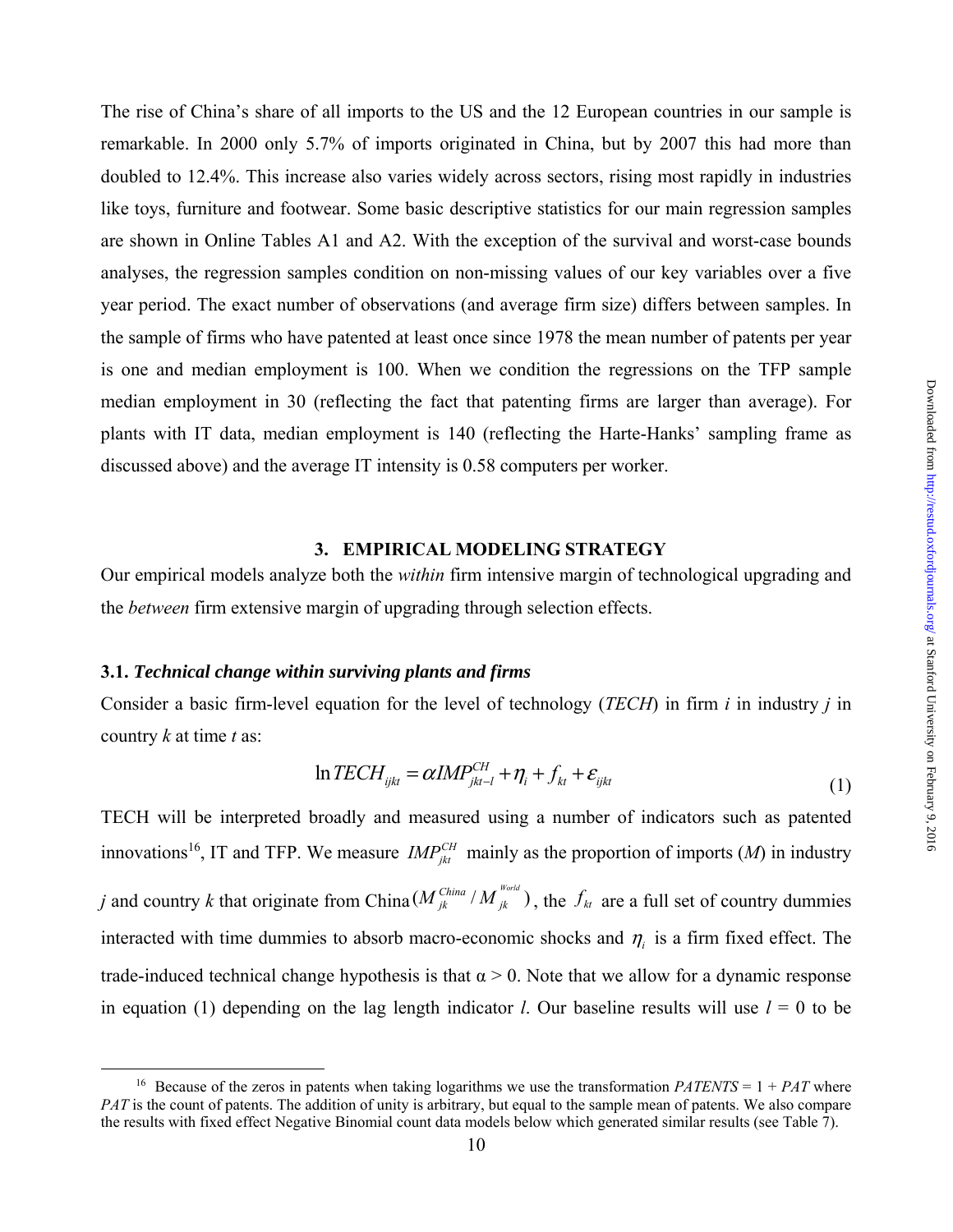consistent across all equations, but we check the robustness of the results when using alternative lag lengths. $17$ 

To sweep out firm fixed effects we estimate::

$$
\Delta \ln TECH_{ijkt} = \alpha \Delta IMP_{jkt}^{CH} + \Delta f_{kt} + \Delta \varepsilon_{ijkt}
$$
\n(2)

Where  $\Delta$  denotes the long (usually five year) difference operator. Rapid growth in the Chinese import share is therefore used as a proxy for a rapid increase in trade competition from low wage countries. We maximize the use of the data by using overlapping five-year differences (e.g. 2005-2000 and 2004-1999) but since we cluster at the country-industry pair level (or sometimes just industry level) this is innocuous. We report some results using non-overlapping five-year differences and specifications in levels (e.g. fixed effect Negative Binomial models).

The growth of Chinese imports may still be related to unobserved shocks,  $\Delta \varepsilon_{ijk}$  so we consider instrumental variables such as the removal of quotas when China joined the WTO to evaluate potential endogeneity biases. The first stage of the model can be written as:

$$
\Delta IMP_{jkt}^{CH}=-\varphi \Delta QUOTA_{jkt}+\Delta f^Q_{kt}+\Delta \varepsilon^Q_{ijkt}
$$

where  $QUOTA_{jkt}$  is the toughness of the quota as measured by the (value-weighted) proportion of products in the industry that are covered by a quota against China. We expect that  $\varphi > 0$ , i.e. the tougher the quotas the less imports that there will be from China. Consider the 2005 to 2000 long difference. Since quotas were abolished by 2005,  $\Delta IMP_{jkt}^{CH} = \phi QUOTA_{jk,00} + \Delta f_{kt}^Q + \Delta \varepsilon_{jkt}^Q$ . In other words, the tougher the industry's quotas against China in 2000, the faster we would expect imports to grow in the subsequent five years. Note that we can write the reduced form for innovation as:

$$
\Delta \ln TECH_{ijk} = \pi QUOTA_{jk,00} + \Delta \varsigma_{kt} + \Delta e_{ijk}
$$

To address the concern that there may be pre-trends in the growth of technology in those industries where quotas were toughest, we can allow for firm specific trends.

#### **3.2.** *Technological upgrading through reallocation between plants and firms*

In addition to examining whether Chinese import competition causes technological upgrading *within* firms we also examine whether trade affects innovation by reallocating economic activity *between* firms by examining employment and survival equations. As discussed in the Introduction,

<sup>&</sup>lt;sup>17</sup> For patents, the largest effects appear after three years (see Online Table A14) which is consistent with the idea that most firms take a few years to obtain innovations from their increased R&D spending.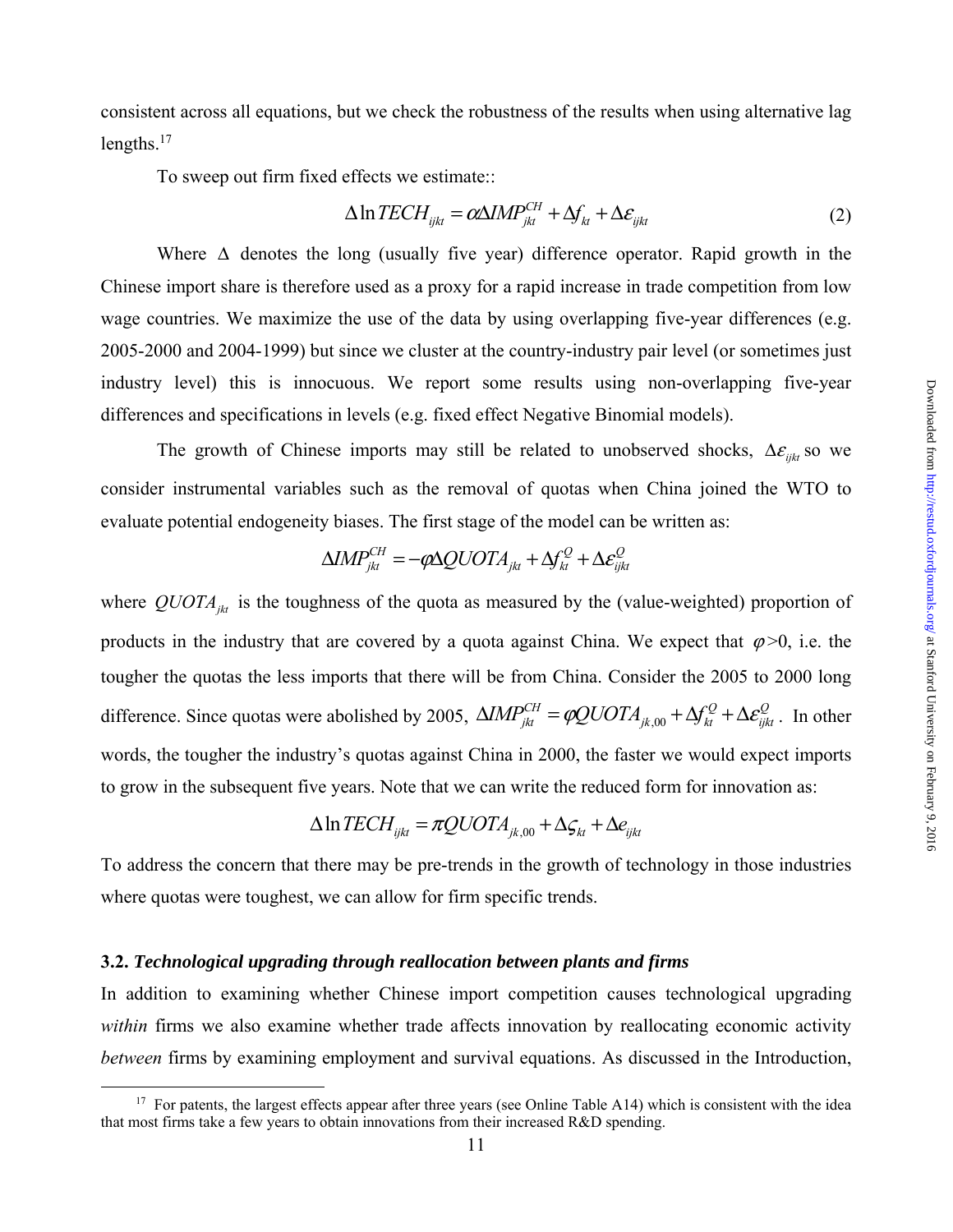compositional models would predict that China would cause low-tech plants to shrink and die, as they are competing most closely with Chinese imports. Consequently, we estimate firm employment growth equations of the form:

$$
\Delta \ln N_{ijk} = \alpha^N \Delta I M P_{jkt}^{CH} + \gamma^N (TECH_{ijkt-5} * \Delta I M P_{jkt}^{CH}) + \delta^N T ECH_{ijkt-5} + \Delta f_{kt}^N + \Delta \varepsilon_{ijkt}^N \tag{3}
$$

where  $N =$  employment and the coefficient  $\alpha^N$  reflects the association of jobs growth with the change in Chinese imports, which we would expect to be negative (i.e.  $\alpha^N$  < 0) and *TECH* is the relevant technology variable (e.g. patenting). We are particularly interested in whether Chinese import competition has a larger effect on low-tech firms, so to capture this we include the interaction of  $\Delta I M P_{jkt}^{CH}$  with the (lagged) technology variables. If Chinese trade has a disproportionately negative effect on low-tech firms we would expect  $\gamma^N > 0$ .

 Equations (2) and (3) are estimated on surviving firms. However, one of the effects of Chinese trade may be to reduce the probability of plant survival. Consequently, we also estimate:

$$
SURVIVAL_{ijkt} = S_{ijkt} = \alpha^S \Delta IMP_{jkt}^{CH} + \gamma^S (TECH_{ijkt-5} * \Delta IMP_{jkt}^{CH}) + \delta^S TECH_{ijkt-5} + \Delta f_{kt}^S + \Delta \varepsilon_{ijkt}^S
$$
(4)

which is defined on a cohort of firms (or establishments) who were alive in a base period and followed over the next five years. If these establishments (or firms) survived over the subsequent five years we define  $S_{iik} = 1$  and zero otherwise. If Chinese imports do reduce survival probabilities, we expect  $\alpha^{s}$  < 0 and if high-tech plants are more protected we expect  $\gamma^{s}$  > 0.

When we implement the quota IV strategy in the employment and survival equations there are two endogenous variables:  $\Delta M P_{jkt}^{CH}$  and  $TECH_{jkt-5} * \Delta M P_{jkt}^{CH}$ . Hence we use  $QUOTA_{jk,00}$  and  $QUOTA_{jk,00}$  \* *TECH*  $_{ijkt-5}$  as two instruments in each first stage.

 To complete the analysis of between firm effects we would also need an entry equation. The fundamental problem is that there is no "initial" technology level for entering firms. We cannot use the current observed technology level (*TECH<sub>ijkt</sub>*) as this is endogenous. We can address the issue of entry indirectly, however, by estimating an industry-level version of equation (2):

$$
\Delta TECH_{jkt} = \alpha^{IND} \Delta IMP_{jkt}^{CH} + \Delta f_{kt}^{IND} + \Delta \varepsilon_{jkt}^{IND}
$$
\n(5)

where the coefficient on Chinese imports,  $\alpha^{IND}$ , in equation (5) reflects the combination of within firm effects from equations (1) and (2), the reallocation effects from equations (3) and (4), and the unmodelled entry effects. In examining the magnitude of the Chinese trade effects, we will simulate the proportion of aggregate technical change that can be accounted for by Chinese imports using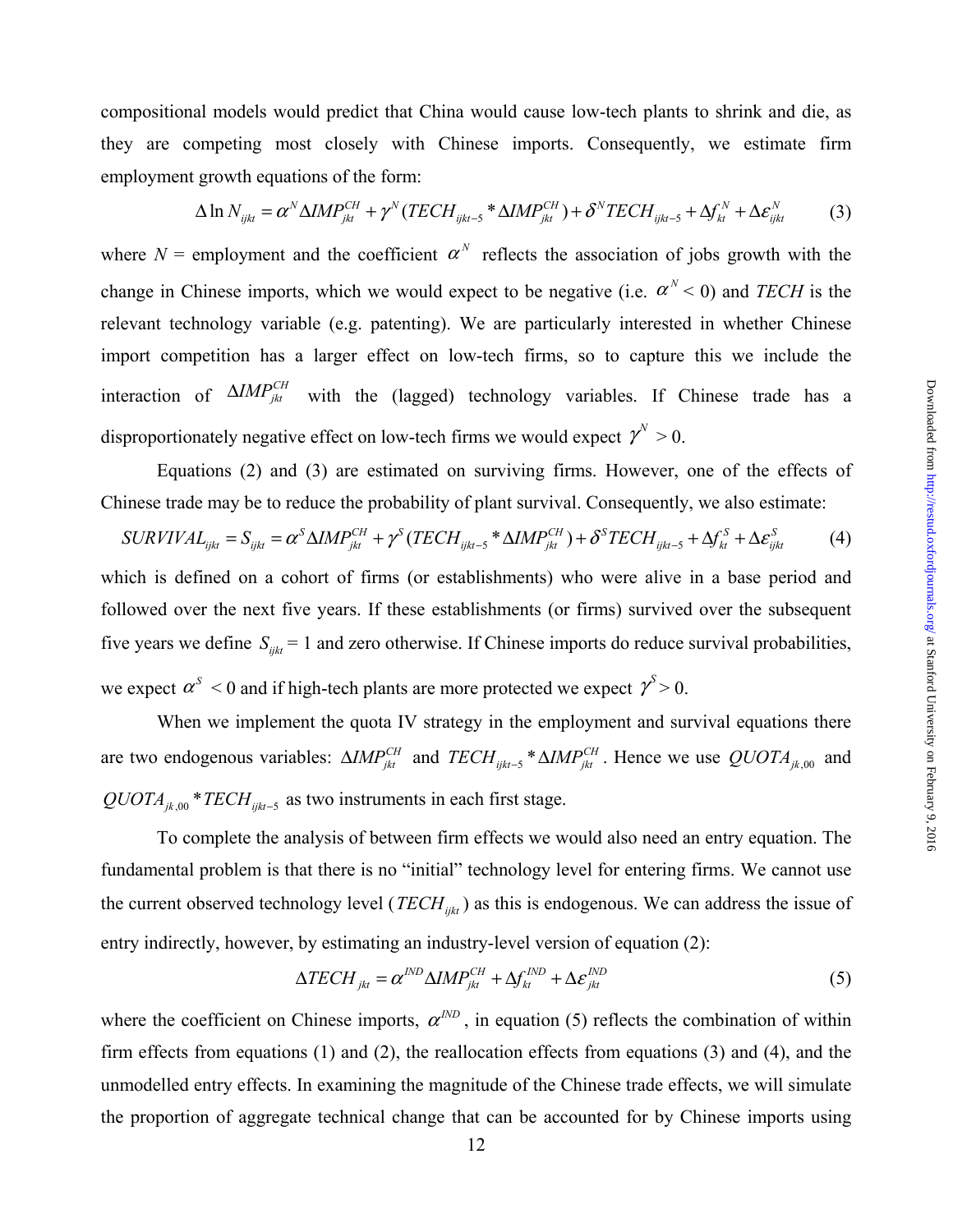equations (2)-(4) and break this down into within and between components. We will also compare the micro and industry estimates of equation (5) which give an alternative estimate of the within and between effects, including entry.

#### **3.3.** *Sample size across regressions*

In the results that follow in the next section we generally use the largest possible sample of nonmissing observations. Sample sizes differ between columns within a Table primarily because of different samples for the three technology variables due to missing data (Online Appendix A.3 gives full details, but broadly the sample is restricted because we drop firms who never patent when we run the patenting equation). Just about all firms have IT, but Harte-Hanks only surveys larger firms and only from 2000. We have, in principle, the largest sample for TFP, but accounting data (especially for materials) is only reliable in four of our twelve European countries. Samples also change when we move from pooling across all industries (e.g. Table 1) to focusing on just the clothing and textile sector (e.g. Table 2). We note other specific sample changes in the text and in table notes.

#### *4.* **RESULTS**

#### *4.1. Within firm results: OLS estimates*

Table 1 presents our core results: within firm measures of technical change. All columns control for fixed effects by estimating in long-differences and country-specific macro shocks by including a full set of country dummies interacted with a full set of time dummies. Our key measure of innovation, patents, is the dependent variable in column (1). The coefficient suggests that a 10 percentage point increase in Chinese import penetration is associated with a 3.2% increase in patenting. Since jobs fell in those industries affected by Chinese imports we underestimate the growth in patent intensity (patents per worker) by not controlling for (endogenous) employment. If we also include the growth of employment in column (1), the coefficient (standard error) on imports is slightly larger at  $0.387$   $(0.134)$ <sup>18</sup>

<sup>&</sup>lt;sup>18</sup> The coefficient (standard error) on employment in the patents equation was 0.015(0.008) implying that larger firms have a higher volume of patents. If we include the ln(capital/sales) ratio as well as ln(employment) in the regression this barely shifts the results (the coefficient on Chinese imports is 0.370 with a standard error of 0.125). Thus, the correlation with Chinese trade is not simply an increase in all types of capital, but seems related specifically to technical change. The other results in Table 1 are also robust to controlling for employment growth.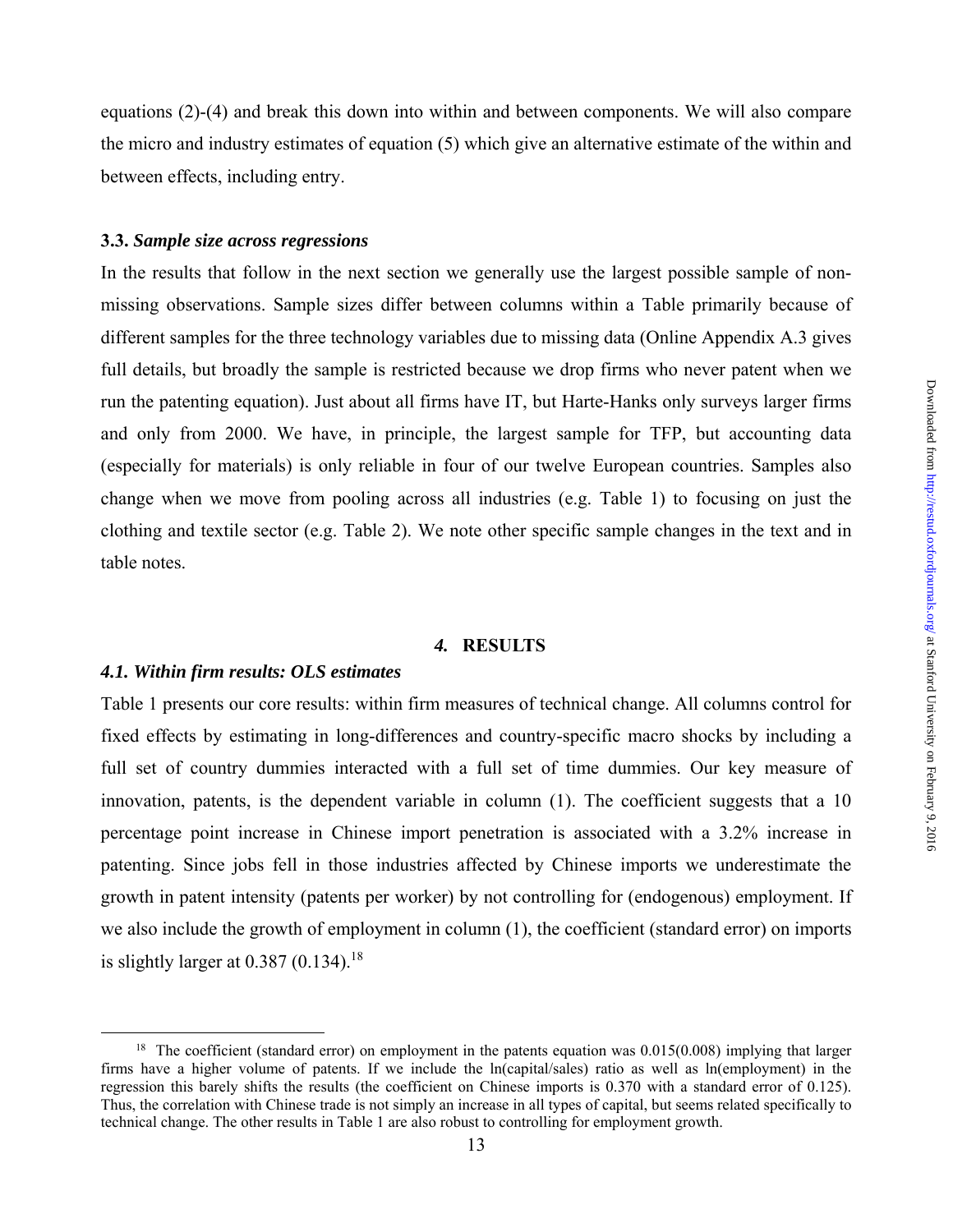#### TABLE 1 ABOUT HERE

A concern with patenting as an innovation indicator is that firms may simply be taking out more patents to protect their existing knowledge in the face of greater Chinese competition. To test this "lawyer effect" we also look at citations per patent – if firms are now patenting more incremental knowledge for fear of being copied by the Chinese, the average quality of their patents should fall, so citations per patent should drop. In fact, the coefficient on Chinese imports is positive (although insignificant).<sup>19</sup>

 In column (2) of Table 1, we examine IT intensity and again find a positive and significant coefficient on Chinese imports. We use computers per employee as our main measure of IT diffusion as this is a good indicator of a general-purpose technology used widely across industries. However, we also investigate other measures of IT – the adoption of Enterprise Resource Planning, database software, and groupware tools – and also find positive effects of Chinese imports.<sup>20</sup> Finally, in column (3) we use a wider measure of technical change as the dependent variable, TFP growth, and again establish a positive and significant association with Chinese imports.<sup>21</sup> Other measures of productivity enhancing investment such as the growth of R&D expenditures and management quality are also positively associated with increased exposure to Chinese imports.<sup>22</sup>

## *4.2. Within Firm Results: Robustness of OLS estimates*

We subjected the baseline results to a number of robustness checks. First, we were concerned that unobserved productivity shocks could be driving the positive correlation so in Panel B we include a full set of three-digit industry dummies in the growth specifications. Although the magnitude of the coefficient on Chinese imports is smaller in all cases, it remains significant at the 10% level or greater across all three specifications. Note that the industry trends are jointly insignificant in all

<sup>&</sup>lt;sup>19</sup> For example, when we estimate a specification like column (1) of Table 1 except using cites per patent as the dependent variable, the coefficient on Chinese imports is 0.009 with a standard error of 0.029.

<sup>&</sup>lt;sup>20</sup> Online Appendix E also investigates non-linearities through examining quintiles of the growth of Chinese imports as well as linear effects on these types of software.

<sup>&</sup>lt;sup>21</sup> Note that our pooling across multiple overlapping years to construct five-year differences is largely innocuous as we are clustering the standard errors by country-industry pair. For example if we use only the last five year difference the qualitative results are similar. In this experiment the coefficient (standard error) is  $0.591(0.201)$  for patents;  $0.314(0.077)$  for IT; and  $0.400(0.079)$  for TFP.

<sup>&</sup>lt;sup>22</sup> The coefficient (standard error) on Chinese imports was 1.213(0.549) in the R&D equation. See Bloom, Sadun and Van Reenen (2015) for analysis of management (defined as in Bloom and Van Reenen, 2007).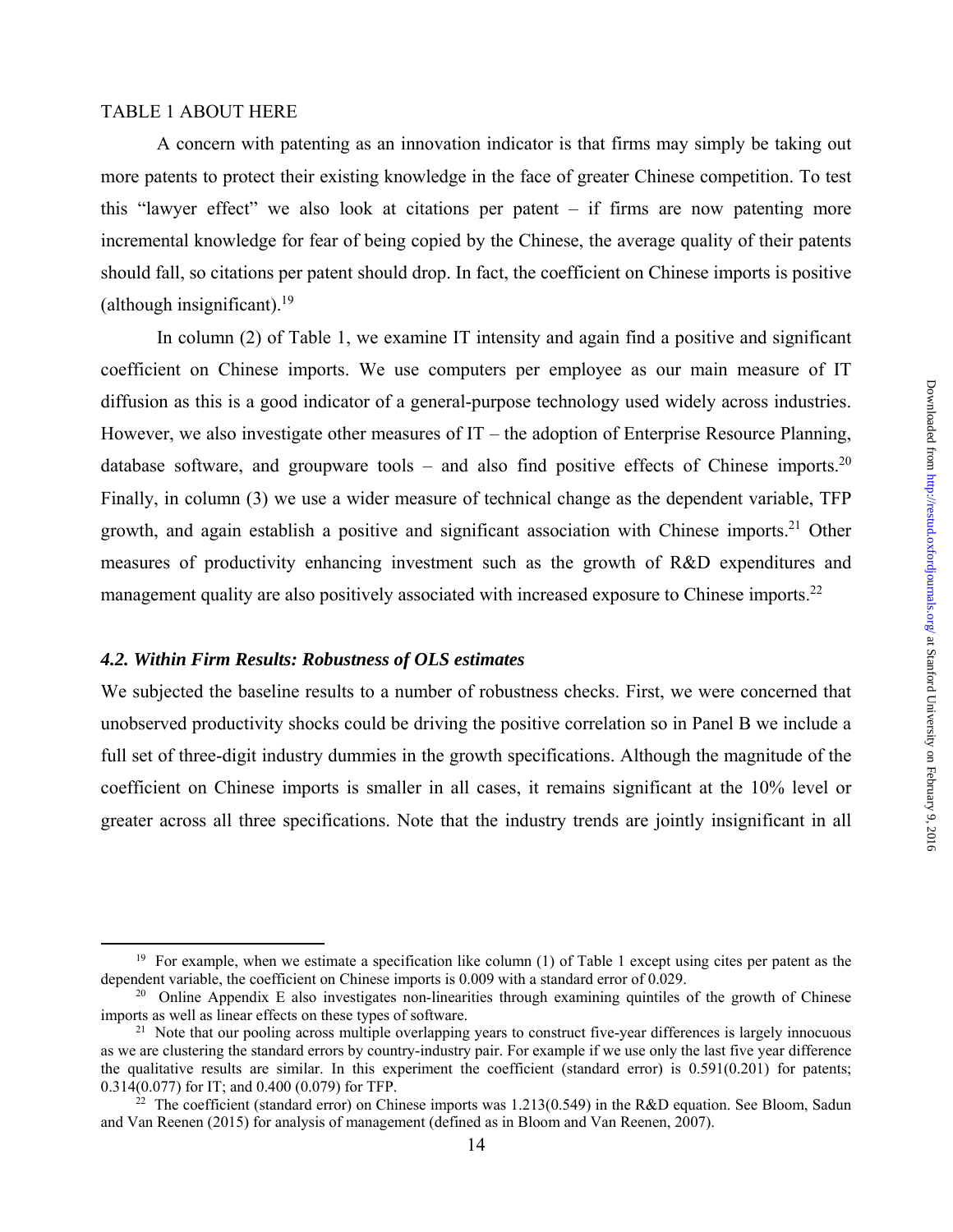three cases. It is unsurprising that the coefficient falls as we are effectively switching off much of the useful variation and exacerbating any attenuation bias. $^{23}$ 

 Second, we normalized Chinese imports by a measure of domestic activity such as production or apparent consumption instead of total imports in Panel C. Although the magnitude of the coefficients changes as the mean of the imports variable is different, the qualitative and quantitative results are remarkably similar.24

In addition to China's effect through competition in the final goods market, the opening up of China could have affected technical progress by allowing Western firms to buy cheaper intermediate inputs and offshore low value added parts of the production chain.<sup>25</sup> We investigate this by adapting the offshoring measure of Feenstra and Hanson (1999) for China, which uses the input-output tables to measure for each industry the share of Chinese inputs in total imported inputs.<sup>26</sup> In Panel D, we find offshoring enters with a positive coefficient in all three equations (although insignificantly so in the patents equation). The share of Chinese imports in the final goods market (our baseline measure) remains positive and significant throughout with only slightly lower coefficients.27 This suggests that while offshoring does not increase overall innovation (as measured by patents) it does increase IT intensity and productivity, presumably since offshoring moves the less IT intensive and lower productivity parts of the production process overseas to China.

## *4.3. Within Firm Results: Using China's WTO accession to generate Instrumental Variables*

 $^{23}$  If we include four digit industry trends the coefficient (standard errors) in the patent, IT and TFP regressions are 0.185(0.125), 0.170(0.082) and 0.232(0.064). If we include three digit dummies interacted with country dummies the results are  $0.274(0.101)$ ,  $0.176(0.080)$  and  $0.167(0.052)$ . Hence, the primary source of identification is (i) multiproduct firms who face differential industry effects in addition to their primary sector and (ii) the acceleration of import growth and technology. The continued importance of the trade variable even after this tough test

<sup>&</sup>lt;sup>24</sup> For example, a one standard deviation increase in the import share in Table 1, Panel A column (1) is associated with a 10% increase in patenting. By contrast, a one standard deviation increase in the import share in column (1) of Panel B in is associated with a 14% increase in patenting.<br><sup>25</sup> Intermediate inputs are stressed (in a developing country context) by Amiti and Konings (2006) and Goldberg

et al, 2010b).<br><sup>26</sup> See Online Appendix A for details. We also considered the share of total imported inputs in all inputs (or all

costs) like Feenstra-Hanson, but as with our analysis of total imports in the final goods market, it is the Chinese share (reflecting low wage country inputs) that is the dominant explanatory factor.<br><sup>27</sup> The coefficient estimates imply a one standard deviation increase in offshoring has a similar marginal effect on

IT and TFP (0.014 and 0.008 respectively) to a one standard deviation increase in Chinese imports (0.015 and 0.006 respectively).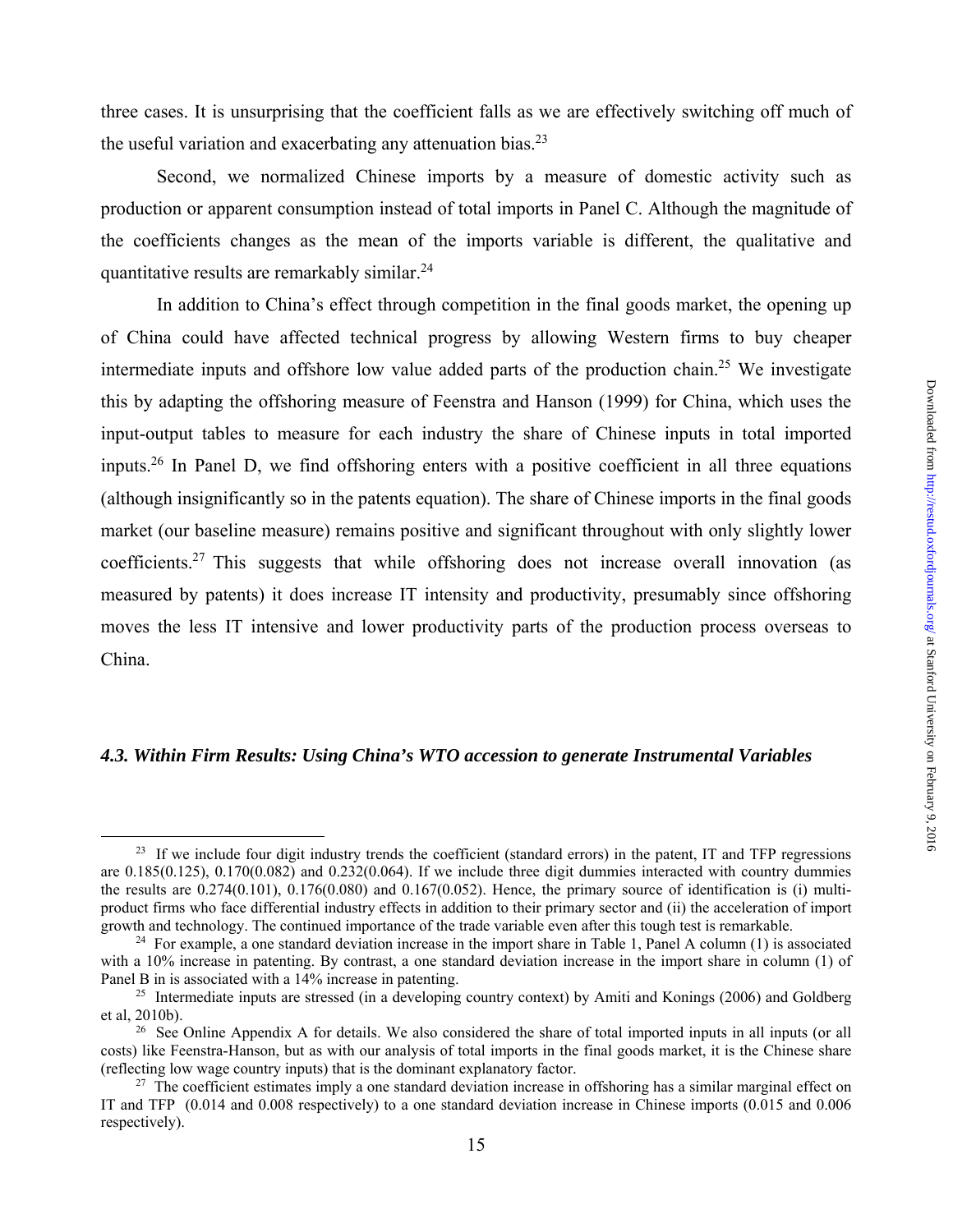An obvious problem with estimating these equations is the potential endogeneity of Chinese imports due to unobserved technology shocks correlated with the growth of Chinese imports. For example, when a domestic industry is subject to a positive technology shock it is harder for foreign exporters to compete in the same market, especially low-skill, low-tech exporters like China. This is most likely to cause a downward bias on the OLS estimates of the effects of China on technology, as more exogenous innovation will lead to fewer Chinese imports (China is still a relatively lowtech, low skilled country compared to Europe). Nevertheless, there could be demand side shocks working in the opposite direction, however, so ultimately the direction of the OLS bias is an empirical question.

Table 2 presents the IV results using China's WTO accession.<sup>28</sup> Since this is only relevant for textiles and clothing, we first present the OLS results for these sectors for all the technology indicators in columns  $(1)$ ,  $(4)$  and  $(7)$ . In column  $(1)$ , there is a large positive and significant coefficient on the Chinese trade variable, reflecting the greater importance of low wage country trade in this sector. Column (2) presents the first stage using the (value-weighted) proportion of products covered by quotas in 2000. Quota removal appears to be positively and significantly related to the future growth of Chinese imports. Column (3) presents the IV results that show a significant effect of Chinese imports on patents with a higher coefficient than OLS (1.86 compared to 1.16).

#### TABLE 2 ABOUT HERE

 Columns (4)-(6) of Table 2 repeat the specification but uses IT intensity instead of patents as the dependent variable. Column (4) shows that the OLS results for IT are also strong in this sector and column (5) reports that the instrument has power in the first stage. The IV results in column (6) also indicate that the OLS coefficient appears downward biased.<sup>29</sup> The final three columns repeat

<sup>&</sup>lt;sup>28</sup> In Table 2 we cluster by four-digit industry as the instruments have no country-specific variation. We also drop years after 2005 so the latest long difference (2005-2000) covers the years before and after China joined the WTO. Note that we include all firms who have any "primary" industry presence in textiles and clothing according to BVD. The main industry of some of these firms will be outside textiles, hence the large number of clusters. If we condition on only those firms whose main industry is textiles the results are robust (e.g. the coefficient on Chinese imports in column  $(3)$ ) is 2.010 with a standard error of 1.074).<br><sup>29</sup> If we repeat the IV specification of column (6) but also condition on employment growth the coefficient on

Chinese imports is 0.687 with a standard error of 0.373. Dropping all the four-digit sectors that had a zero quota in 2000 uses only the continuous variation in quotas among the affected industries to identify the Chinese import effect. Although this regression sample has only 766 observations, this produces a coefficient (standard error) under the IV specification of 2.688(1.400) compared to an OLS estimate of 1.238(0.245).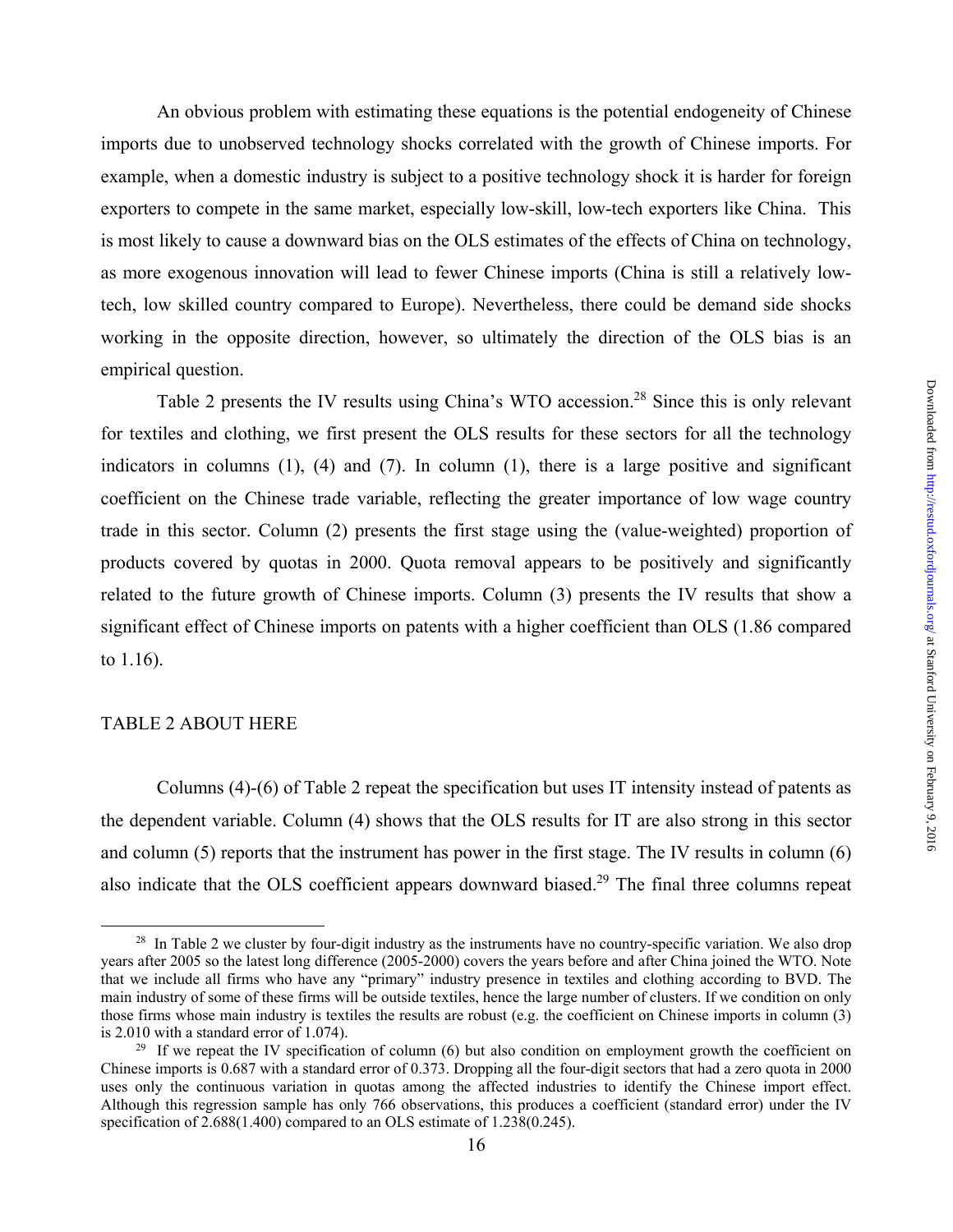the specification for TFP showing similar results to patents and IT. So overall, there is a large OLS coefficient for patents, IT and TFP, but an even larger IV coefficient and certainly no evidence of upward bias for OLS.30

 The major concern with the IV strategy is that there could be some unobserved trend in the sectors that had the highest quotas that meant they would have had faster technical change even in the absence of China joining the WTO. To examine this potential bias we subject the results to a tough test of including firm-specific trends.<sup>31</sup> If these firms were more likely to innovate in the high quota industries then we would expect to see our effects disappear when we condition on these firm-specific trends. We use the reduced forms for a longer time period covering pre and post WTO accession to capture the trend. Hence, we estimate:

# $\Delta \ln \text{TECH}_{iikt} = \pi \Delta z_{ikt} + \eta_{ijk} + \Delta \zeta_{kt} + \Delta e_{ijkt}$

where  $\Delta z_{jkt} = QUOTA_{jk,00} * I(YEAR \ge 2001)$ , remains the "toughness" of the quotas in 2000, but we make explicit that we are interacting this with a "policy on" dummy for the post WTO period  $($ I( $YEAR \ge 2001)$ ). Note that for IT we do not have any data pre-WTO accession so we can only present results for patents and TFP. The  $\eta_{ijk}$  are a full set of firm fixed effects that pick up trends as the equation is estimated in long-differences.

In column (1) of Table 3, we show that the firms more subject to quota removal had significantly higher rates of patenting after Chinese WTO accession. In column (2) we add the firm dummies to the growth specifications. The coefficient on Chinese imports actually increases, although the change is not statistically significant (p-value  $= 0.477$ ). An alternative way to define exposure to the policy is to count the number of years since the 2001 accession instead of a simple binary dummy. Using this alternative measure in columns (3) and (4) produces qualitatively similar results to the first two columns. The final four columns (5) to (8) reproduce these four specifications but using TFP as the outcome. Again, the results with and without firm specific trends are similar. So overall, we find that the results are robust to controlling for longer-run trends in technical change.<sup>32</sup>

 $30$  The Hausman tests fail to reject the null of the exogeneity of Chinese imports for the patents and IT equations, but does reject for the TFP equation (p-values of 0.342, 0.155 and 0.001 respectively).

 $31$  Note that the quotas are firm-specific as many of our firms are multi-product so operate across several industries and face a firm-specific weighted average quota (see Appendices A and B).<br><sup>32</sup> We focus on the reduced form for reasons of transparency. We also estimated IV versions of these trend-

adjusted difference in difference regressions and also found that the coefficients on Chinese imports tended to be higher than in the simpler IV counterparts. However, the instruments in the first stages were weak with F-statistics generally below 10.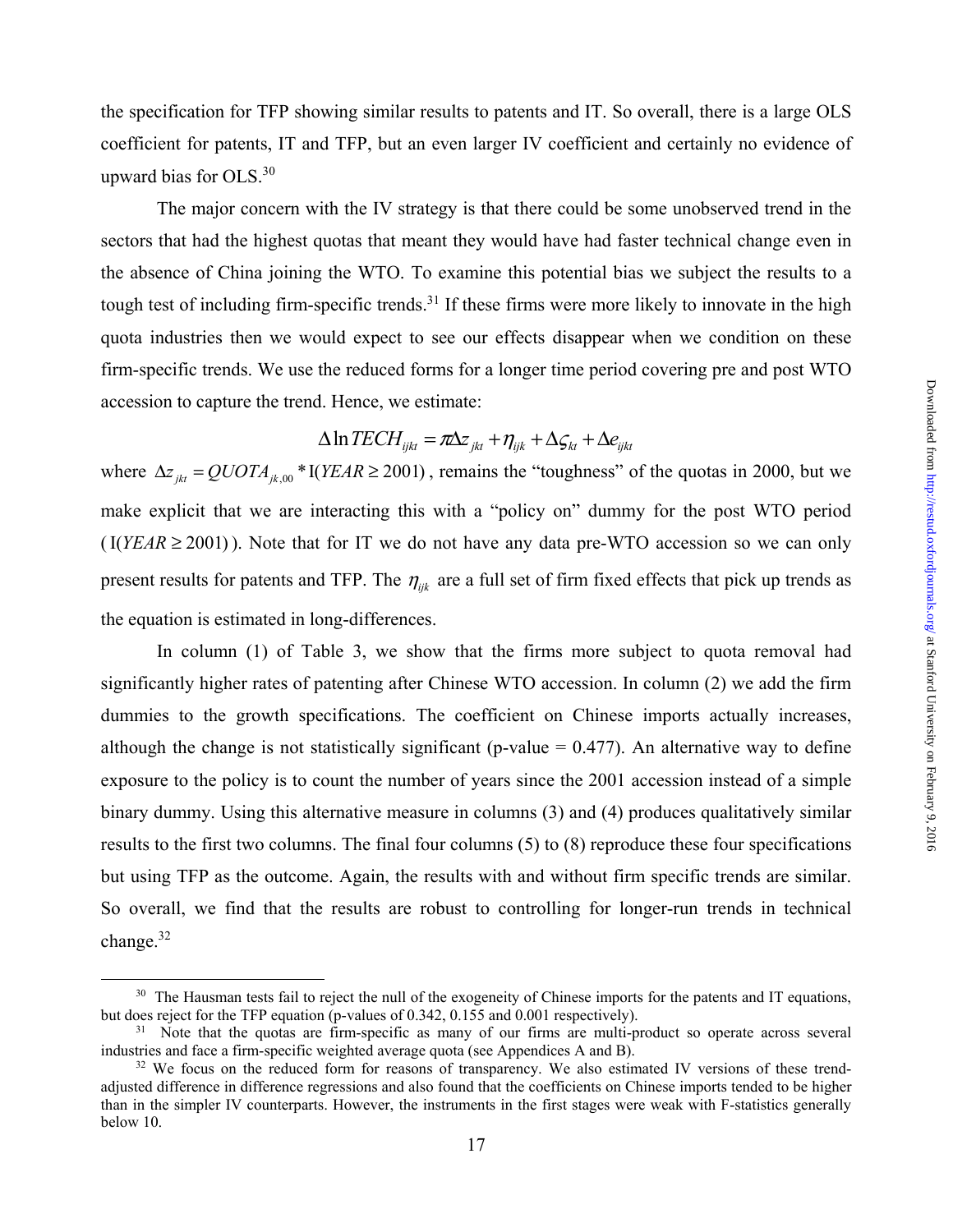#### TABLE 3 ABOUT HERE

Do firms adjust their innovation behavior in in *anticipation* of China joining the WTO? There was a large element of surprise in the impact of quota abolition because at the time there was considerable uncertainty over whether the liberalization would actually take place. A common view was that even if there was an abolition of quotas this would be temporary, as to some extent it was with the temporary reintroduction of some quotas in 2006. The fact that Table 3 finds a break in the trend of innovation in 2001 in those industries where the fall in quotas was greatest shows there was a change in behavior, over and above any pre-policy anticipation effects. A concern might be that firms *delayed* their normal innovations pre-accession in those sectors likely to be most affected by quota abolition causing us to infer a spurious positive effect of liberalization. We performed two tests of this idea. First, we examined whether innovation was significantly slower for firms more affected by quota abolition by regressing the five-year growth in innovation in the years *prior to* 2001 on the quota instrument: the coefficients were always insignificant.<sup>33</sup> Secondly, we ran the regressions in Table 3 columns (1), (3) and (4) conditioning on the lagged growth in innovation. So when examining the growth in patents 2005-2000 we control for the growth in patents 2000-1995, conditioning out any "anticipation effects". We still recovered a significant and positive effect of quota abolition on innovation (details are discussed in Online Appendix F).

We also investigated using the WTO quasi-experiment of Table 2 to construct "input quotas" using the input-output tables to calculate predicted falls in the barriers to using Chinese inputs. Looking at the reduced forms for the technology equations (i.e. simply regressing the fiveyear growth of each technology measure on input quotas and country dummies interacted with time dummies), removal of input quotas had no significant impact on patents, but significantly increased IT intensity and TFP. When output quotas were also included in this specification, input quotas remained significant at the 5% level for the TFP equation, but were only significant at the 10% level for the IT equation. Output quotas remained positive and significant in all three specifications.<sup>34</sup>

<sup>&</sup>lt;sup>33</sup> If we regress the growth of patents 2000-1995 on the quota instrument (in 2000) the coefficient (standard error) on quotas is -0.068(0.052). By contrast, the standard reduced form for patent growth 2005-2000 has a coefficient on quotas of 0.264(0.088). Similarly the regression of the pre-WTO growth of TFP 2000-1995 on the quota IV has a coefficient (standard error) of  $-0.010(0.040)$  whereas the standard reduced form for TFP 2005-2000 has a coefficient on quotas (standard error) of  $0.190(0.021)$ .

 $34$  These are from reduced form models including input and output quotas simultaneously. The coefficients (standard errors) on input quotas were  $0.727(0.523)$ ,  $0.696(0.365)$  and  $0.290(0.136)$  in the patents, IT and TFP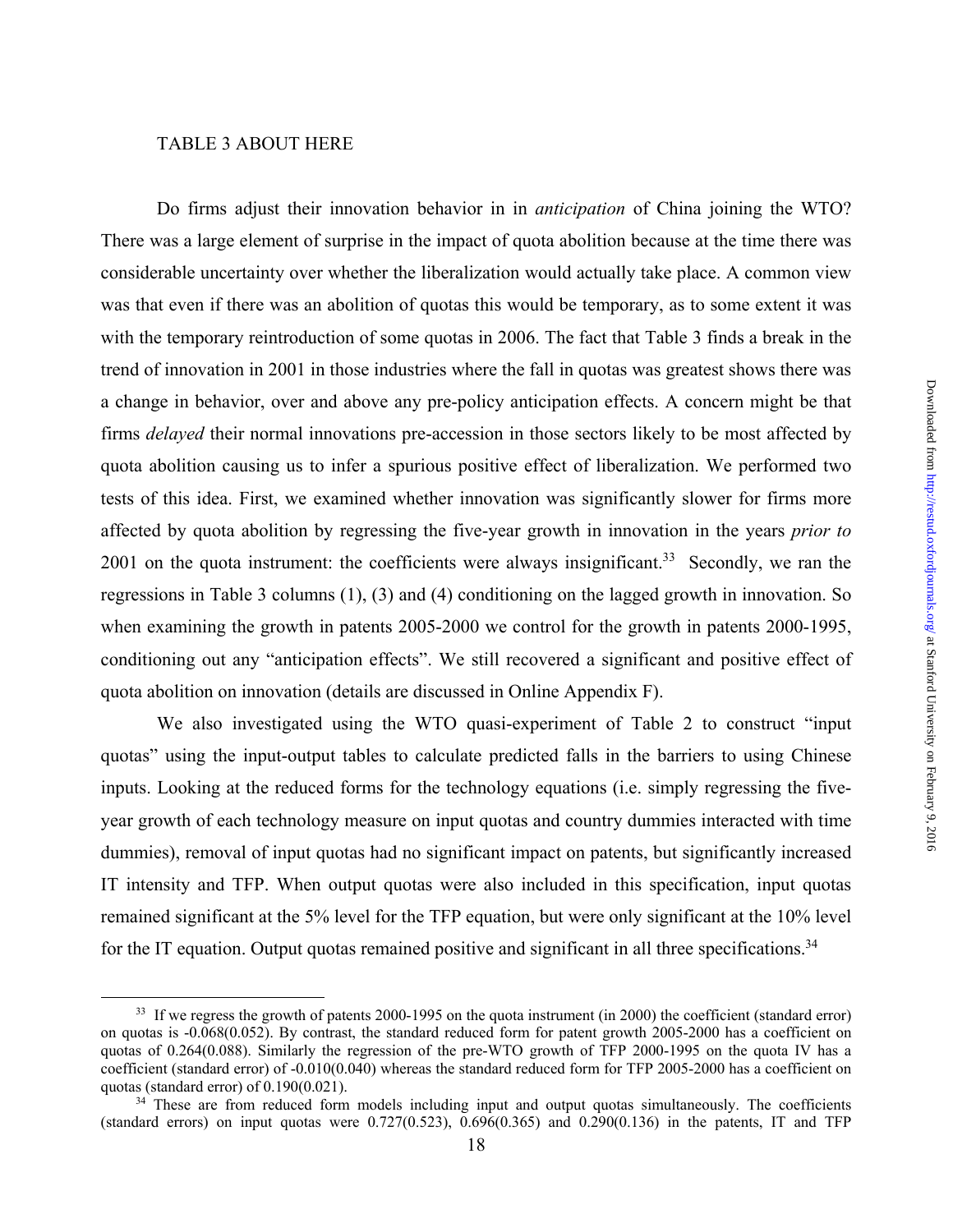Taking Tables 2 and 3 together, there is no evidence that we are over-estimating the effects of China on technical change in the OLS estimates in Table 1. If anything, we may be too conservative.35

#### *4.4. Between Firm Results: jobs and survival*

Table 4 examines reallocation effects by analyzing employment growth in Panel A and survival in Panel B. The sample size is smaller for the survival analysis because we focus on the cohort alive in 2000 where we have reliable data for exit to bankruptcy by 2005. Sample sizes are identical for columns (3)-(6) as Table 1, but are smaller in columns (1) and (2) because there are some missing values on employment in our patents sample. We first examine the basic associations in column (1) of Panel A, which suggests a strong negative effect of Chinese imports - a 10 percentage point increase in imports is associated with a 3.6% fall in employment. Like Autor, Dorn and Hanson (2013) this suggests Chinese imports are associated with falling levels of manufacturing employment. In addition, high-tech firms (as indicated by a high level of lagged patents per worker) were more likely to grow. Most importantly, the interaction of Chinese trade and lagged patent stock enters with a positive and significant coefficient in column (2). This suggests that more hightech firms are somewhat "shielded" from the harmful effects of Chinese imports on jobs.<sup>36</sup> In columns (3) to (6) we run similar employment estimations using the initial level of IT and TFP and again find similar positive and significant interaction terms, suggesting high-tech firms are somewhat protected from the effects of Chinese import competition.<sup>37</sup>

#### TABLE 4 ABOUT HERE

1

equations. The coefficients (standard errors) for the output quotas were: 0.201 (0.080), 0.160 (0.046), and 0.101 (0.019). We estimate these equations on industries where at least 0.5% of imported inputs are from China.<br><sup>35</sup> The downward bias on OLS of trade variables is also found in Auer and Fisher (2010) who examine the impact

of trade with less developed countries on prices. They use a variant of an initial conditions estimator based on the industry's labor intensity. Like them, we also find important import effects on prices (see sub-section VI.B).<br><sup>36</sup> This result is not driven by the inclusion of employment in our patent stock measure on the right hand sid

test this we estimated both a model where employment was removed from the denominator (that is, a simple patent stock measure) and a model that also included lagged employment and its interaction with Chinese imports. The estimate of our imports growth and lagged technology interaction terms for these models were 0.192(0.086) and 0.160(0.083) respectively.<br><sup>37</sup> We also examined including firm specific trends in these regressions. The interaction between Chinese import

growth and lagged technology remained positive although the standard errors rise a lot. The coefficient (standard error) in the equivalent of column (2) for patents was  $0.182(1.110)$ , in column (4) for IT was  $0.377(0.324)$  and in column (6) for TFP was 0.556(0.268).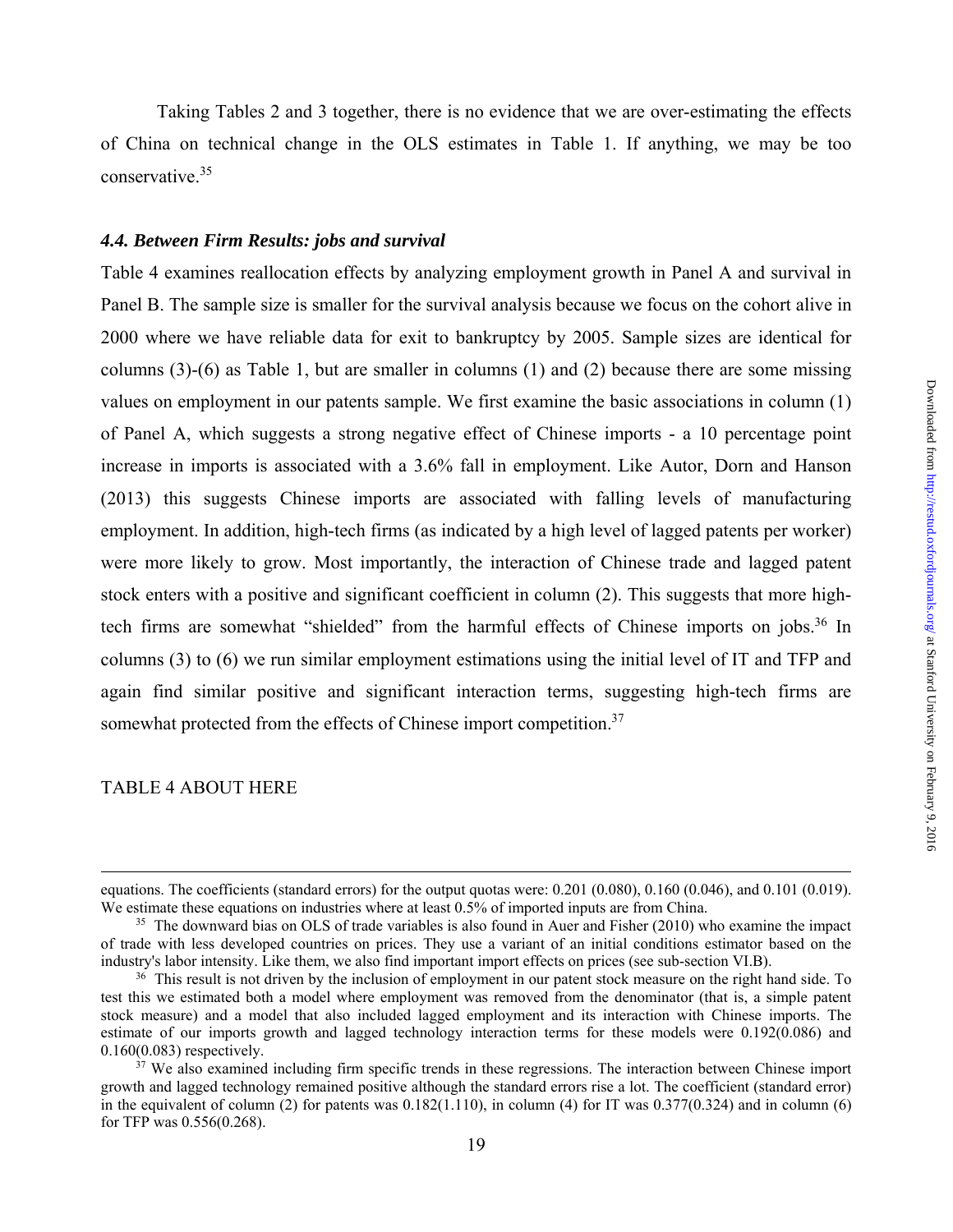We also examined the dynamic effects of Chinese imports on employment and technology. Chinese imports appear to have the largest impact on patents after three years whereas for jobs the largest impact for Chinese imports is contemporaneously. This is consistent with the idea that firms respond to Chinese imports by cutting employment and starting innovation projects, but it takes around three years for these projects to create patentable innovations.

 For the survival equations in Panel B of Table 4 we consider a cohort of firms and plants alive in 2000 and model the probability that they survived until 2005 as a function of the growth of industry-wide Chinese imports and the initial technology levels. Column (1) shows firms facing higher rates of Chinese import growth are less likely to survive: a ten percentage point increase in Chinese imports is associated with a decrease in the survival probability of 0.57 percentage points. Since the mean exit rate is 2.3% (a relatively rare event in our patenters sample which may help explain the insignificance of the linear imports coefficient), this represents about a 25% increase in exit rates. Column (2) analyzes the interaction term between Chinese import growth and lagged patents and finds again a positive "shielding" effect: firms with a low initial patent stock have a significantly higher change of exiting when faced by an influx of Chinese imports.<sup>38</sup> Columns (3) to (6) shows that there are also positive interaction effects when we use IT or TFP as alternative measures of technology.<sup>39</sup> These findings on the impact of low wage country imports on reallocation is consistent with those found in US manufacturing establishments in Bernard, Jensen and Schott (2006) using indirect measures of technology (capital intensity and skills) for the pre-1997 period in the US. $40$ 

 Table 5 looks at the between firm reallocation effects when we use Chinese WTO accession as an IV. Column (1) of Panel A shows that the higher tech firms appear to be somewhat protected from Chinese imports, just as we found in the larger sample. In the IV results in column (2) the

 $38$  Note the sample in columns (1) and (2) is the same as in other patent samples, i.e. those firms that patented at some point since 1978. We obtain similar results if we widened the same to include all firms, even those who had never patented. The coefficient (standard error) on the interaction term between initial technology and Chinese import growth was 1.546(0.134) for employment growth and 0.391(0.180) for survival.

 $39$  Further investigation reveals that the main interaction effect is coming from firms in the bottom quintile of the technology distribution who were significantly more likely to exit because of Chinese import competition. For example, estimating column (3) but using a dummy for the lowest quintile of the IT intensity distribution rather than the linear IT intensity gave a coefficient (standard error) of 0.214 (0.102) on the interaction.<br><sup>40</sup> We also experimented with including average firm wages (as a skill proxy) and capital-labor ratio (both

interacted with Chinese import growth) in the employment regressions. These additional interaction terms were insignificant when the patents variables were also included, but the technology interactions remained positive and significant. For example, when these additional interactions with wages and capital (as well as the linear terms) were added to the specification in Table 4, Panel A column (2), the coefficient (standard error) on the interaction between Chinese import growth and lagged patents was 1.509(0.660).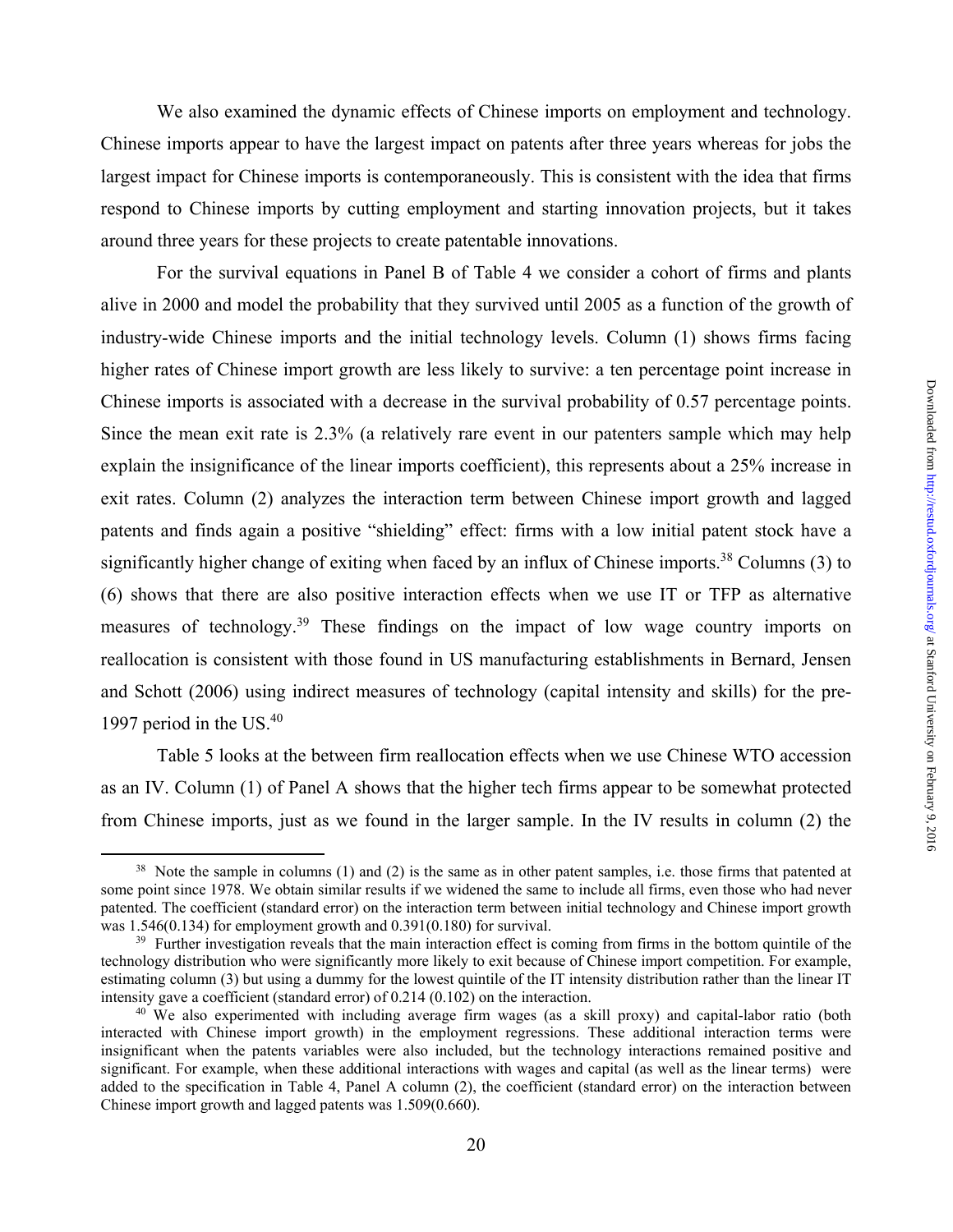standard error rises on the interaction, but the coefficient is largely unchanged (3.3 compared to 3.7 in column (1)). Columns (3) and (4) implement the same approach but use lagged IT intensity as the technology measure instead of lagged patents. In these specifications, the IV results look even stronger than OLS with the interaction remaining significant at the 5% level. The last two columns repeat the exercise for TFP and, like IT, we find the coefficient on the interaction between Chinese imports growth and lagged technology is larger in IV than OLS (albeit with a larger standard error). Panel B of Table 5 repeats the specifications using survival as the outcome. The pattern is broadly similar with the coefficients on the key interaction term all being positive (except column (4)). The coefficients are much less precisely determined, however, with all interaction coefficients insignificant in the IV specifications.

#### TABLE 5 ABOUT HERE

It is worth remembering that the specifications in Table 5 are demanding. The sample is smaller than Table 4 (just clothing and textile industries) and we are instrumenting both the linear effect (as in Table 2) *and* the interaction. The absolute number of exits is also low (e.g. only 37 incidences in Panel B column (1)). Despite this, the overall qualitative similarity of the IV results compared to OLS is reassuring.

## *4.5. Magnitudes*

Taking all these results together we have a clear empirical picture of the role of Chinese imports in increasing technological intensity both within firms (Tables 1 through 3) and between firms by reallocating output to more technologically advanced firms (Tables 4 and 5). So a natural question is how large are these effects on an economy level? As Atkeson and Burstein (2010), Arkolakis, Costinot and Rodríguez-Clare (2010) and Ossa and Hsieh (2010) have stressed, when examining general equilibrium results we have to take into account a range of broader impacts. Nevertheless, we can use the regression coefficients to perform partial equilibrium calculations to get rough magnitudes for the potential importance of China in shaping technical change.

To run our magnitude calculations we use a standard productivity decomposition following papers like Foster, Haltiwanger and Krizan (2000), to decompose aggregate increases in productivity into a within firm term and between firm reallocation term. Formally, denoting  $P_t$  as an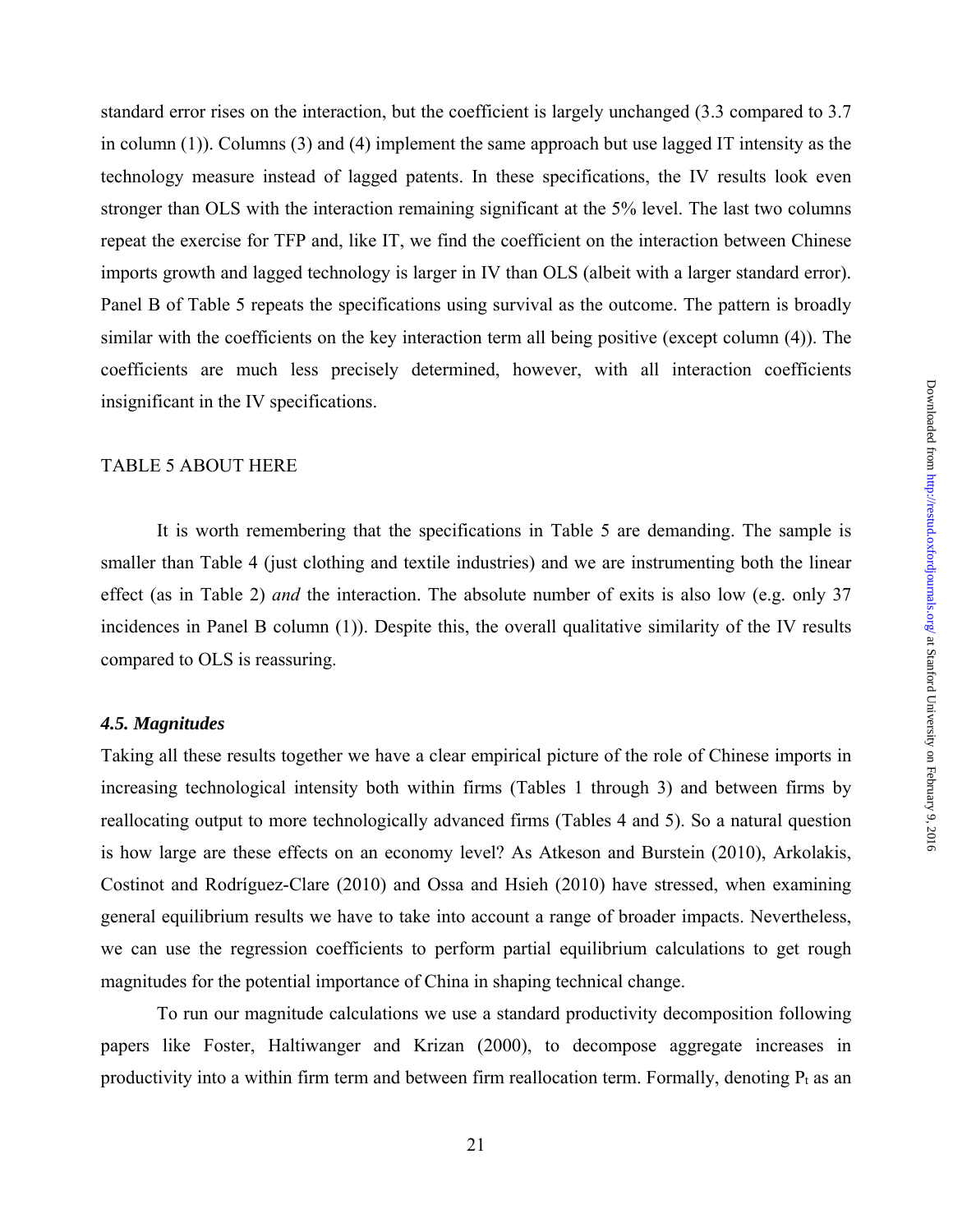aggregate index of technology in a country, for example patents or TFP, the change in  $P_t$  between time *t* and time *0* can be decomposed as follows:

$$
\Delta P_{t} = \sum_{i=1}^{N} s_{i0} (p_{ijt} - p_{ijo}) + \sum_{i=1}^{N} (s_{it} - s_{i0}) p_{ij0} + \sum_{i=1}^{N} (s_{it} - s_{i0}) (p_{ijt} - p_{ij0}) - \sum_{i \in exit} s_{it}^{exit} (p_{ij0}^{exit} - \overline{p}_{jo}) + \sum_{i \in entrant} s_{it}^{entrant} (p_{ijt}^{entrant} - \overline{p}_{jt})
$$
\n(6)

where s<sub>it</sub> = firm share of total employment,  $p_{ijt}$  = firm technology level,  $\bar{p}_{jt}$  = average technology level of all firms,  $p_{ij0}^{exit}$  and  $p_{ijt}^{entrant}$  are the technology levels of exiters and entrants respectively, and the summations is over all N firms in the economy. In equation (6) the first term is the *within* effect (the increase in technology holding firm size constant), the second term is the *between* component (the increase in aggregate technology from shifting employment from low-tech firms towards hightech firms), the third term is the cross effect (the correlation of the increase in technology within firms and their change in employment share).<sup>41</sup> The fourth term is the exit component (the impact of the relative technology level of exiting firms versus incumbent firms) and the final term the entry component (the impact of technology level of entering firms versus incumbent firms). We cannot directly calculate the entry component (as the pre-entry technology level of an entrants is unobservable), but we can indirectly examine the effect of entry by comparing the industry level estimates to the four components we can identify. To calculate the decomposition in equation (6) we used the parameter values from Table 1 panel A and Table 4 columns (2), (4) and (6).

As shown in Table 6 (with details in Online Appendix D) we estimate that over the 2000- 2007 period Chinese imports accounted for 13.9% of the increase in aggregate patenting per worker, and approximately 13.5% each for IT intensity and TFP growth. Decomposing these we find for patents the within firm component is 5.1%, the between effect is 6.7% with the rest due to exit (2.1%). For IT and productivity, the *within c*omponent is larger (9.8% and 9.9% respectively). We also re-calculated the magnitudes including the offshoring coefficients from Table 1 panel D which includes offshoring. Although the overall effects on patents are not much changed, the implied effects of China on aggregate IT and TFP more than double. We can also use the IV coefficients from Tables 2 and 5, and find that the impact of Chinese import competition is much

<sup>&</sup>lt;sup>41</sup> Following the convention, we will aggregate the cross effect with the between effect when presenting results, but in practice this makes little difference as the cross-term is always small.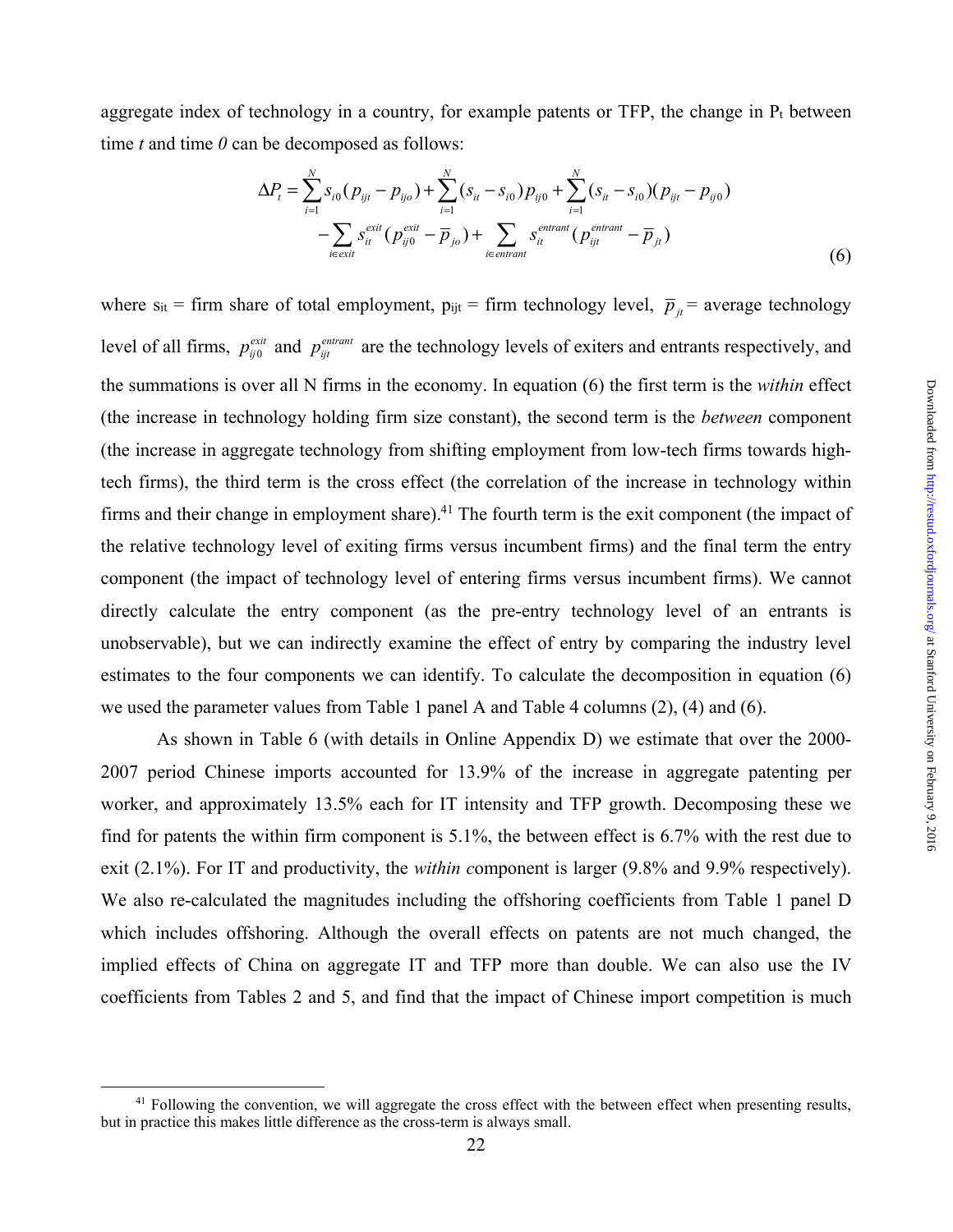larger.42 Hence, this implies that if anything, our baseline figures are *underestimating* the effect of China.

## TABLE 6 ABOUT HERE

Finally, an alternative approach to gauging the magnitude of the within and between firm effect of China is to compare estimates at the industry level and at the firm level. The industry level magnitudes capture both effects while the firm level magnitudes capture only the within effects. In addition to being a cross check on the magnitudes as estimated from the full set of equations, the industry-level estimates include any effect of China on entry.<sup>43</sup> For example, if Chinese competition discourages entry of innovative firms within an industry, then the magnitude calculations will overestimate the impact of trade on technical change. By contrast, the industry level aggregates are the stock of firms so include all growth from entrants as well as survivors. We find results that are very consistent with the earlier calculations - the industry coefficients are all significant and about twice as large as the firm level coefficients for patents and TFP (and about a tenth larger for IT).<sup>44</sup>

#### *5.* **EXTENSIONS AND ROBUSTNESS**

#### *5.1. Dynamic Selection bias*

A concern with our finding of positive effects of Chinese imports competition on within firm technical change is that it reflects dynamic selection bias. For example, it may be that firms who know that they are technologically improving are less likely to exit in the face of the Chinese import shock. This could generate our positive coefficients in Table 1. Note that our industry-level results discussed in the previous sub-section are robust to this problem because they aggregate innovation. Dynamic selection bias would mean, however, that we attribute too much of this aggregate industry effect to the within firm component and too little to the reallocation component in the magnitude calculations.

<sup>&</sup>lt;sup>42</sup> See Online Table A6. About half of the increase in aggregate magnitudes is because the coefficients are larger in textiles than the overall sample and half is due to the IV coefficients being larger than the OLS coefficients.<br><sup>43</sup> Atkeson and Burstein (2010) stress this as one of the main problems with firm-level analysis of trade.

<sup>44</sup> See Online Table A5. In summary, for patents, the coefficient was 0.368 at the industry level compared to 0.171 at the firm level. For TFP the coefficients were 0.326 vs. 0.262 and for IT they were 0.399 vs. 0.361. The firm coefficients differ slightly from Table 1 because we allocate firms to one four-digit industry (for comparability to the industry results).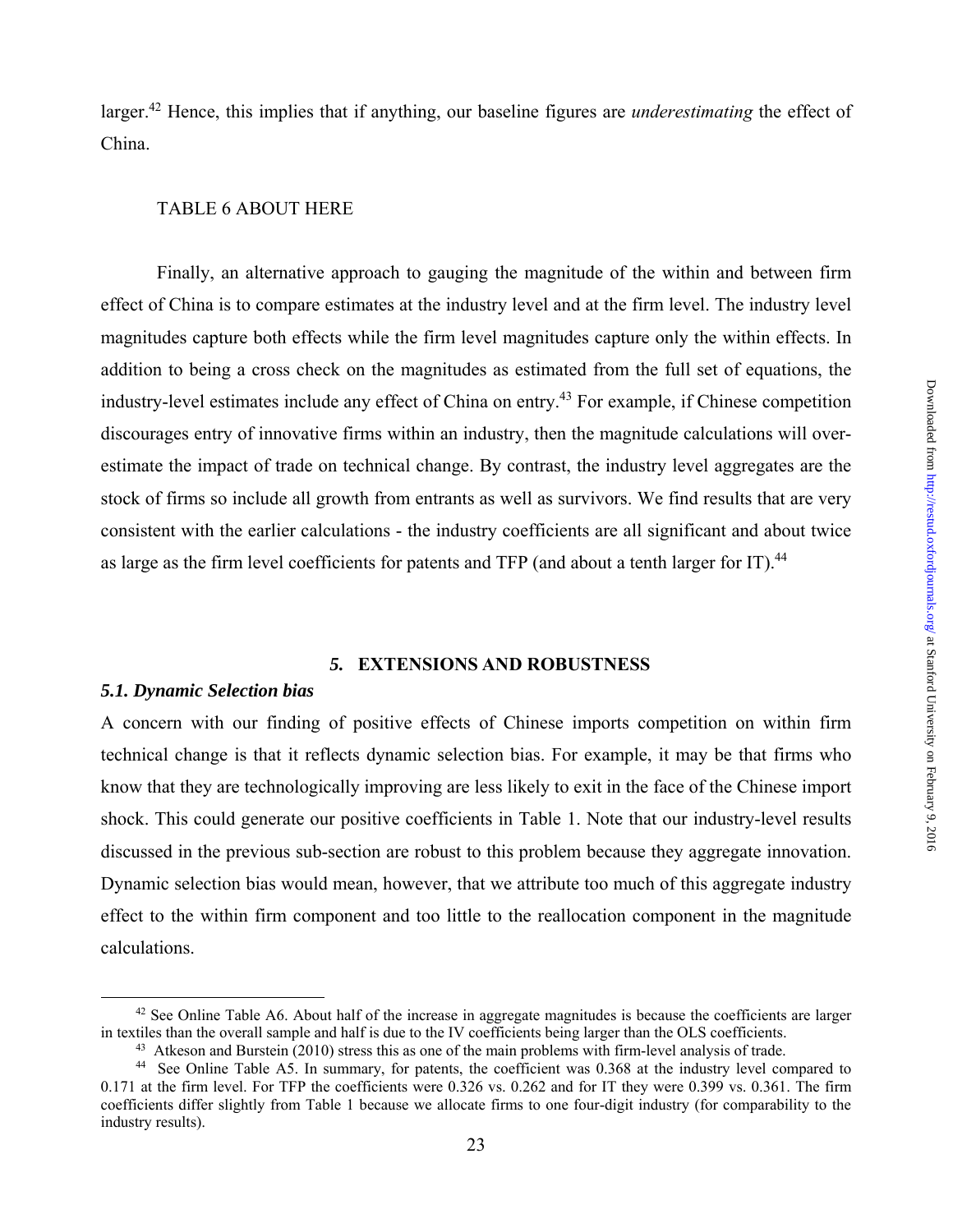We can place an upper bound on the magnitude of the dynamic selection effects by exploiting the fact that the number of patents can never fall below zero (Online Appendix F has the formal statement of this). We create pseudo observations for firms who exit and give them a value of zero patents for all post exit periods until the end of the sample in 2005. This is a "worst case bounds" bounds approach (see Manski and Pepper, 2000 or Blundell et al, 2007) as the effect of trade could never be less than this lower bound.

Table 7 implements this bounds method.<sup>45</sup> We first report the baseline results of Panel A of Table 1 column (1) and then report the results for the worst-case lower bounds in column (2). Note that as well as additional observations on our surviving 8,480 firms we also obtain additional firms as we now can construct a five-year difference even for firms with less than five years of actual patenting data by giving them zeros for the years after they exit. Dropping firms with less than five years of data is another possible source of selection bias that is addressed by this method.<sup>46</sup> Our results appear to be robust to these potential selection bias problems as the coefficient on Chinese imports in column (2) remains positive and significant and has fallen only by less than one-sixth, from 0.321 to 0.271.

#### TABLE 7 ABOUT HERE

Since patents are counts we also consider a Negative Binomial model. It is less straightforward to deal with fixed effects in such models than in our baseline long-differences models, especially with weakly exogenous variables like Chinese imports (e.g. the Hausman, Hall and Griliches, 1984, fixed effect Negative Binomial model requires strict exogeneity). We use the Blundell et al (1999) method of controlling for fixed effects through pre-sample mean scaling for the baseline model. This estimator has proven attractive in the context of patent models and exploits the long pre-sample history of patents to control for the fixed effect (we have up to 23 years of presample patent data).

<sup>&</sup>lt;sup>45</sup> This worse case bounds approach cannot be implemented for the TFP equation as it does not have a lower bound of zero.<br><sup>46</sup> A total of 658 firms with some history of patenting exited to bankruptcy in our sample. 406 of these were

already in the main sample of 8,480 firms and 30,277 observations (Table 1, column (1)). The additional 252 of the 658 exiting firms were outside the main sample because they reported less than five consecutive observations so that a fiveyear difference in patenting could not be defined. The increase in observations from 30,277 in column (1) to 31,272 in column (2) are the additional observations on these 658 exiting firms.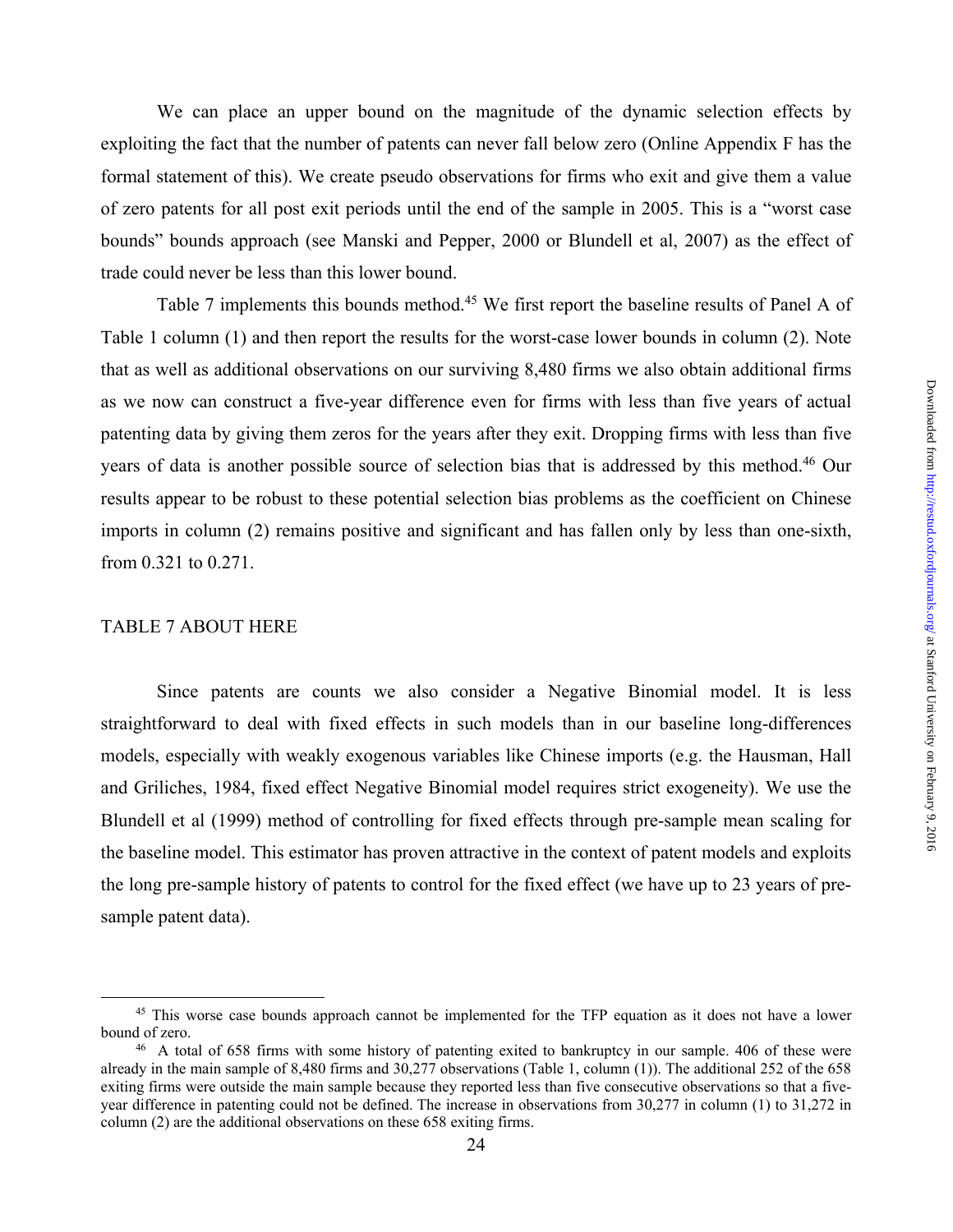Column (3) of Table 7 implements the Negative Binomial model and shows that the coefficient on imports is similar to the baseline results with a positive and significant coefficient that is if anything slightly higher than the long differenced results. Column (4) shows that the worstcase lower bounds are again not much lower than the baseline, with the effect falling only slightly from 0.398 to 0.395.<sup>47</sup> We conclude from Table 7 that the dynamic selection problem is not causing us to substantially overestimate the impact of Chinese competition on within firm increases in innovation.

## *5.2. Initial conditions as instrumental variables*

A disadvantage of the quota-based instrument is that we can only construct the instrument for the affected industries (textiles and clothing), so we consider a second identification strategy. The overall increase in Chinese imports is driven by the exogenous liberalization being pursued by Chinese policy makers. The industries where China exports grew more depended on whether the industry is one in which China had a comparative advantage. For example, if we consider the growth of Chinese imports in Europe between 2000 and 2005, sectors in which China was already exporting strongly in 1999 are likely to be those where China had a comparative advantage – such as textiles, furniture and toys – and are also the sectors which experienced much more rapid increase in import penetration in the subsequent years. Consequently, high exposure to Chinese imports in 1999 can potentially be used (interacted with the exogenous overall growth of Chinese imports,  $\Delta M^{China}$ ) as a potential instrument for subsequent Chinese import growth. In other words we use  $(MP_{jt-6}^{CH} * \Delta M_t^{China})$  as an instrument for  $\Delta M P_{jkt}^{CH}$  where  $M P_{jt-6}^{CH}$  is the Chinese import share in industry  $j$  in the EU and US.<sup>48</sup>

Using this initial conditions IV strategy generated similar qualitative results to the quota instrument as shown in Table 8. Panel A has the within-firm technology results. The first stage is very strong in all cases (see even numbered columns). The coefficient on Chinese imports is

<sup>&</sup>lt;sup>47</sup> We obtain similar results if we implement this approach on the textiles sub-sample in column (3) of Table 2. The OLS coefficient (standard error) in column (1) of Table 2 fell to 1.131(0.369) and the IV estimate fell to 1.767(0.965).

<sup>&</sup>lt;sup>48</sup> Note that we do not make  $IMP_{j_{t-6}}^{CH}$  specific to country *k* to mitigate some of the potential endogeneity problems with initial conditions. A priori, the instrument has credibility. Amiti and Freund (2010) show that over the 1997 to 2005 period at least three quarters of the aggregate growth of Chinese imports was from the expansion of existing products rather than from adding new products. Similarly, Brambilla et al (2010) find this was true when focusing on textiles and clothing after 2001. The concern is that the initial conditions may not be excludable from the second stage, however. This may be because the initial level of Chinese imports is correlated with an unobservable industry characteristic that affects subsequent technology growth.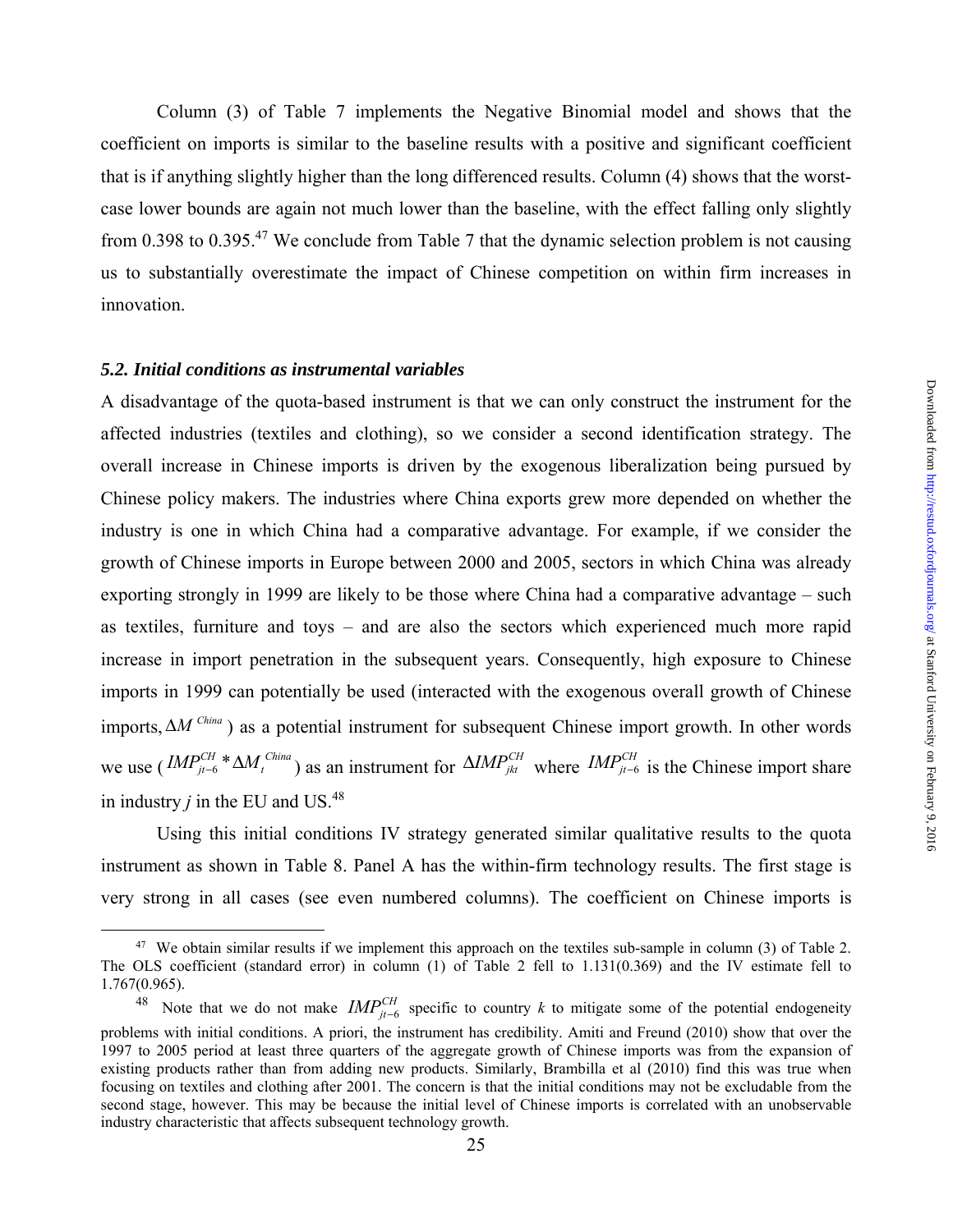positive, significant and larger in the IV specifications compared to the OLS specifications across all three technology equations, just as it was for the quota IV.<sup>49</sup> Panel B has the between firm employment regressions. Again, the first stages are strong, the coefficients on the interactions all remain positive and are significant at the 5% level for two of the three technology variables. Panel C repeats the analysis for survival and also finds qualitatively similar results to OLS, although the smaller sample sizes mean that the first stages are weaker.

## TABLE 8 ABOUT HERE

#### *5.3. Other Robustness Tests*

We considered a wide range of other robustness tests on the results, the main ones of which are reported here (also Online Appendix E for more details).

*Low wage vs. high wage country trade -* We define low wage countries as those countries with GDP per capita less than 5% of that in the US between 1972 and 2001. On this definition, the increase in non-Chinese low wage imports (as a proportion of all imports) 1996-2007 was close to zero (0.005), whereas China's growth was substantial (see Figure 1). Using the normalization by domestic production (Table 1 Panel C) we found that in the technology equations the coefficient on all low wage countries was essentially the same as the coefficient on China. We interpret this to mean that China is qualitatively no different from other low wage countries - it is just the largest trade shock from low wage countries in recent decades.<sup>50</sup>

 By contrast, the coefficient on the growth of imports from high wage countries is always insignificant either by itself or when Chinese imports are included in the technology equations. We followed Bertrand (2004) and used trade-weighted exchange rates as an instrument that, although generally significant in the first stages, did not qualitatively change any of our results. One explanation is imports from the South make the production of low-tech goods less profitable and increases incentives to move up the quality ladder. Rich country imports are more likely to be higher tech goods that shrink profit margins, generating a negative Schumpeterian impact of innovation, offsetting any pro-innovation effects of competition.

 $49$  If we implement the initial conditions IV in the textiles sub-sample of Table 2 we obtain qualitatively similar results to using our baseline quota IV. The results for the textiles sub-sample are also robust to including three-digit industry trends as in Table 1 Panel B.

 $50$  Having said this, the Chinese imports variable tends to dominate the other low wage country imports statistically, so we cannot draw very strong conclusions here. Detailed results are in in Online Appendix E.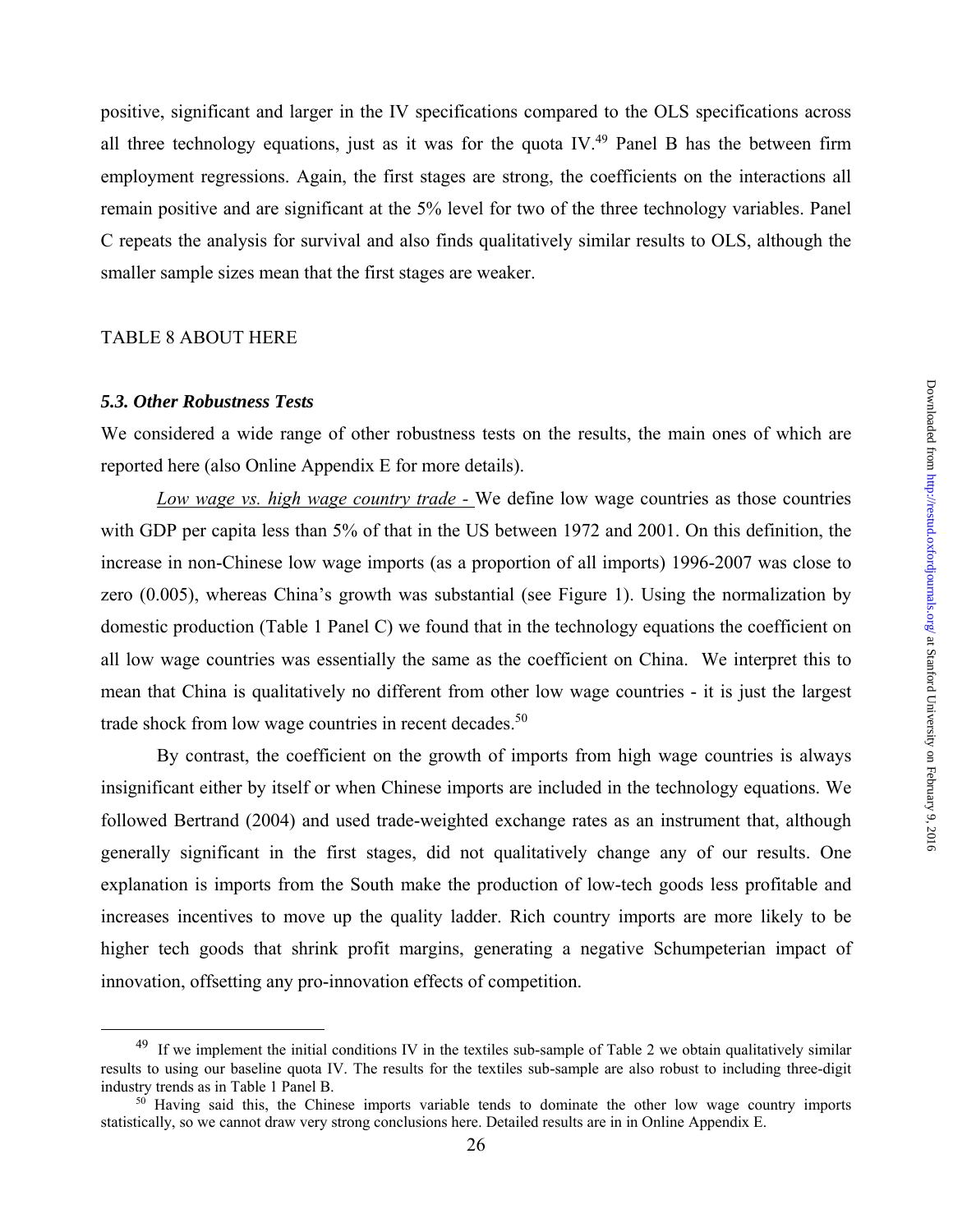*Heterogeneity of the China Effect on innovation -* We examined the extent to which the China effect was heterogeneous across countries and industries. The coefficients were surprisingly stable across countries and we cannot statistically reject homogeneity of the coefficients across countries. For example, the F-statistics [p-values] for testing the joint significance of country interaction terms in our main technology regressions were: 0.84 [0.592], 1.53 [0.115] and 0.20 [0.659] (for patents, ICT and TFP respectively). More interestingly, there did appear to be some systematic differences across industries. Sectors which had higher industry-specific "wage rents" and/or higher lagged TFP responded more to the China shock than those that did not. This appears broadly consistent with the trapped factor model of Bloom et al (2013), although of course there are alternative explanations.51

*China's effect on skill demand -* We estimated industry level skill demand equations (Online Table A10) and found evidence to suggest Chinese imports are associated with a significant increase in the wage-bill share of college-educated workers, consistent with the idea of trade integration with low-wage countries reducing the relative demand for less skilled workers.<sup>52</sup> We suggest that trade is having an indirect effect on skill demand through inducing faster technical change which, in turn, increases the relative demand for human capital.

*Product and industry switching -* A leading compositional theory was that in the face of Chinese import competition European firms change their product mix. We do find evidence for substantial switching (Online Table A11), especially in sectors more exposed to the China shock consistent with Bernard et al (2010). However, this only accounts for a small fraction of the correlation of Chinese imports and technological upgrading.

*Exports to China -* We have focused on imports from China as driving changes in technology, but exports to China may also have an impact through market size effects. Our main results are all robust to including controls for exports to China in the regressions (Online Table A12). Imports from China appear to be the dominant force on innovation, at least in the micro-data.

 $<sup>51</sup>$  Another angle we investigate if whether there is a stronger effect of trade on quality upgrading for firms closer</sup> to the quality frontier. Following Khandelwal (2010) we tried interacting imports with his average length of a quality ladder in the industry. The interactions typically went in the expected direction, but were insignificant.

 $52$  Decomposing the wage bill share, Chinese imports have a significant negative association with the total wage bill and the wage bill of non-college educated workers. There is a significant positive association with the total wage bill of college educated workers.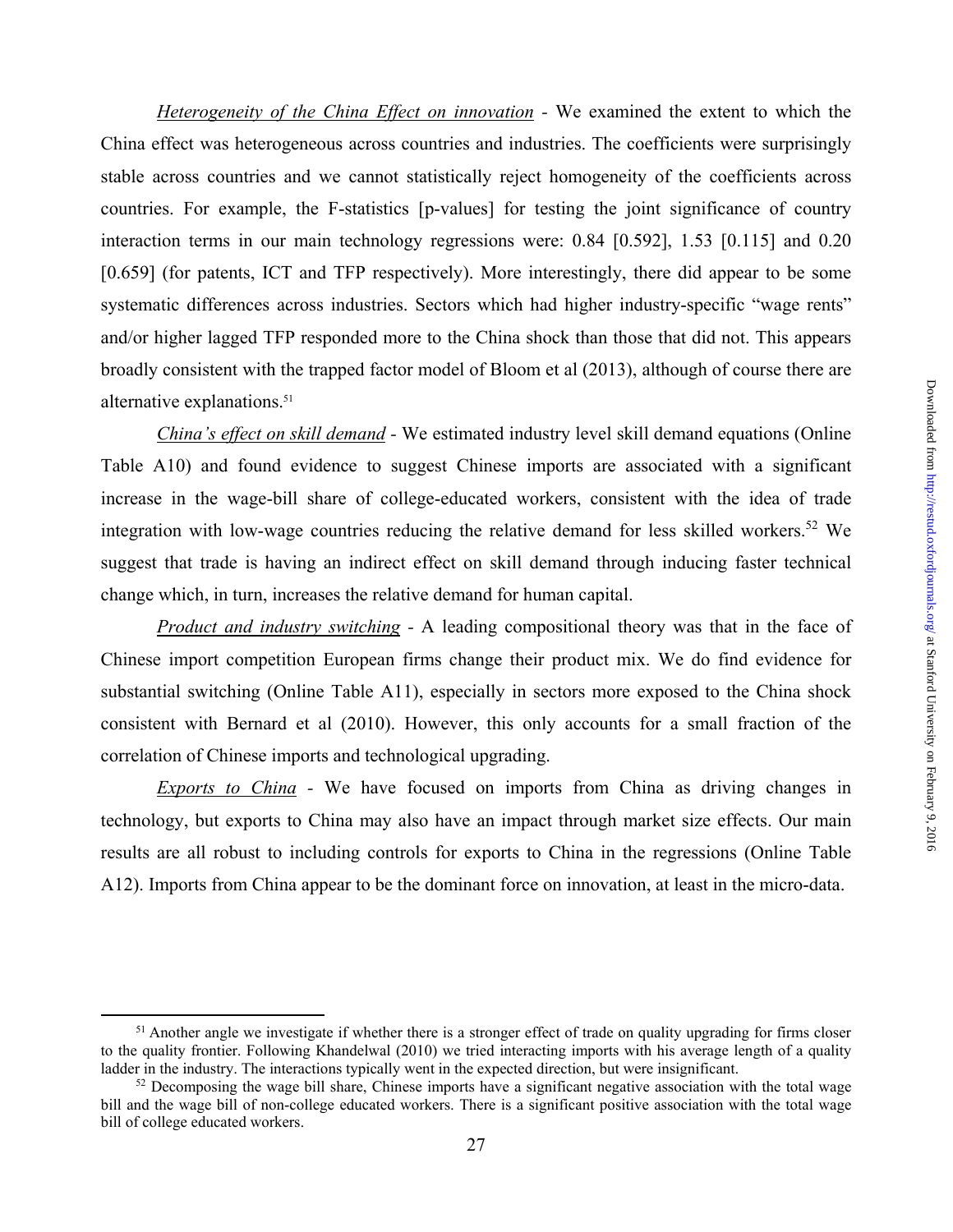## **6. CONCLUSIONS**

In this paper we have examined the impact of trade on technical change in twelve European countries. Our motivation is that the rise of China which constitutes perhaps the most important exogenous trade shock from low wage countries to hit the "Northern" economies. This helps identify the trade-induced technical change hypothesis. We use novel firm and plant level panel data on innovation (e.g. patents and R&D) and diffusion (e.g. information technology and TFP) combined with four-digit industry-level data on trade.

 The results are easy to summarize. Our primary result is that the absolute volume of innovation as measured by patenting rose *within* firms who were more exposed to increases in Chinese imports. A similar large within firm effect is observed for other indicators of technical change such as TFP, IT intensity, R&D expenditure and management practices. Second, in sectors more exposed to Chinese imports, jobs and survival rate fell in low-tech firms (e.g. lower patenting intensity), but high-tech firms are relatively sheltered (the between firm effect). Both within and between firm effects generate aggregate technological upgrading.

 These results appear to be robust to many tests, including treating imports as endogenous using China's accession to the World Trade Organization in 2001 which lead to differential abolition of quotas across industries. In terms of magnitudes, China could account for around 15% of the overall technical change in Europe between 2000 and 2007. These are likely to be underestimates as we also identify a similar sized role for offshoring to China in increasing TFP and IT adoption (although not for innovation) and obtain much larger effects under IV. This suggests that increased import competition with China has caused a significant technological upgrading in European firms in the affected industries through both faster diffusion and innovation*.* In terms of policy, our results imply that reducing import barriers against low wage countries like China may bring important welfare gains through technical change. A caveat to this optimistic view is that our empirical models are partial equilibrium and do not capture all of the complex welfare effects of trade with China.<sup>53</sup> What we directly estimate is the impact of increasing trade on innovation on an industry-by-industry basis. This is directly relevant for typical trade policy question, such as the costs of putting quotas on imports in any particular industry.

 $\overline{a}$ 

<sup>&</sup>lt;sup>53</sup> In Ossa and Hsieh (2010) the reduction of barriers to Chinese imports raises average European firm productivity (as we find), but lowers the average quality of Chinese exporters to the EU. Arkolakis et al (2008, 2010) argue that the standard gains to trade summarized in the ratio of exports to GDP are not fundamentally altered in a wide class of models that allow for heterogeneous firms, but Melitz and Redding (2013) dispute this. More subtly, the innovation response in rich countries in sectors where China has comparative advantage (like textiles), might reduce the standard Ricardian gains from trade (Levchenko and Zhang, 2010).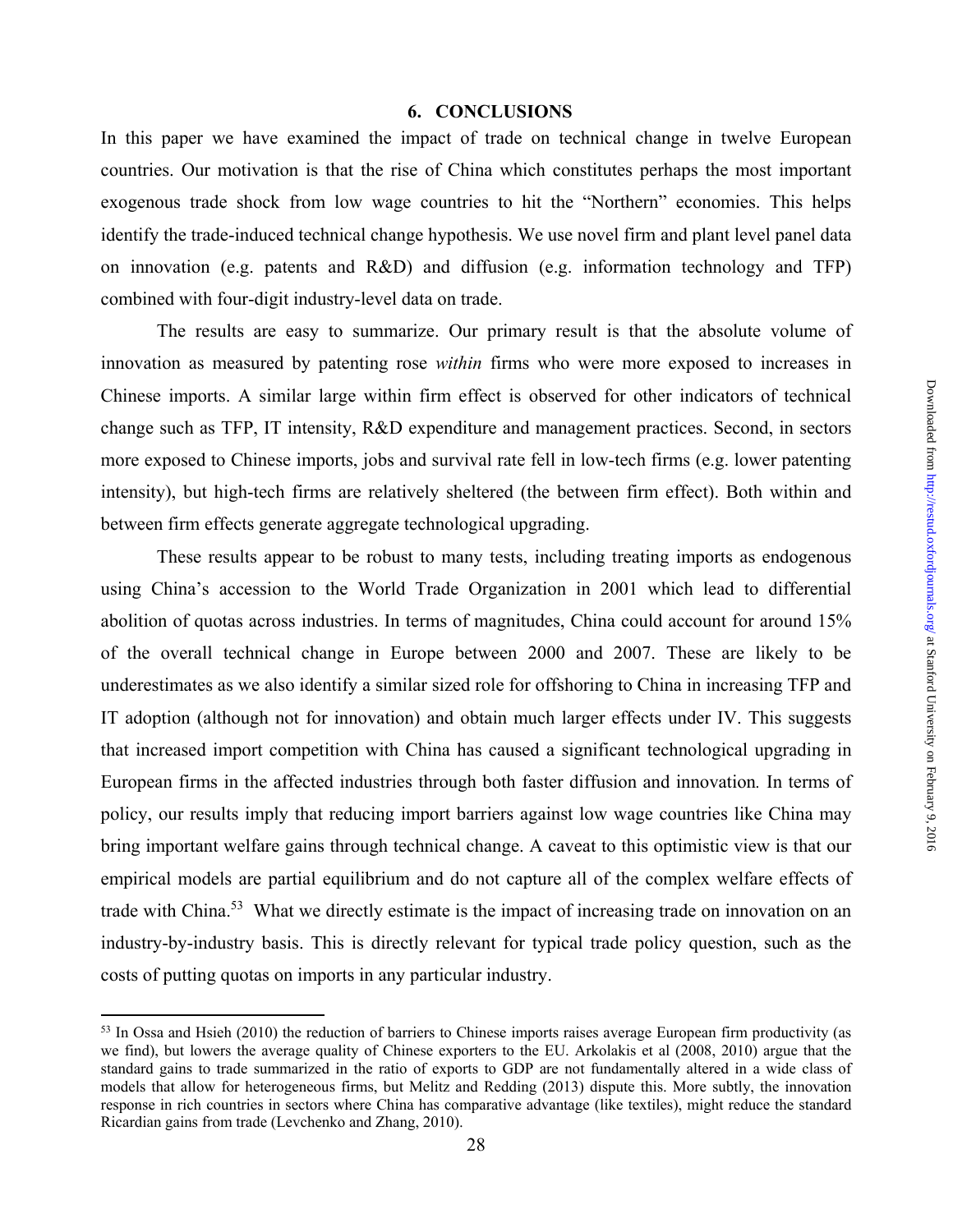There are several directions this work could be taken. First, we would like to investigate more deeply the impact of low wage countries on the labor market, using worker level data on the non-employment spells and subsequent wages of individuals most affected by Chinese trade. Much of the distributional impact depends on the speed at which the reallocation process takes place. Second, it would be valuable to complement our European analysis with a similar exercise in other countries. In particular, in the US which faced a much more dramatic increase in Chinese import competition, and also in developing countries which are technologically closer to China, so could potentially both have experienced more negative impacts. Third, we would like to further develop our trapped factor model, to see how important it is in explaining trade effects compared to the more conventional market size and competition effects. Finally, it would be helpful to structurally extend the analysis to take into account general equilibrium effects.

*Acknowledgements:* This is a revised version of Bloom, Draca and Van Reenen (2011). We would like to thank the Economic and Social Research Council and the National Science Foundation for their financial support. Extremely helpful comments have been received from Stephane Bonhomme and three anonymous referees. We would also like to thank Steve Redding, our formal discussants (Oriana Bandiera, Natalie Chen, Andreas Moxnes, Allan Collard-Wexler, Francesco Daveri, Fritz Foley, Andrei Levchenko, Marc Melitz, Ralph Ossa, Peter Schott, Stephen Terry and Reinhilde Veugelers) and from seminar participants in Aarhus, AEA, Austrian Central Bank, Brussels, Berkeley, Boston University, Brown, CEMFI, Colorado, Duke, Georgetown, Harvard, Houston, LSE, Mannheim, Maryland, Minnesota, MIT, NBER, NYU Stern, OECD, Penn State, Princeton, PSE, Queen's, San Francisco Fed, Sciences Po, SITE, Stanford, Southampton, Texas, Toronto, UC Davis, UCLA, UCSC, Venice, Warwick, World Bank, Yale, ZEW and Zurich.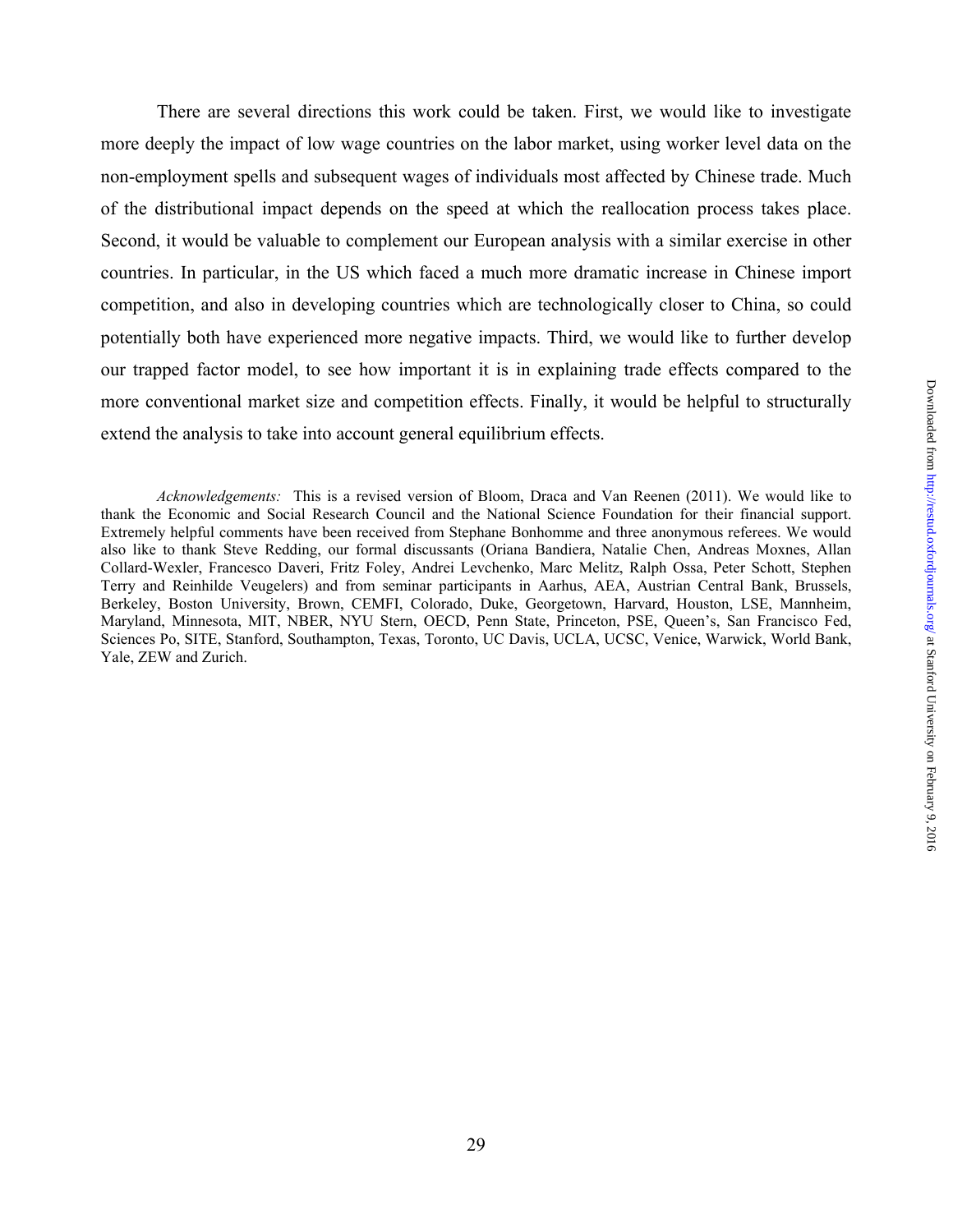#### REFERENCES

- ACHARAYA, R. AND KELLER, W. (2008) "Estimating the Productivity, Selection and Technology Spillover Effects of Imports", NBER Working Paper No. 14079.
- AGHION, P., BLOOM, N., BLUNDELL, R., GRIFFITH, R. AND HOWITT, P. (2005) "Competition and Innovation: An Inverted U Relationship", *Quarterly Journal of Economics*, **120**: 701-728.
- AMITI, M. AND FREUND, C. (2010) "An Anatomy of China's Export Growth", in Robert Feenstra and Shang-Jin Wei (eds) *China's Growing Role in World Trade*, Chicago Press.
- AMITI, M. AND KONINGS, J. (2006) "Trade Liberalization, Intermediate Inputs and Productivity: Evidence from Indonesia", *American Economic Review*, **97**: 1611-1638.
- ARKOLAKIS, C., KLENOW, P., DEMIDOVA, S., AND RODRIGUEZ-CLARE, A. (2008) "Endogenous Variety and the Gains from Trade" *American Economic Review Papers and Proceedings*, **98**, 444-450
- AROKOLAKIS, C., COSINOT, A. and RODRIGUES-CLARE, A. (2010) "New Trade Models, Same Old Gains", **101,** *American Economic Review*
- ARROW, K. (1962) "The Economic Implications of Learning by Doing", Review *of Economic Studies*, **29**:155-73.
- ATKESON, A. and BURSTEIN, A. (2010) "Innovation, Firm Dynamics and International Trade", *Journal of Political Economy*, **118**, 433-484
- AUER, R. and FISCHER, A. (2010) "The Effect of Low Wage Import Competition on US Inflationary Pressure", *Journal of Monetary Economics*, **57**, 491-503,
- AUTOR, D. DORN, D. and HANSON, G., (2013) "The China Syndrome: local labor effects of import competition in the United States", *American Economic Review*, **103**, 212-68
- AUTOR, D. DORN, and HANSON, G. (2014) "Untangling Trade and Technology: Evidence from Local Labor Markets", forthcoming *Economic Journal*
- BARTEL, A., ICHNIOWSKI, C. and SHAW. K. (2007) "How Does Information Technology Really Affect Productivity? Plant-level Comparisons of Product Innovation, Process Improvement and Worker Skills", *Quarterly Journal of Economics*, **122**: 1721-1758.
- BELENZON, S. and BERKOVITZ, T. (2010) "Innovation in Business Groups", *Management Science* **56**: 519- 535.
- BERNARD, A., JENSEN, B. and SCHOTT, P. (2006) "Survival of the Best Fit: Exposure to Low-wage Countries and the (uneven) Growth of US Manufacturing Establishments", *The Journal of International Economics*, **68**: 219-237.
- BERNARD, A., REDDING, S. and SCHOTT, P. (2007) "Comparative Advantage and Heterogeneous Firms", *Review of Economic Studies*, **74**: 31-66.
- BERNARD, A., REDDING, S. and SCHOTT, P. (2010) "Multi-product Firms and Product Switching", *American Economic Review,* **100**: 70-97.
- BERTRAND, M. (2004) "From Invisible Handshake to the Invisible Hand? How Import Competition Changes the Employment Relationship", *Journal of Labor Economics*, **22**:723-765.
- BLOOM, N. and VAN REENEN, J. (2007) "Measuring and Explaining Management Practices across Firms and Countries", *Quarterly Journal of Economics*, **122**, 1341-1408.
- BLOOM, N., DRACA, M. and VAN REENEN, J. (2011) "Trade Induced Technical Change? The impact of Chinese imports on innovation, IT and productivity" Centre for Economic Performance Working Paper No. 1000
- BLOOM, N., ROMER, P., TERRY, S., and VAN REENEN, J. (2014) "A Trapped Factor Model of Innovation", LSE/Stanford mimeo http://www.stanford.edu/~nbloom/TF.pdf
- BLUNDELL, R., GRIFFITH, R. and VAN REENEN, J. (1999) "Market Share, Market Value and Innovation", *Review of Economic Studies* **66**: 529-554.
- BLUNDELL, R., GOSLING, A., ICHIMURA, H., and MEGHIR, C. (2007) "Changes in the Distribution of Male and Female Wages Accounting for Employment Composition Using Bounds" *Econometrica*, **75**, 323-363
- BRAMBILLA, I., KHANDEWAL, A. and SCHOTT, P. (2010) "China's Experience under the Multi-Fiber Agreement (MFA) and the Agreement on Textile and Clothing (ATC)", in Robert Feenstra and Shang-Jin Wei (eds) *China's Growing Role in World Trade*, Chicago: Chicago University Press.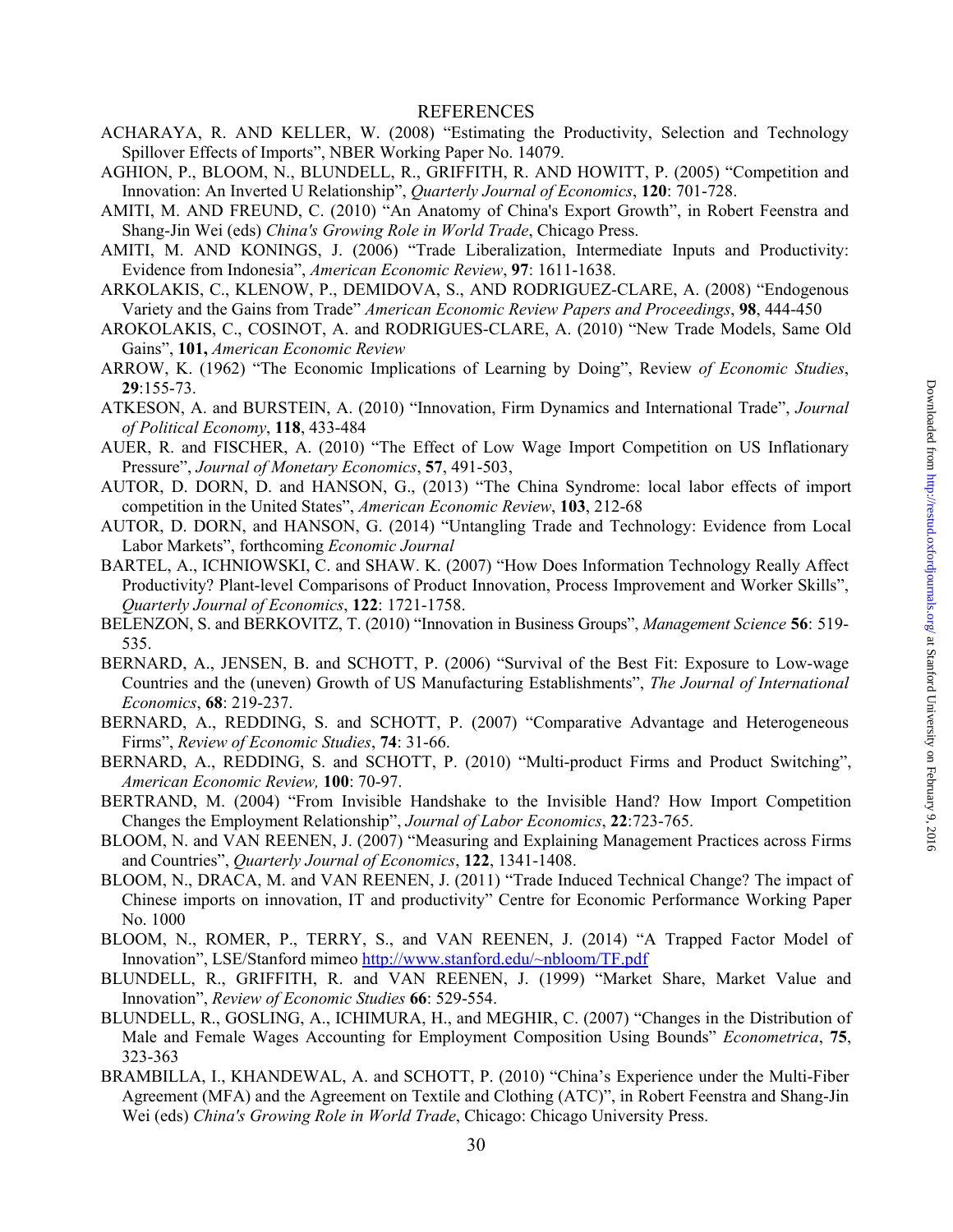- BUGAMELLI, M., SCHIVARDI, F. and ZIZZA, R. (2008) "The Euro and Firm Restructuring", NBER Working Paper No. 14454.
- BUSTOS, P. (2011) "Trade Liberalization, Exports and Technology Upgrading: Evidence on the Impact of MERCOSUR on Argentinean Firms", *American Economic Review,* **101**, 304-40,
- COE, D. and HELPMAN, E. (1995) "International R&D Spillovers", *European Economic Review*, **39**: 859- 887.
- DE LOECKER, J. (201) "Product Differentiation, Multi-product Firms and Estimating the Impact of Trade Liberalization on Productivity", *Econometrica* **79** 1407–1451
- DUNNE, T., KLIMEK, S., and SCHMITZ, J. (2008) "Does Foreign Competition Spur Productivity? Evidence from Post WWII US Cement Manufacturing", Minneapolis Fed mimeo.
- EATON, J. and KORTUM, S (2001), "Technology, Trade, and Growth: A Unified Framework" *European Economic Review*, **45**, 742-755.
- EATON, J. and KORTUM, S (2002) "Technology, Geography, and Trade", *Econometrica,* **70**, 1741-1779
- FEENSTRA, F., LIPSEY,R. DENG, H., MA, A and MO, H. (2005) "World Trade Flows, 1962-2000", NBER Working Paper, No. 11040.
- FOSTER, L., HALTIWANGER, J. and KRIZAN, C. (2000), "Aggregate Productivity Growth: Lessons from Microeconomic Evidence'', New Developments in Productivity Analysis, NBER, Chicago Press.
- FREEMAN, R. and KLEINER, M. (2005) "The Last American Shoe Manufacturers", *Industrial Relations*, **44**: 307-342.
- GOLDBERG, P., KHANDELWAL, A., PAVCNIK, N. and TOPALOVA,P. (2010a) "Multi-product Firms and Product Turnover in the Developing World: Evidence from India." *Review of Economics and Statistics*, **92**, 1042-1049
- GOLDBERG, P., KHANDELWAL, A., PAVCNIK, N. and TOPOLOVA, P. (2010b) "Imported Intermediate Inputs and Domestic Product Growth: Evidence from India", *Quarterly Journal of Economics*, **125**, 1727-1767
- GROSSMAN, G. and HELPMAN, E. (1991) "Quality Ladders and Product Cycles", *Quarterly Journal of Economics,* **106**: 557-586.
- GROSSMAN, G. and HELPMAN, E. (1992) *Innovation and Growth in the Global Economy*, Cambridge: MIT Press.
- GROSSMAN, G. and ROSSI-HANSBERG, E. (2008) "Trading Tasks: A Simple Theory of Offshoring", *American Economic Review*, **98**: 1978-1997.
- HAUSMAN, J., HALL, B., AND GRILICHES, Z. (1984) "Econometric Models of Count Data with an Application to the Patents-R&D Relationship", *Econometrica*, **52**:909-938.
- HOLMES, T., LEVINE, D., AND SCHMITZ, J. (2008) "Monopoly and the Incentives to Innovate When Adoption Involves Switchover Disruptions", Minneapolis Fed working paper.
- KHANDELWAL, A. (2010) "The Long and Short (of) Quality Ladders", *Review of Economic Studies*, **77**, 1450-1476.
- KRGUMAN, P. (1980) "Scale Economies, Product Differentiation, and the Pattern of Trade", *American Economic Review,* **70**: 950-959.
- LEVCHENKO, A. AND ZHANG, J. (2010) "The Evolution of Comparative Advantage: Measurement and Welfare Implications", University of Michigan mimeo
- LELARGE, C. AND NEFUSSI, B. (2008) "Exposure to Low-wage Competition, Activity Changes and Quality Upgrading: An Empirical Assessment'', OECD mimeo.
- LILEEVA, A. and TREFLER, D. (2010) "Improved Access to Foreign Markets Raises Plant-Level Productivity ... for Some Plants", *Quarterly Journal of Economics*, **125**.
- MACHIN, S. and VAN REENEN, J. (1998) "Technology and Changes in Skill Structure: Evidence from Seven OECD Countries", *Quarterly Journal of Economics*, **113**: 1215-1244.
- MANSKI, C. and PEPPER, J. (2000): "Monotone Instrumental Variables: With Application to the Returns to Schooling," *Econometrica*, **68**, 997–1010.
- MELITZ, M. (2003) "The Impact of Trade on Intra-industry Reallocations and Aggregate Productivity Growth", *Econometrica*, **71**: 1695-1725.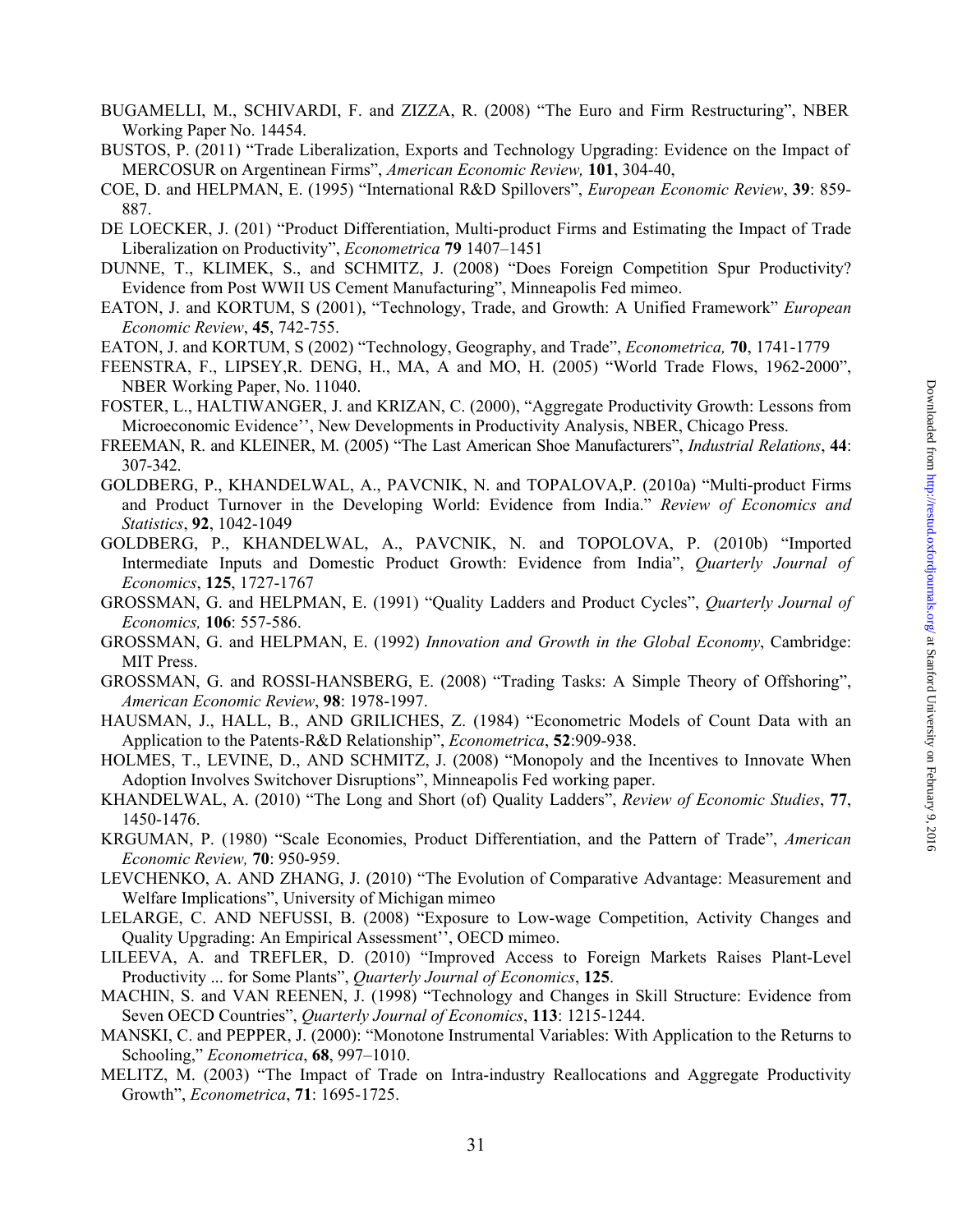- MELITZ, M. and REDDING, S. (2013) "Firm heterogeneity and aggregate welfare," Centre for Economic Performance Discussion Paper 1200.
- OLLEY, S. and PAKES, A. (1996) "The Dynamics of Productivity in the Telecommunications Equipment Industry", *Econometrica* **64**: 1263–1297.
- OSSA, R. and HSIEH, C. (2010) "A Global View of Productivity Growth in China", mimeo, University of Chicago
- PAVCNIK, N. (2002) "Trade Liberalization, Exit, and Productivity Improvements: Evidence from Chilean Establishments", *Review of Economic Studies*, **69**: 245-276.
- PIERCE, J. and SCHOTT, P. (2010) "Concording US Harmonized System Codes Over Time", Mimeo, Yale University.
- RAITH, M. (2003) "Competition, Risk and Managerial Incentives" *American Economic Review*, **93**, 1424- 1436
- SCHMIDT, K. (1997) "Managerial Incentives and Product Market Competition" *Review of Economic Studies* **64** 191-213
- SCHMOOKLER, J. (1966) *Invention and Economic Growth*, Cambridge: Harvard University Press.
- TESHIMA, K. (2008) "Import Competition and Innovation at the Plant Level: Evidence from Mexico", Columbia University mimeo.
- TREFLER, D. (2004) "The Long and Short of the Canada-US Free Trade Agreement", *American Economic Review*, **94**: 870-895.
- VERHOOGEN, E. (2008) "Trade, Quality Upgrading and Wage Inequality in the Mexican Manufacturing Sector", *Quarterly Journal of Economics*, **123**: 489-530.
- YEAPLE, S. (2005) "Firm Heterogeneity, International Trade and Wages", *Journal of International Economics*, **65**: 1-20.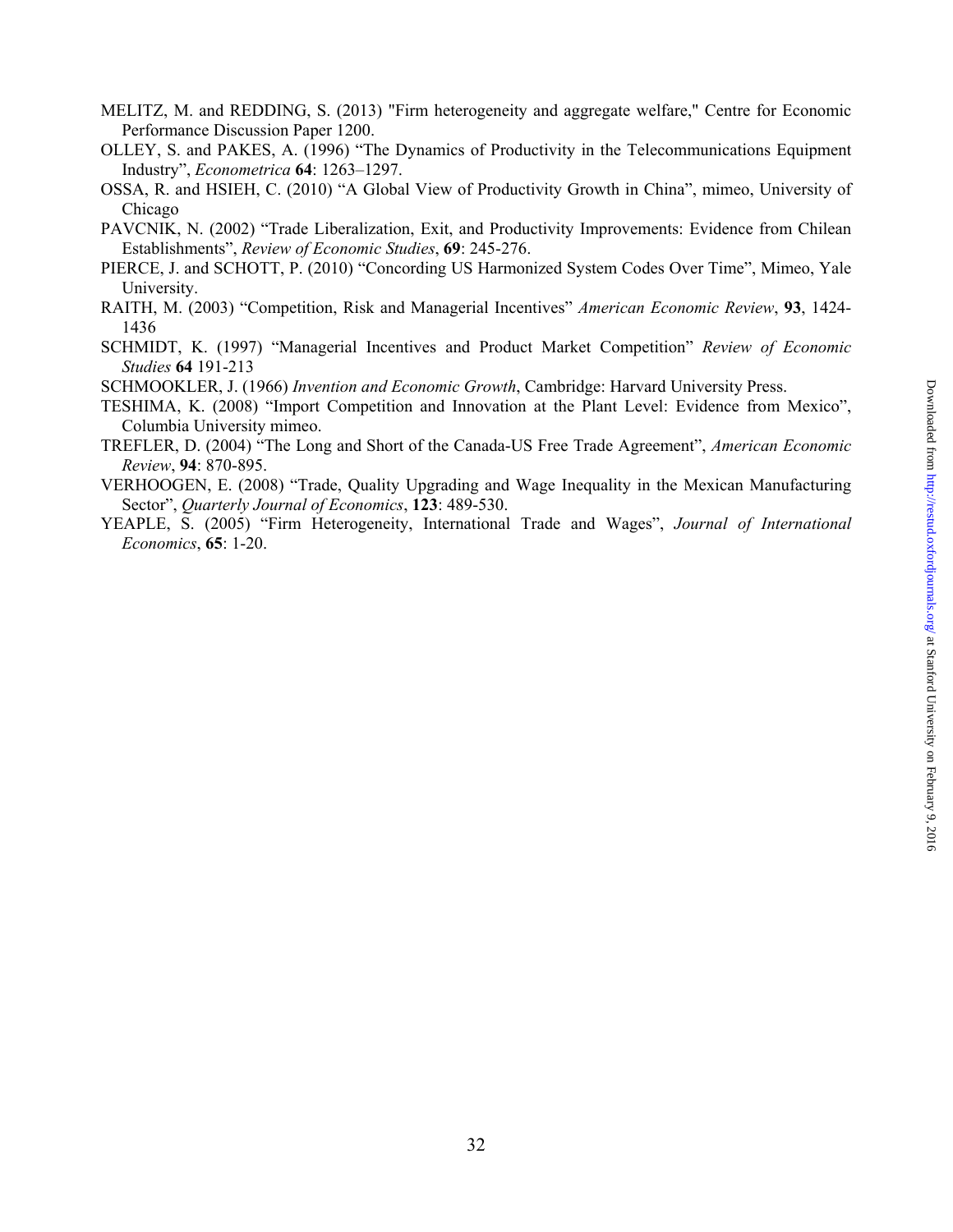|                                                                              | $\left(1\right)$      | (2)                  | (3)                   |
|------------------------------------------------------------------------------|-----------------------|----------------------|-----------------------|
| Dependent variable:                                                          | <b>Aln(PATENTS)</b>   | $\Delta$ ln(IT/N)    | <b>ATFP</b>           |
| Estimation method                                                            | 5 year diffs          | 5 year diffs         | 5 year diffs          |
| Change in Chinese Imports<br>$\Delta$ <i>IMP</i> <sup>CH</sup> <sub>jk</sub> | $0.321***$<br>(0.102) | $0.361**$<br>(0.076) | $0.257***$<br>(0.072) |
| Sample period                                                                | 2005-1996             | 2007-2000            | 2005-1995             |
| Number of Units                                                              | 8,480                 | 22,957               | 89,369                |
| Number of country by industry clusters                                       | 1,578                 | 2,816                | 1,210                 |
| <b>Observations</b>                                                          | 30,277                | 37,500               | 292,167               |

## **PANEL A: BASELINE RESULTS**

## **PANEL B: INCLUDE INDUSTRY TRENDS**

| Dependent variable:                    | <b>Aln(PATENTS)</b> | $\Delta$ ln(IT/N) | ATFP      |
|----------------------------------------|---------------------|-------------------|-----------|
| Change in Chinese Imports              | $0.191*$            | $0.170**$         | $0.128**$ |
| $\Delta$ <i>IMP</i> $_{ik}^{CH}$       | (0.102)             | (0.082)           | (0.053)   |
| Number of Units                        | 8,480               | 22,957            | 89,369    |
| Number of country by industry clusters | 1,578               | 2,816             | 1,210     |
| <b>Observations</b>                    | 30,277              | 37,500            | 292,167   |

## **PANEL C: NORMALIZE IMPORTS BY DOMESTIC PRODUCTION**

| Dependent variable:                             | <b>Aln(PATENTS)</b> | $\Delta$ ln(IT/N) | ATFP       |
|-------------------------------------------------|---------------------|-------------------|------------|
| Change in Chinese Imports                       | $0.142**$           | $0.129***$        | $0.065***$ |
| $\Delta$ <i>IMP</i> <sup>CH</sup> <sub>ik</sub> | (0.048)             | (0.028)           | (0.020)    |
| Number of Units                                 | 8.474               | 20,106            | 89,369     |
| Number of country by industry clusters          | 1,575               | 2,480             | 1,210      |
| <b>Observations</b>                             | 30,221              | 31,820            | 292,167    |

#### **PANEL D: OFFSHORING**

| Dependent variable:                    | <b>Aln(PATENTS)</b> | $\Delta$ ln(IT/N) | <b>ATFP</b> |
|----------------------------------------|---------------------|-------------------|-------------|
| Change in Chinese Imports              | $0.313***$          | $0.279***$        | $0.188***$  |
| $\Delta$ <i>IMP</i> $_{ik}^{CH}$       | (0.100)             | (0.080)           | (0.082)     |
| Change Chinese Imports                 | 0.174               | $1.685***$        | 1.396***    |
| in source industries $\Delta$ OFFSHORE | (0.822)             | (0.517)           | (0.504)     |
| Number of Units                        | 8,480               | 22,957            | 89,369      |
| Number of country by industry clusters | 1,578               | 2,816             | 1,210       |
| <b>Observations</b>                    | 30.277              | 37,500            | 292,167     |

**Notes:** \*\*\* denotes 1% significance; \*\* denotes 5% significance; \* denotes 10% significance. Sample period is the same in all panels, i.e. 2005-1996 for column (1); 2007-2000 for column (2) and 2005-1995 for column (3). Estimation is by OLS with standard errors clustered by country by four-digit industry pair in parentheses. All changes are in five-

year differences, e.g.  $\Delta IMP_{jk}^{CH}$  represents the five-year difference in Chinese imports as a fraction of total imports in

a four-digit industry by country pair. All columns include a full set of country by year dummies. *Δln(PATENTS)* is the change in  $ln(1+PAT)$ ,  $PAT =$  count of patents. *IT/N* is the number of computers per worker. TFP is estimated using the de Loecker (2011) version of the Olley-Pakes (1996) method separately for each industry (see Online Appendix C). Panel B includes three digit industry trends. Panel C normalizes Chinese imports on domestic production (instead of total imports as in other columns). Panel D includes a measure of offshoring defined as in Feenstra and Hanson (1999) except it is for Chinese imports only, not all low wage country imports (see Online Appendix A). The 12 countries include Austria, Denmark, Finland, France, Germany, Ireland, Italy, Norway, Spain, Sweden, Switzerland and the UK for all columns except (3) which only includes France, Italy, Spain and Sweden (the countries where we have good data on intermediate inputs). Dummies for establishment type (Divisional HQ, Divisional Branch, Enterprise HQ or a Standalone Branch) are included in column (2). Units are firms in columns (1) and (3) and plants in column (2).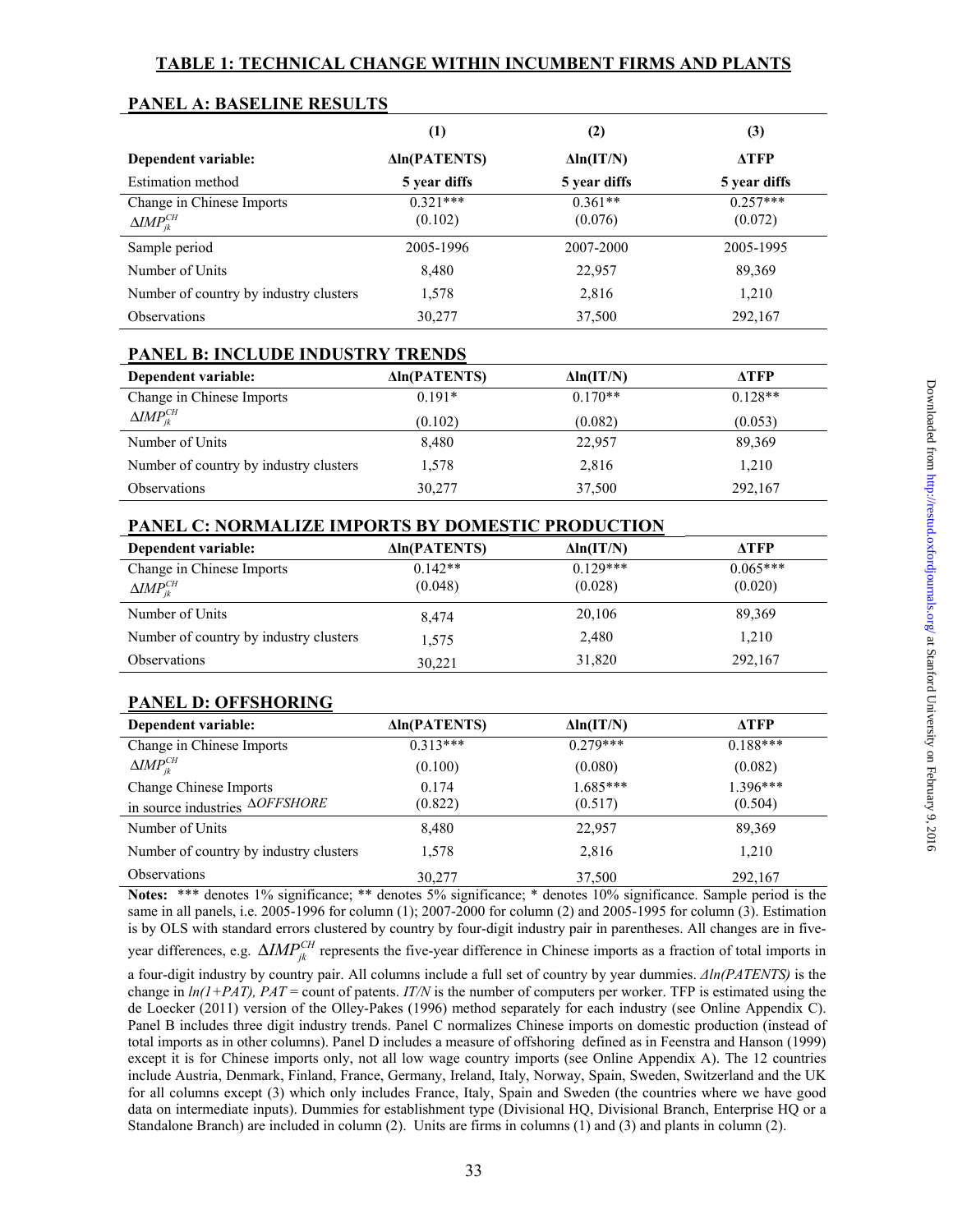## **TABLE 2: WITHIN FIRM RESULTS - USING CHANGES IN QUOTAS AS AN IV FOR CHINESE IMPORTS (CLOTHING AND TEXTILE INDUSTRIES ONLY)**

|                                       | (1)                               | (2)<br><b>PATENTING ACTIVITY</b>            | (3)                       | (4)                             | (5)<br><b>INFORMATION TECHNOLOGY</b>           | (6)                     | (7)                       | (8)<br>TOTAL FACTOR PRODUCTIVITY         | (9)               |
|---------------------------------------|-----------------------------------|---------------------------------------------|---------------------------|---------------------------------|------------------------------------------------|-------------------------|---------------------------|------------------------------------------|-------------------|
| <b>Dependent Variable:</b><br>Method: | <b>Aln(PATENTS)</b><br><b>OLS</b> | $\Delta$ <b>IMPCH</b><br><b>First Stage</b> | <b>Aln(PATENTS)</b><br>IV | $\Delta$ ln(IT/N)<br><b>OLS</b> | <b>AIMP<sup>CH</sup></b><br><b>First Stage</b> | $\Delta$ ln(IT/N)<br>IV | <b>ATFP</b><br><b>OLS</b> | АІМР <sup>сн</sup><br><b>First Stage</b> | <b>ATFP</b><br>IV |
|                                       |                                   |                                             |                           |                                 |                                                |                         |                           |                                          |                   |
| Change Chinese Imports                | $1.160***$                        |                                             | 1.864*                    | $1.284***$                      |                                                | 1.851***                | $0.902***$                |                                          | $1.629**$         |
|                                       | (0.377)                           |                                             | (1.001)                   | (0.172)                         |                                                | (0.400)                 | (0.087)                   |                                          | (0.326)           |
| Quotas removal                        |                                   | $0.108***$                                  |                           |                                 | $0.088***$                                     |                         |                           | $0.107***$                               |                   |
| <i>OUOTA</i>                          |                                   | (0.022)                                     |                           |                                 | (0.019)                                        |                         |                           | (0.032)                                  |                   |
| F-statistic                           |                                   | 24.1                                        |                           |                                 | 21.4                                           |                         |                           | 11.5                                     |                   |
| Sample period                         | 2005-1999                         | 2005-1999                                   | 2005-1999                 | 2005-2000                       | 2005-2000                                      | 2005-2000               | 2005-1999                 | 2005-1999                                | 2005-1999         |
| Number of units                       | .866                              | 1,866                                       | 1,866                     | 2,891                           | 2,891                                          | 2,891                   | 12,247                    | 12,247                                   | 12,247            |
| Number industry clusters              | 149                               | 149                                         | 149                       | 83                              | 83                                             | 83                      | 177                       | 177                                      | 177               |
| <b>Observations</b>                   | 3,443                             | 3,443                                       | 3,443                     | 2,891                           | 2,891                                          | 2,891                   | 20,625                    | 20,625                                   | 20,625            |

Notes: \*\*\* denotes 1% significance; \*\* denotes 5% significance; \* denotes 10% significance. In all panels we use the same specifications as Table 1 columns (1), (2) and (3) but estimate by instrumental variables (IV). In Panel A the IV is "Quota removal" is based on EU SIGL data and defined as the (value weighted) proportion of HS6 products in the fourdigit industry that were covered by a quota restriction on China in 2000 (prior to China's WTO accession) that were planned to be removed by 2005 (see Online Appendix C for details). The number of units is the number of firms in all columns except the IT specification where it is the number of plants. All columns include country by year effects. Sample is firms in the clothing and textile. Standard errors for all regressions are clustered by four-digit industry in parentheses (the quota IV is defined at the SIC4 industry level and does not vary across countries like the Chinese import share, which is why we take the more conservative approach to clustering compared to Table 1).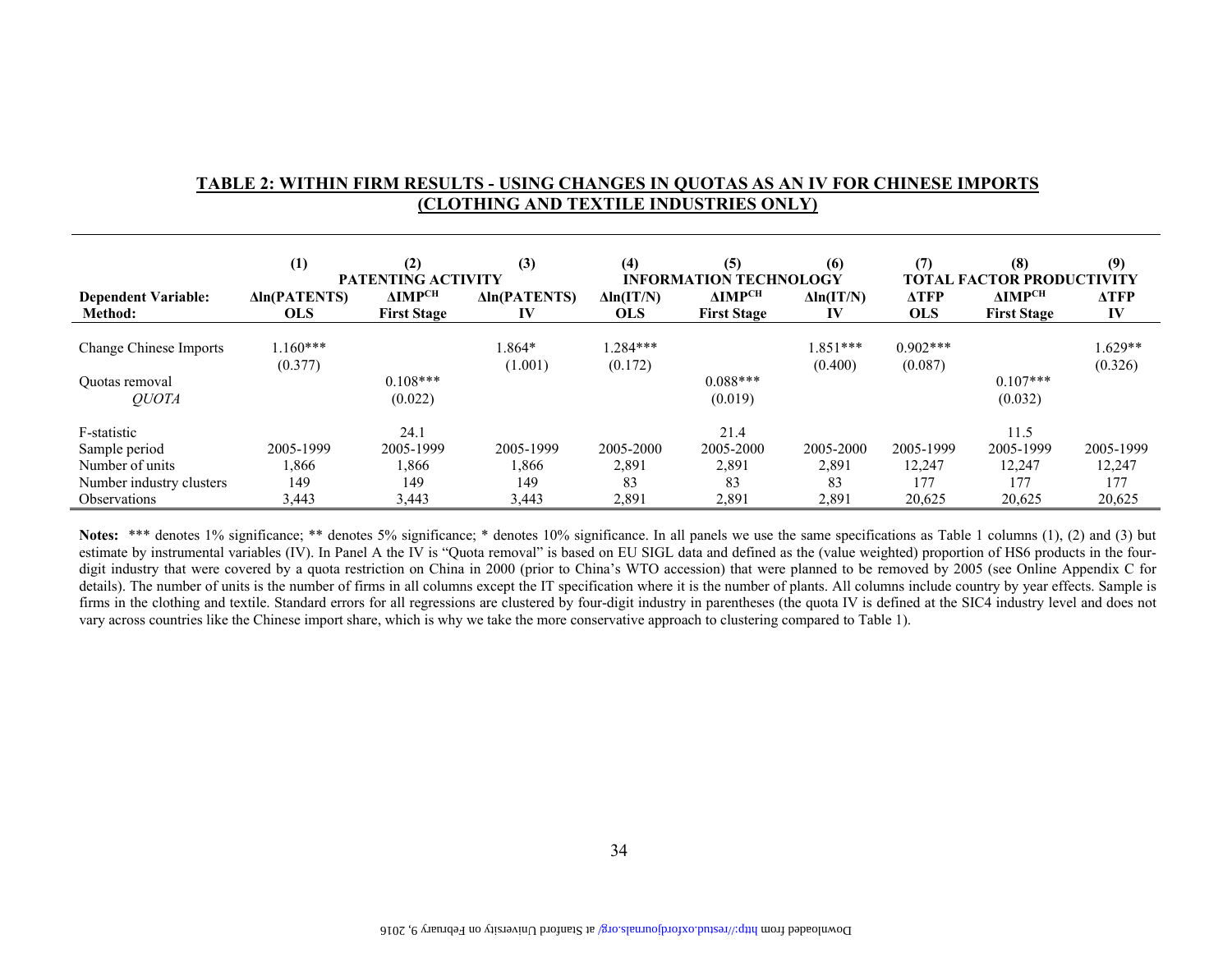## **INDUSTRY PATENTING TOTAL FACTOR PRODUCTIVITY (1) (2) (3) (4) (5) (6) (7) (8) Dependent Variable: Δln(PATENTS) Δln(PATENTS) Δln(PATENTS) Δln(PATENTS) ΔTFP ΔTFP ΔTFP ΔTFP** Quotas removal  $0.129**$   $0.216**$   $0.216**$   $0.143***$   $0.178***$   $0.178***$ \*I(year>2000) (0.063) (0.105) (0.018) (0.037) Quotas removal  $0.043**$   $0.047**$   $0.075**$   $0.043**$   $0.033*$ \* # years after 2000 (0.020) (0.033) (0.005) (0.017) Firm-specific trends? No Yes No Yes No Yes No Yes Sample period 2005-1992 2005-1992 2005-1992 2005-1995 2005-1995 2005-1995 2005-1995 2005-1995 Number of firms 2,435 2,435 2,435 2,435 2,435 16,495 16,495 16,495 16,495 16,495 Number industry clusters 159 159 159 159 187 187 187 187 Observations 14,768 14,768 14,768 14,768 55,791 55,791 55,791 55,791

**TABLE 3: WITHIN FIRM EFFECTS – INCLUDING FIRM-SPECIFIC TRENDS WITH QUOTAS; TEXTILE AND CLOTHING** 

Notes: \*\*\* denotes 1% significance; \*\* denotes 5% significance; \* denotes 10% significance. These are the equivalent of the reduced forms underlying Table 2. We use a longer sample period than Table 2 in order to include trends. "Quota removal" (QUOTA) is based on EU SIGL data and defined as the (value weighted) proportion of HS6 products in the four-digit industry that were covered by a quota restriction on China in 2000 (prior to China's WTO accession) that were planned to be removed by 2005 (see Online Appendix C for details). I(year>2000) is an indicator variable = 1 if observation is after 200 (i.e. after China's WTO accession). "# years after 2000" is the number of years after 2000 and zero in 2000 and before (i.e. "# years after 2000"=1 in 2001, =2 in 2002, etc.). All estimates are in five year differences as usual, so we control for firm specific trends by including a firm dummy in columns (2), (4), (6) and (8). All columns include country by year effects. Sample is firms in the clothing and textile industry. Standard errors for all regressions are clustered by fourdigit industry in parentheses (the quota IV does not vary across within industry across countries like the Chinese import share, which is why we take the more conservative approach compared to Table 1).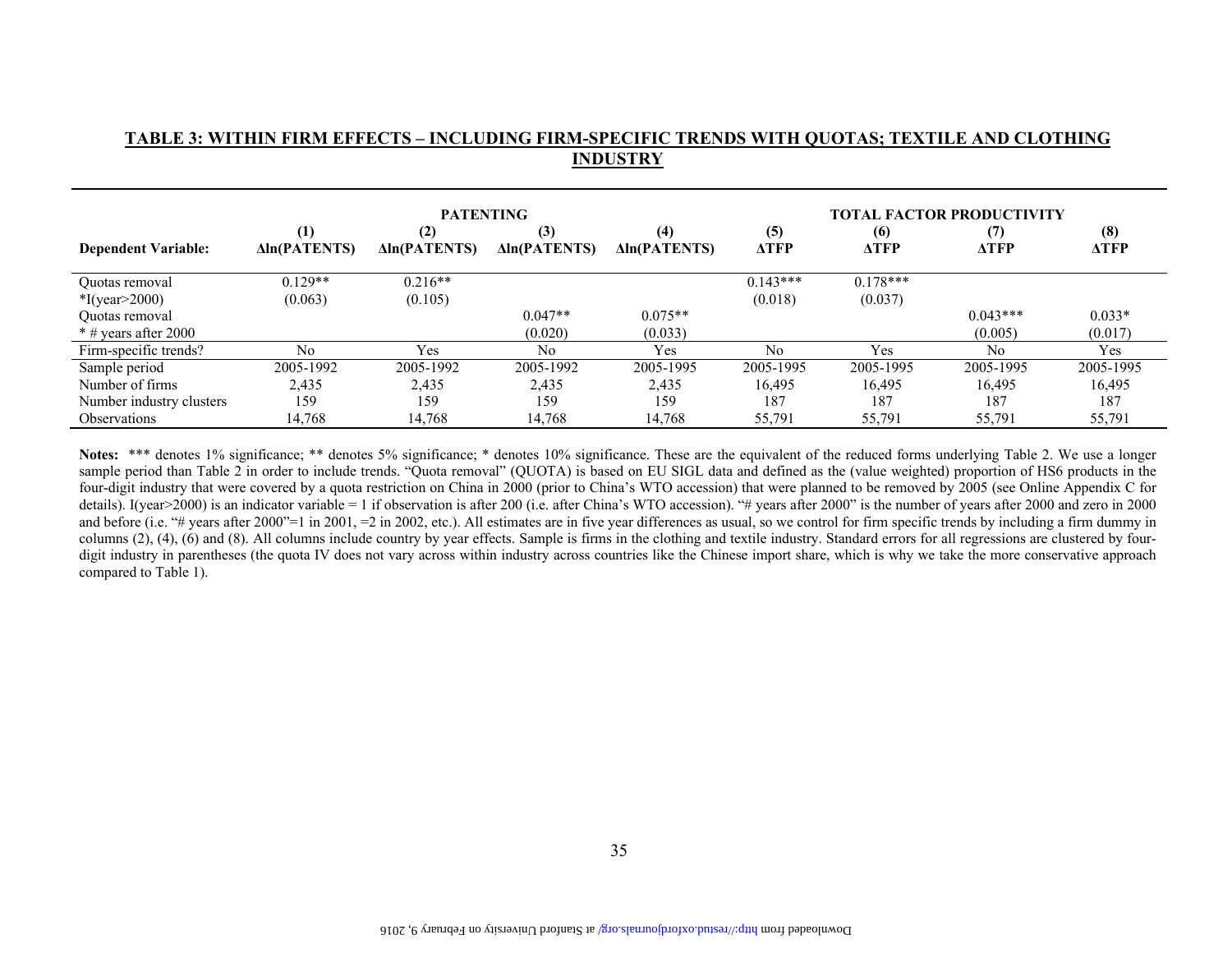#### **TABLE 4: BETWEEN FIRM EFFECTS - EMPLOYMENT AND SURVIVAL**

| PANEL A: EMPLOYMENT                                                                                   |                |                                                                                                                         |            |             |             |             |
|-------------------------------------------------------------------------------------------------------|----------------|-------------------------------------------------------------------------------------------------------------------------|------------|-------------|-------------|-------------|
| Dep. Variable: EMPLOYMENT GROWTH, $\Delta \ln N$                                                      | (1)            | (2)                                                                                                                     | (3)        | (4)         | (5)         | (6)         |
| <b>Technology variable (TECH)</b>                                                                     | <b>PATENTS</b> | <b>PATENTS</b>                                                                                                          | IT         | IT          | <b>TFP</b>  | <b>TFP</b>  |
|                                                                                                       |                |                                                                                                                         |            |             |             |             |
| Change in Chinese Imports                                                                             | $-0.361***$    | $-0.434***$                                                                                                             | $-0.203**$ | $-0.379***$ | $-0.377***$ | $-0.377***$ |
| $\Delta M P_{ik}^{CH}$                                                                                | (0.134)        | (0.136)                                                                                                                 | (0.086)    | (0.105)     | (0.094)     | (0.096)     |
| Change in Chinese imports*technology at t-5                                                           |                | 1.435**                                                                                                                 |            | $0.385**$   |             | $0.795**$   |
| $\Delta \textit{IMP}_{\textit{jk}}^{\textit{CH}} \ \ \ast \textit{TECH}_{\textit{t-5}}$               |                | (0.649)                                                                                                                 |            | (0.157)     |             | (0.307)     |
| Technology at t-5                                                                                     | $0.389***$     | $0.348***$                                                                                                              | $0.241***$ | $0.230***$  | $0.152***$  | $0.136***$  |
| $TECH_{t-5}$                                                                                          | (0.043)        | (0.049)                                                                                                                 | (0.010)    | (0.010)     | (0.012)     | (0.012)     |
| Number of Units                                                                                       | 6,335          | 6,335                                                                                                                   | 22,957     | 22,957      | 89,369      | 89,369      |
| Number of country by industry clusters                                                                | 1,376          | 1,376                                                                                                                   | 2,816      | 2,816       | 1,210       | 1,210       |
| Observations                                                                                          | 19,844         | 19,844                                                                                                                  | 37,500     | 37,500      | 292,167     | 292,167     |
|                                                                                                       |                |                                                                                                                         |            |             |             |             |
| <b>PANEL B: SURVIVAL</b>                                                                              |                |                                                                                                                         |            |             |             |             |
| Dependent Variable: SURVIVAL                                                                          | (1)            | (2)                                                                                                                     | (3)        | (4)         | (5)         | (6)         |
| <b>Technology variable (TECH)</b>                                                                     | <b>PATENTS</b> | <b>PATENTS</b>                                                                                                          | IT         | IT          | <b>TFP</b>  | <b>TFP</b>  |
| Change in Chinese Imports                                                                             | $-0.057$       | $-0.078$                                                                                                                | $-0.118**$ | $-0.182**$  | $-0.207***$ | $-0.208***$ |
| $\Delta M P_{ik}^{CH}$                                                                                | (0.046)        | (0.049)                                                                                                                 | (0.047)    | (0.072)     | (0.051)     | (0.050)     |
| Change in Chinese imports*technology at t-5                                                           |                | $0.260**$                                                                                                               |            | 0.137       |             | $0.110*$    |
| $\Delta$ <i>IMP<sup>CH</sup></i> * <i>TECH</i> <sub>t-5</sub>                                         |                | (0.122)                                                                                                                 |            | (0.112)     |             | (0.059)     |
| Technology at t-5                                                                                     | 0.003          | $-0.005$                                                                                                                | 0.001      | $-0.002$    | $-0.001$    | $-0.004$    |
| $TECH_{t-5}$                                                                                          | (0.007)        | (0.009)                                                                                                                 | (0.005)    | (0.006)     | (0.003)     | (0.003)     |
| Survival Rate for Sample (mean)                                                                       | 0.977          | 0.977                                                                                                                   | 0.886      | 0.886       | 0.927       | 0.927       |
| Number of country by industry clusters                                                                | 1,647          | 1,647                                                                                                                   | 2,863      | 2,863       | 1,242       | 1,242       |
| Observations (and number of units)                                                                    | 7,928          | 7,985                                                                                                                   | 28,624     | 28,624      | 60,883      | 60,883      |
| $N_{i+1}$ , *** $j_{i+1}$ , $10/2$ , $\ldots$ , ** $j_{i+1}$ , ** $j_{i+1}$ , $50/2$ , $\ldots$ , $5$ |                | $\star$ denotes 100/ similar $F_{\text{c}}$ and $F_{\text{c}}$ and $F_{\text{c}}$ and $F_{\text{c}}$ and $F_{\text{c}}$ |            |             |             |             |

Notes: \*\*\* denotes 1% significance; \*\* denotes 5% significance; \* denotes 10% significance. Estimation by OLS with standard errors (clustered by country by four-digit industry pair) in parentheses. *ΔIMP<sup>CH</sup>* is the 5-year difference in Chinese imports as a fraction of total imports in a four-digit industry by country pair. In columns (1) and (2) *TECH* is ln[(1+ the firm's patent stock)/employment]; in columns (3) and (4) *TECH* is computers per employee and in columns (5) and (6) it is TFP. 12 Countries in all columns except column  $(5)-(6)$  which is four countries. Number of units is the number of firms in all columns except IT where it is the number of plants. All columns include country by year effects. In Panel A the dependent variable is the five year difference of ln(employment). The sample period is 2005-1996 for patents, 2007-2000 for IT, and 2005-1995 for TFP. **In Panel B** the sample period is the 2000-2005 cross-section. The dependent variable is *SURVIVAL* which refers to whether an establishment in columns (3) or (4) or firm (in all other columns) that was alive in 2000 was still alive in 2005. Specifically, we classify an establishment as having exited if it drops out of the panel and does not appear for four successive years in columns (3) and (4). In the other columns *SURVIVAL* it is based on Amadeus company status (see Online Appendix B) where exit is defined on the basis of whether a firm that was active in 2000 is recorded as either 'bankrupt', 'liquidated' or 'dormant' in the Company Status variable provided by BVD in 2005 and beyond.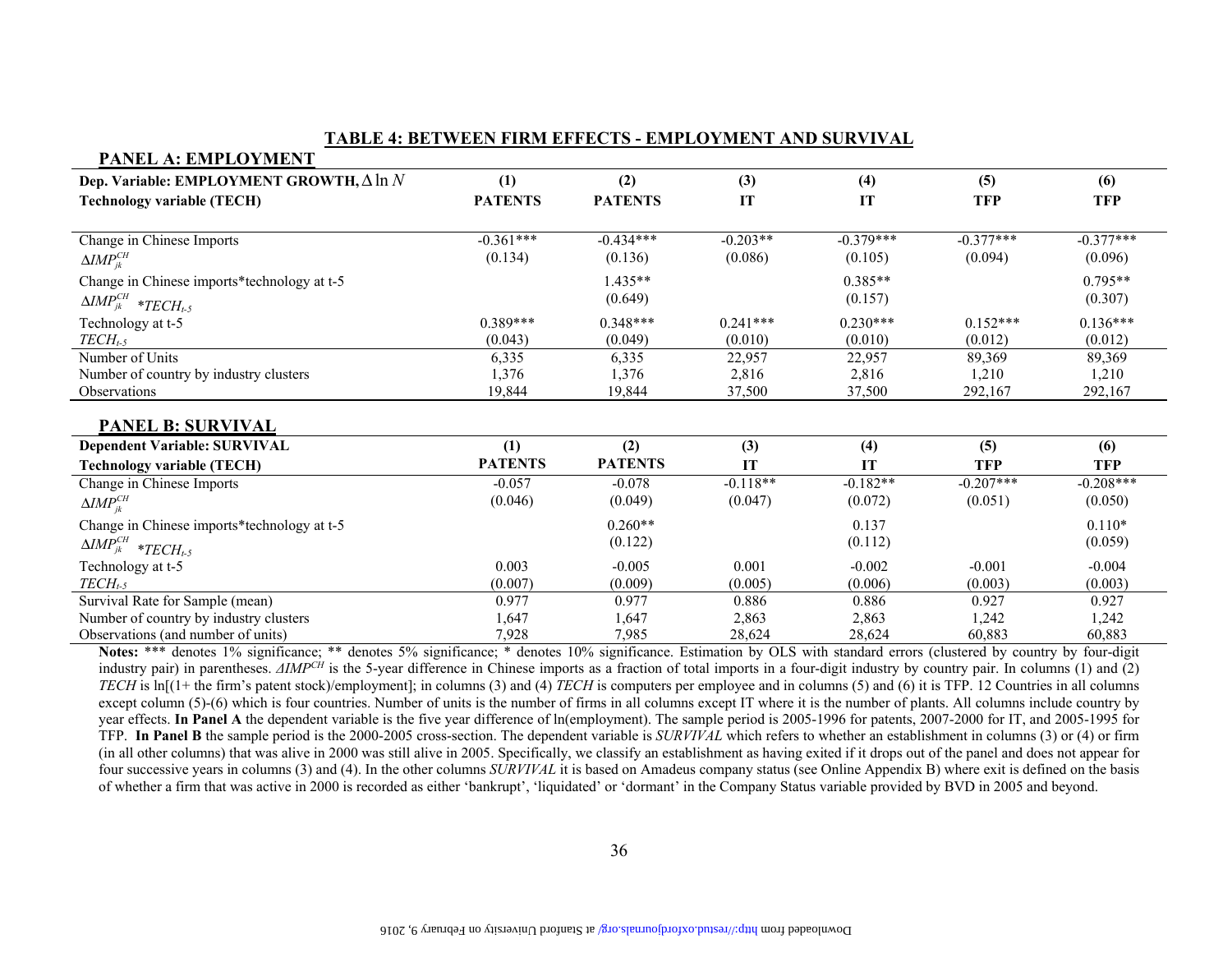| PANEL A: EMPLOYMENT                                                   |                |                  |             |             |             |            |
|-----------------------------------------------------------------------|----------------|------------------|-------------|-------------|-------------|------------|
| Dep. Variable: EMPLOYMENT GROWTH                                      | (1)            | (2)              | (3)         | (4)         | (5)         | (6)        |
| <b>Technology variable (TECH)</b>                                     | <b>PATENTS</b> | <b>PATENTS</b>   | IT          | IT          | <b>TFP</b>  | <b>TFP</b> |
| <b>Estimation Technique</b>                                           | <b>OLS</b>     | IV               | <b>OLS</b>  | IV          | <b>OLS</b>  | IV         |
| Change in Chinese Imports                                             | $-1.068**$     | $-3.266***$      | $-1.119***$ | $-2.746***$ | $-0.376**$  | $-2.041**$ |
| $\Delta M P_{ik}^{CH}$                                                | (0.453)        | (1.148)          | (0.227)     | (0.735)     | (0.168)     | (0.930)    |
| Change in Chinese imports*technology at t-5                           | $3.670*$       | 3.256            | $1.341**$   | $3.481**$   | 0.110       | 1.058      |
| $\Delta M P_{ik}^{CH}$ *TECH <sub>t-5</sub>                           | (2.162)        | (4.609)          | (0.509)     | (1.584)     | (0.441)     | (0.763)    |
| Technology at t-5                                                     | $0.445***$     | $0.453***$       | $0.239***$  | $0.189***$  | $0.113***$  | $0.076**$  |
| $TECH_{t-5}$                                                          | (0.120)        | (0.152)          | (0.027)     | (0.031)     | (0.019)     | (0.031)    |
| First Stage F-Stat ( $\sqrt{MIP_{jk}^{CH}}$ )                         |                | 11.7             |             | 11.6        |             | 10.45      |
| First Stage F-Stat ( $\Delta IMP_{ik}^{CH*}$ *TECH <sub>t-5</sub> )   |                | 2.8              |             | 11.7        |             |            |
|                                                                       |                |                  |             |             |             | 7.66       |
| Number of Units                                                       | 1,388          | 1,388            | 2,891       | 2,891       | 12,247      | 12,247     |
| Number of country by industry clusters                                | 140            | 140              | 83          | 83          | 177         | 177        |
| Observations                                                          | 2,377          | 2,377            | 2,891       | 2,891       | 20,625      | 20,625     |
| <b>PANEL B: SURVIVAL</b>                                              |                |                  |             |             |             |            |
| Dependent Variable: SURVIVAL                                          | (1)            | (2)              | (3)         | (4)         | (5)         | (6)        |
| Method:                                                               | <b>OLS</b>     | IV               | <b>OLS</b>  | IV          | <b>OLS</b>  | IV         |
| Sample:                                                               | <b>PATENTS</b> | <b>PATENTS</b>   | IT          | IT          | <b>TFP</b>  | <b>TFP</b> |
| Change in Chinese Imports                                             | $-0.182$       | $-0.271$         | $-0.483**$  | $-1.162***$ | $-0.220***$ | $-0.308*$  |
| $\Delta$ <i>IMP<sub>ik</sub></i>                                      | (0.171)        | (0.247)          | (0.200)     | (0.383)     | (0.083)     | (0.142)    |
| Change in Chinese imports* Technology at t-5                          | $0.432**$      | $0.617*$         | 0.175       | 0.163       | $0.209*$    | 0.243      |
|                                                                       | (0.211)        | (0.347)          | (0.359)     | (0.637)     | (0.110)     | (0.159)    |
| Technology at t-5                                                     | $-0.024$       | $-0.030$         | 0.002       | $-0.015$    | $-0.017$    | $-0.018$   |
| $TECH_{t-5}$                                                          | (0.027)        | (0.032)          | (0.014)     | (0.018)     | (0.009)     | (0.012)    |
| First Stage F-Stat ( $\triangle IMP_{ik}^{CH}$ )                      |                | 18.4             |             | 13.2        |             | 8.68       |
| First Stage F-Stat ( $\triangle IMP_{ik}^{CH}$ *TECH <sub>t-5</sub> ) |                | 17.9             |             | 10.7        |             | 7.04       |
| No of Industry Clusters                                               | 113            | $\overline{113}$ | 84          | 84          | 202         | 202        |
| Observations (and number of units)                                    | 1,624          | 1,624            | 5,980       | 5,980       | 11,794      | 11,794     |

**TABLE 5: BETWEEN FIRM EFFECTS - USING QUOTA REMOVAL AS AN IV FOR CHINESE IMPORTS** 

**Notes:** \*\*\* denotes 1% significance; \*\* denotes 5% significance; \* denotes 10% significance. Estimation by OLS in odd numbered columns and IV in even numbered columns. The instrument is "Quota removal" is based on EU SIGL data and defined as the (value weighted) proportion of HS6 products in the four-digit industry that were covered by a quota restriction on China in 2000 (prior to China's WTO accession) that were planned to be removed by 2005 (see Online Appendix C for details). We use two instruments for the two endogenous variables in the IV columns,  $\ddot{O}UOTA$  and  $\ddot{O}UOTA^*$  *TECH<sub>t-5</sub>* (the F-statistics in this case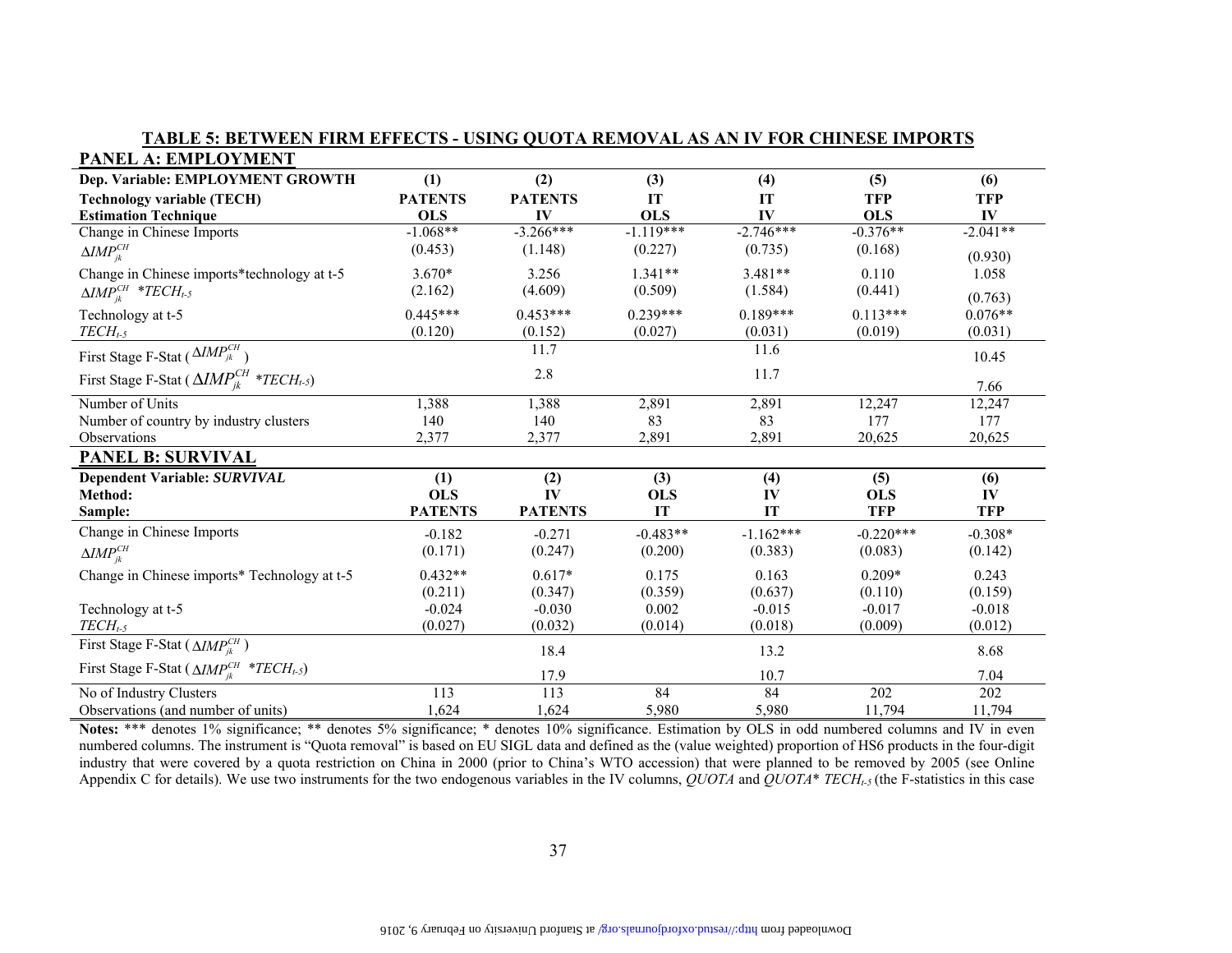is the joint test of both instruments). *ΔIMPCH* is the 5-year difference in Chinese imports as a fraction of total imports in a four-digit industry by country pair. In columns (1) and (2) *TECH* is ln[(1+ the firm's patent stock)/employment]; in columns (3) and (4) *TECH* is computers per employee and in columns (5) and (6) *TECH* is TFP. 12 Countries in all columns except columns (5) and (6) which is for four countries. Sample is firms in the clothing and textile industry. Standard errors for all regressions are clustered by four-digit industry in parentheses (the quota IV does not vary across within industry across countries like the Chinese import share, which is why we take the more conservative approach compared to Table 1). **In Panel A** the dependent variable is the five year difference of ln(employment). The sample period is 2005-1996 for patents, 2007-2000 for IT, and 2005-1995 for TFP. **In Panel B** the sample period is the 2000-2005 crosssection. The dependent variable is *SURVIVAL* which refers to whether an establishment in columns (3) or (4) or firm (in all other columns) that was alive in 2000 was still alive in 2005. Specifically, we classify an establishment as having exited if it drops out of the panel and does not appear for four successive years in columns (3) and (4). In the other columns *SURVIVAL* it is based on Amadeus company status where exit is defined on the basis of whether a firm that was active in 2000 is recorded as either 'bankrupt', 'liquidated' or 'dormant' in the Company Status variable provided by BVD in 2005 and beyond.

#### **TABLE 6: MAGNITUDES**

| PANEL A: Increase in Patents per employee attributable to Chinese imports             |        |                |               |              |  |  |  |  |  |  |
|---------------------------------------------------------------------------------------|--------|----------------|---------------|--------------|--|--|--|--|--|--|
| <b>Period</b>                                                                         | Within | <b>Between</b> | Exit          | <b>Total</b> |  |  |  |  |  |  |
| <b>Product Market</b>                                                                 | 5.1    | 6.7            | 2.1           | 13.9         |  |  |  |  |  |  |
| Product market $+$ Offshoring                                                         | 5.8    | 8.6            | 2.7           | 17.1         |  |  |  |  |  |  |
|                                                                                       |        |                |               |              |  |  |  |  |  |  |
| <b>PANEL B: Increase in IT per employee attributable to Chinese imports</b>           |        |                |               |              |  |  |  |  |  |  |
| <b>Period</b>                                                                         | Within | <b>Between</b> | Exit          | <b>Total</b> |  |  |  |  |  |  |
| <b>Product Market</b>                                                                 | 9.8    | 3.0            | 0.6           | 13.5         |  |  |  |  |  |  |
| Product market $+$ Offshoring                                                         | 23.2   | 5.4            | 3.2           | 31.8         |  |  |  |  |  |  |
|                                                                                       |        |                |               |              |  |  |  |  |  |  |
| <b>PANEL C: Increase in Total Factor Productivity attributable to Chinese imports</b> |        |                |               |              |  |  |  |  |  |  |
| <b>Period</b>                                                                         | Within | <b>Between</b> | Exit          | <b>Total</b> |  |  |  |  |  |  |
| <b>Product Market</b>                                                                 | 99     | 2.4            | $0.2^{\circ}$ | 13.5         |  |  |  |  |  |  |
| Product market $+$ Offshoring                                                         | 25.0   | 7.6            | 1.1           | 33.7         |  |  |  |  |  |  |

## **All Figures are as a % of the total increase over the period 2000-2007**

**Notes:** Panel A reports the share of aggregate patents per worker accounted for by China, Panel B the increase in IT per worker and Panel C the increase in Total Factor Productivity. In each panel the first row ("Product Market") uses the coefficients from Tables 1 and 4 to impute the within, between and total impacts of Chinese import competition on technological as discussed in section IV.E and detailed in Online Appendix D. The second row also includes the effects of offshoring (see sub-section V.C).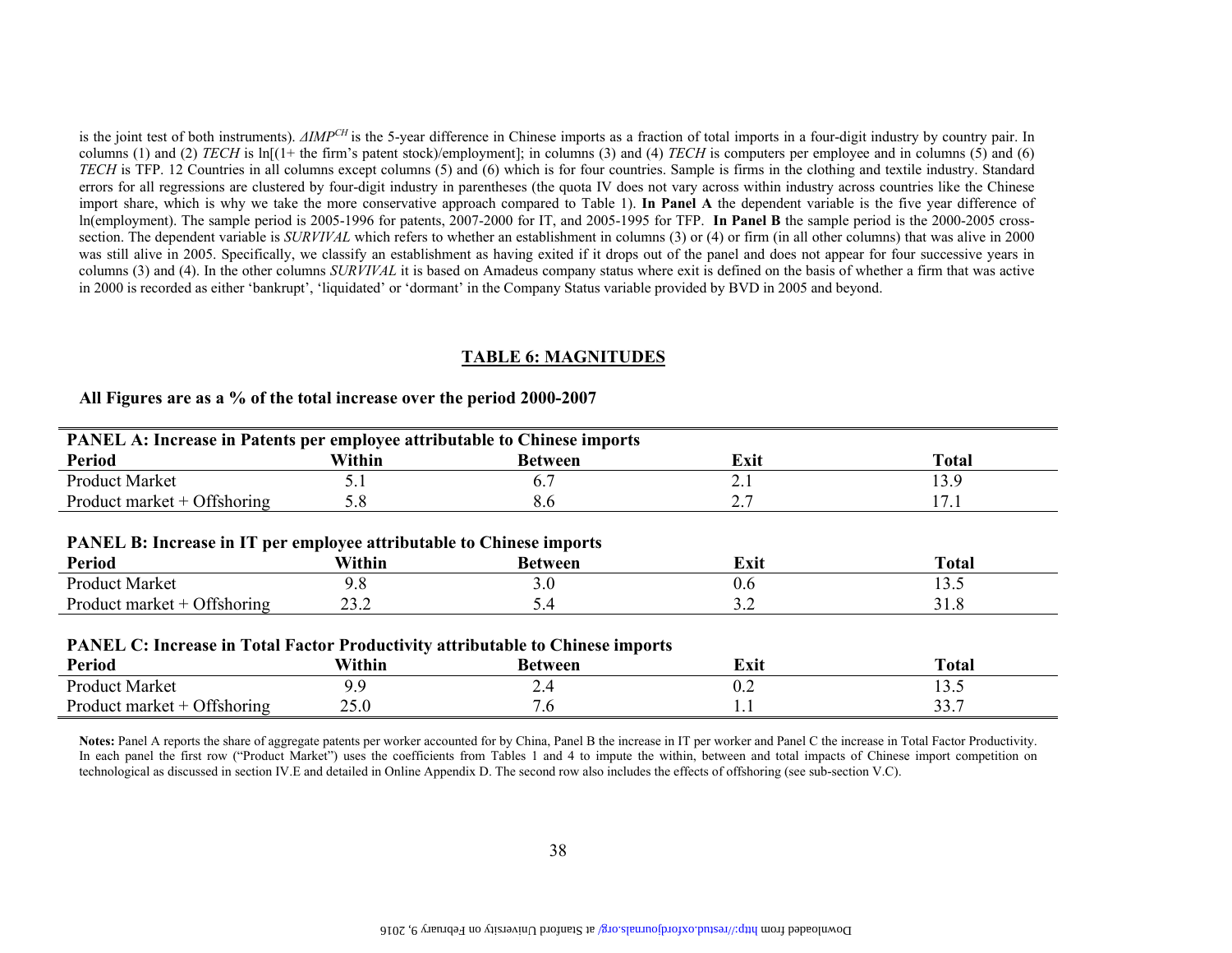| <b>Estimator</b>                                                                                                                                                 | (1)<br>5 year<br>long differences | (2)<br>5 year<br>long differences | (3)<br><b>Fixed effects</b><br><b>Negative Binomial</b> | (4)<br><b>Fixed effects</b><br><b>Negative Binomial</b> |
|------------------------------------------------------------------------------------------------------------------------------------------------------------------|-----------------------------------|-----------------------------------|---------------------------------------------------------|---------------------------------------------------------|
| <b>Method</b>                                                                                                                                                    | <b>Baseline</b>                   | <b>Worst case Lower Bound</b>     | <b>Baseline</b>                                         | <b>Worst case Lower Bound</b>                           |
| Change in Chinese Imports<br>$\Delta \left(M_{jk}^{China} / M_{jk}^{World}\right)$<br>Level of Chinese Imports<br>$\left(M_{ik}^{China} / M_{ik}^{World}\right)$ | $0.321***$<br>(0.102)             | $0.271***$<br>(0.098)             | $0.398***$<br>(0.168)                                   | $0.395***$<br>(0.166)                                   |
| Number of Clusters                                                                                                                                               | 1,578                             | 1,662                             | 1,578                                                   | 1,620                                                   |
| Number of Firms                                                                                                                                                  | 8,480                             | 8,732                             | 8,480                                                   | 8,732                                                   |
| Number of Observations                                                                                                                                           | 30,277                            | 31,272                            | 74,038                                                  | 74,486                                                  |

#### **TABLE 7: ASSESSING DYNAMIC SELECTION BIAS IN THE PATENTS EQUATION**

Notes: \*\*\* denotes 1% significance; \*\* denotes 5% significance; \* denotes 10% significance. Dependent variable is  $ln(PATENTS)$  in columns (1) and (2), and the count of patents in the Negative Binomial specifications in columns (3) and (4). The sample period is 1996-2005 for all columns. Estimation in columns (1) and (2) is by OLS in long-differences and by Negative Binomial count data model with fixed effects using the Blundell et al (1999) technique in columns (3) and (4). Standard errors (clustered by country by four-digit industry pair) in parentheses. "Worst case lower bounds" impute a value of zero to all observations through 2005 where a firm dies (death is defined as in Table 5 Panel B). There are more observations for the Negative Binomial than five year long differences as we are using observations with less than five continuous years. All columns include a full set of country by year dummies. 12 countries included in all samples.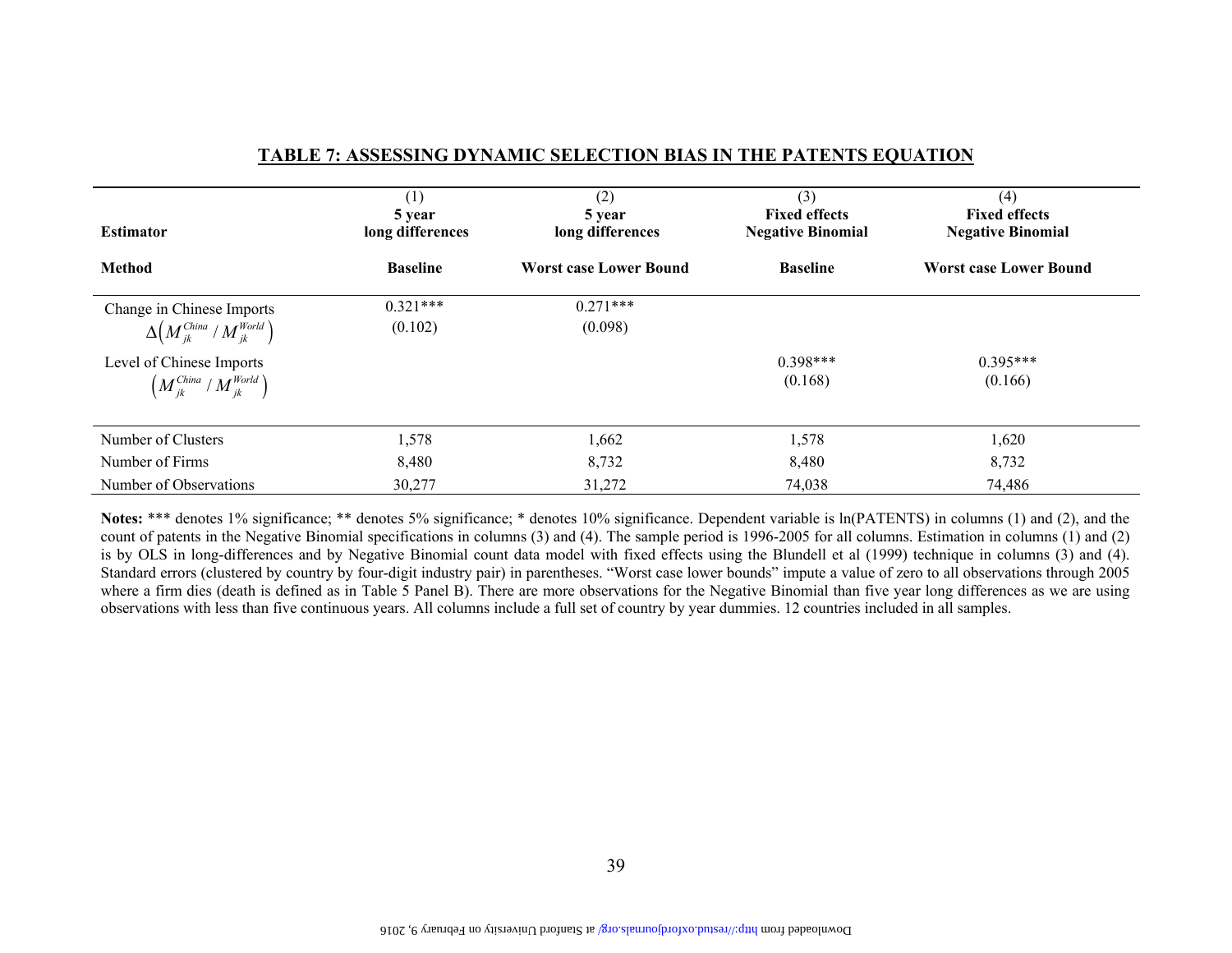## **TABLE 8: USING "INITIAL CONDITIONS" AS AN INSTRUMENTAL VARIABLE**

## **PANEL A: WITHIN FIRM TECHNOLOGY EQUATIONS**

|                             |                     | (2)                 | (3)               | (4)               | 15          | (6)         |
|-----------------------------|---------------------|---------------------|-------------------|-------------------|-------------|-------------|
| <b>Dependent Variable</b>   | <b>Aln(PATENTS)</b> | <b>Aln(PATENTS)</b> | $\Delta ln(IT/N)$ | $\Delta$ ln(IT/N) | <b>ATFP</b> | <b>ATFP</b> |
| Method:                     | <b>OLS</b>          |                     | <b>OLS</b>        |                   | <b>OLS</b>  | IV          |
| Change in Chinese Imports   | $0.321***$          | $0.494**$           | $0.361***$        | $0.593***$        | $0.257***$  | $0.507*$    |
|                             | (0.117)             | (0.224)             | (0.106)           | (0.252)           | (0.087)     | (0.283)     |
| Initial Condition IV        |                     |                     |                   |                   |             |             |
| First-stage F-Statistic     |                     | 95.1                |                   | 38.7              |             | 14.5        |
| Sample period               | 2005-1996           | 2005-1996           | 2007-2000         | 2007-2000         | 2005-1996   | 2005-1996   |
| Number of Units             | 8,480               | 8,480               | 22,957            | 22,957            | 89,369      | 89,369      |
| Number of industry clusters | 304                 | 304                 | 371               | 371               | 354         | 354         |
| <b>Observations</b>         | 30,277              | 30,277              | 37,500            | 37,500            | 292,167     | 292,167     |

#### **PANEL B: EMPLOYMENT**

| <b>Dependent Variable: Employment Growth</b>                  | (1)            | (2)            | (3)         | (4)         | (5)         | (6)         |
|---------------------------------------------------------------|----------------|----------------|-------------|-------------|-------------|-------------|
| <b>Technology variable (TECH)</b>                             | <b>PATENTS</b> | <b>PATENTS</b> | IT          | <b>IT</b>   | <b>TFP</b>  | <b>TFP</b>  |
| Method:                                                       | <b>OLS</b>     | IV             | <b>OLS</b>  | IV          | <b>OLS</b>  | IV          |
| Change in Chinese Imports                                     | $-0.434***$    | $-0.734***$    | $-0.379***$ | $-1.070***$ | $-0.377***$ | $-2.039***$ |
| $\Delta$ <i>IMP</i> $_{ik}^{CH}$                              | (0.137)        | (0.313)        | (0.130)     | (0.258)     | (0.108)     | (0.555)     |
| Change in Chinese imports*technology at t-5                   | $1.434**$      | 0.876          | $0.385**$   | $1.473***$  | $0.795**$   | $2.443***$  |
| $\Delta M P_{ik}^{CH}$ *TECH <sub>t-5</sub>                   | (0.560)        | (1.634)        | (0.180)     | (0.587)     | (0.347)     | (0.804)     |
| Technology at t-5                                             | $0.348***$     | $0.365***$     | $0.230***$  | $0.199***$  | $0.136***$  | $0.103***$  |
| $TECH_{t-5}$                                                  | (0.049)        | (0.071)        | (0.01)      | (0.020)     | (0.013)     | (0.020)     |
| First Stage for ( $\Delta IMP_{ik}^{CH}$ ), F-Statistic       |                | 39.3           |             | 22.6        |             | 15.6        |
| First Stage for $(\Delta IMP_{ik}^{CH**TECH_{t-5}})$ , F-Stat |                | 31.8           |             | 24.2        |             | 13.3        |
| Number of Units                                               | 6,335          | 6,335          | 22,957      | 22,957      | 89,369      | 89,369      |
| Industry clusters                                             | 300            | 300            | 371         | 371         | 354         | 354         |
| Observations                                                  | 19,844         | 19,844         | 37,500      | 37,500      | 292,167     | 292,167     |